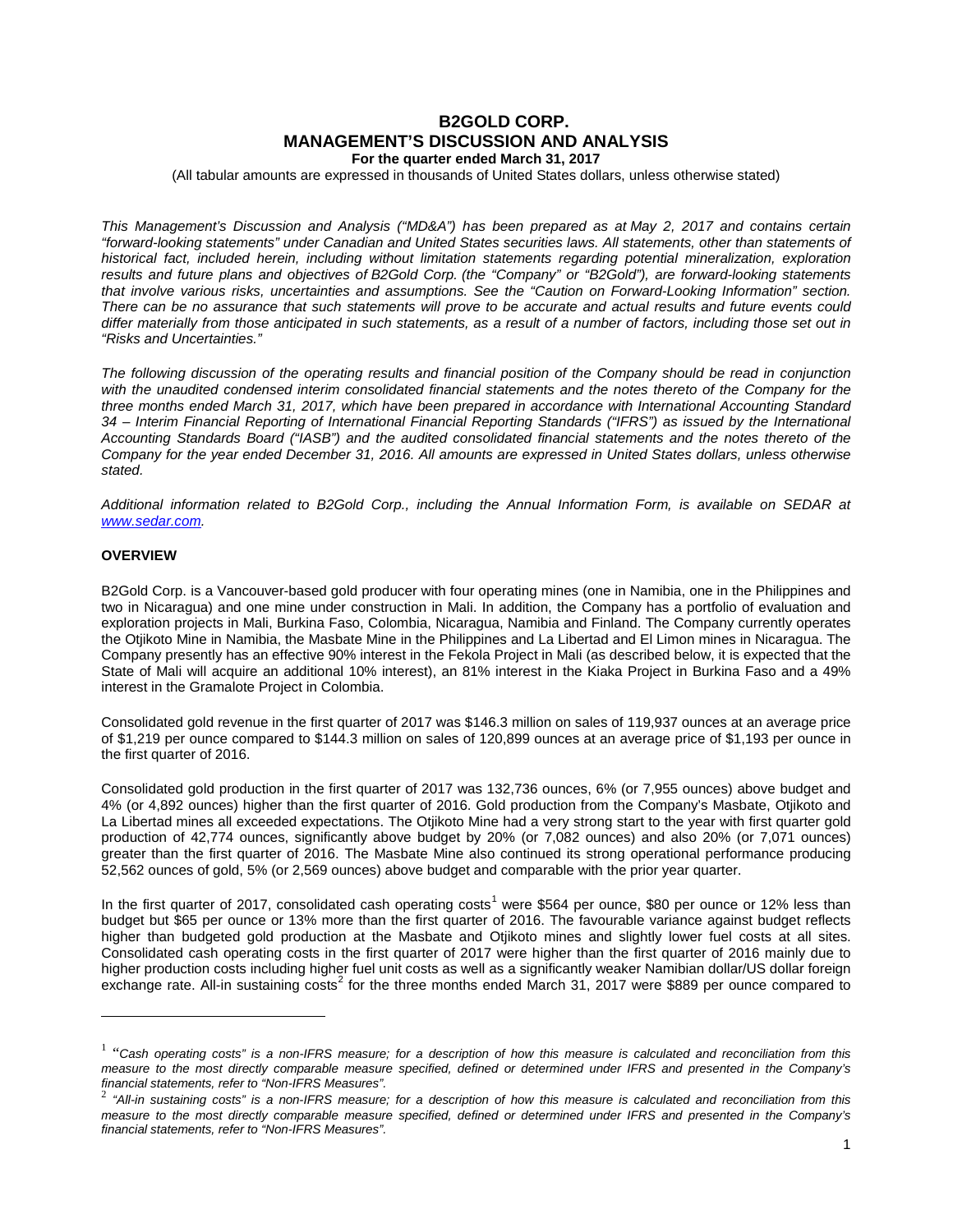budget of \$1,151 per ounce and \$874 per ounce for the prior year quarter, with reductions compared to budget driven by the same factors impacting the reduction in cash operating costs per ounce as well as lower than budgeted sustaining capital expenditures at several mine sites during the quarter: Otjikoto Mine prestripping costs were \$1.8 million lower than budget due to lower costs and lower than expected strip ratios for the quarter; and the Masbate Mine mobile equipment purchases were \$5.8 million lower than budget (timing differences only - expected to be incurred later in 2017).

For the first quarter of 2017, the Company recorded a net loss of \$4.6 million (negative \$0.01 per share) compared to a net income of \$6.7 million (\$0.01 per share) in the first quarter of 2016. The Company had an adjusted net income<sup>[3](#page-0-1)</sup> of \$19.4 million (\$0.02 per share) for the first quarter of 2017 compared to adjusted net income of \$18.9 million (\$0.02 per share) in the first quarter of 2016.

On March 14, 2017, the Company received a binding letter of commitment from the Canadian Imperial Bank of Commerce to participate in the Company's revolving credit facility banking syndicate. Upon the completion of the loan documentation, the aggregate amount of the revolving credit facility will be increased from \$350 million to \$425 million.

In March 2017, the Company entered into additional prepaid sales ("Prepaid Sales") contracts totalling \$15 million for delivery of 12,780 ounces of gold for delivery between January 31, 2019 and May 20, 2019 replacing the Prepaid Sales ounces delivered into during the first quarter. Subsequent to March 31, 2017, the Company entered into further Prepaid Sales contracts totalling \$7.5 million for delivery of 6,263 ounces of gold for delivery between January 31, 2019 and May 20, 2019.

Fekola Project capital expenditures in the first quarter of 2017 totalled \$67.8 million versus a construction budget of \$65.3 million. Expenditures on the Fekola Project to date are \$438.9 million including \$41 million of preconstruction expenditures compared with a budget to date of \$441.7 million. The project remains on schedule and on budget.

As at March 31, 2017, the Company remained in a solid financial position with working capital of \$62.1 million including unrestricted cash and cash equivalents of \$103.2 million. In addition, the Company has \$150 million of undrawn capacity on its revolving credit facility and Euro 46.7 million of undrawn capacity on its Fekola equipment loan facility.

For 2017, B2Gold is projecting another solid year with consolidated gold production expected to be in the range of between 545,000 and 595,000 ounces (including estimated pre-commercial production from Fekola of between 45,000 and 55,000 ounces). Based on Fekola's current mine construction progress, the Fekola Project is on schedule and is planning for an October 1, 2017 production start. Consistent with prior years, 2017 consolidated gold production is not scheduled to be evenly distributed across the four quarters. Gold production in 2017 is anticipated to be weighted towards the second half of the year (57%) due to the anticipated start-up of Fekola in October 2017 combined with lower expected average strip ratios in the second half. Cash operating costs per ounce and all-in sustaining costs per ounce are expected to be lower in the second half of 2017 compared to the first-half, reflecting higher expected gold production, lower expected average strip ratios, and lower capital expenditures in the second half.

In 2017, consolidated cash operating costs (including the Fekola pre-commercial production period) are expected to be between \$610 and \$650 per ounce (2016 revised guidance range was between \$500 and \$535 per ounce). The expected increase over 2016 reflects the impact of higher projected operating strip ratios at Masbate and Otjikoto, higher projected fuel prices, and lower projected production from Masbate. Consistent with the forecast production weighting between H1 and H2, in the first half of 2017, consolidated cash operating costs are expected to be in the range of \$670 to \$690 per ounce and are expected to decrease in the second half of 2017 to between \$584 and \$604 per ounce.

Consolidated all-in sustaining costs for 2017 (including the Fekola pre-commercial production period) are expected to be between \$940 and \$970 per ounce (2016 revised guidance range was \$780 to \$810 per ounce). The expected increase reflects higher anticipated cash operating costs per ounce as well as higher expected capitalized prestripping costs and other capital expenditures. In comparison to 2016, 2017 forecast sustaining capital expenditures are higher as a result of Masbate's planned mining fleet replacement and expansion, and as a result of anticipated higher average strip ratios at Otjikoto (which are expected to be lower in 2018 and 2019). Consistent with the forecast production weighting between H1 and H2, in the first half of 2017, consolidated all-in sustaining costs are expected to be in the range of \$1,148 to \$1,168 per ounce and are expected to decrease in the second half of 2017 to between \$795 and \$815 per ounce.

<u>.</u>

<sup>3</sup> *"Adjusted net income" is a non-IFRS measure; for a description of how this measure is calculated and a reconciliation from this measure to the most directly comparable measure specified, defined or determined under IFRS and presented in the Company's financial statements, refer to "Non-IFRS Measures".*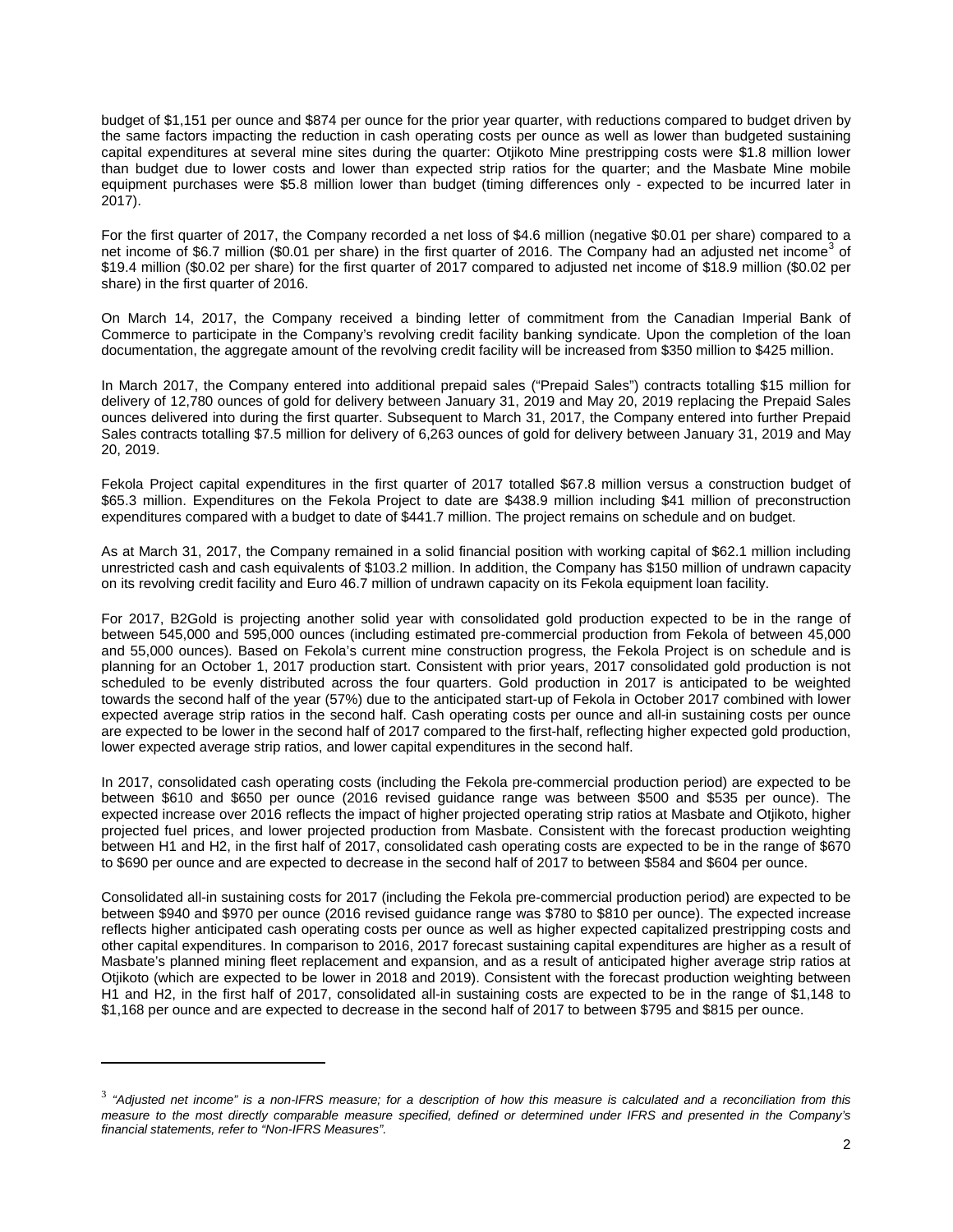Looking forward to 2018, with the planned first full-year of production from the Fekola Project (based on current assumptions and updates to the Company's long-term mine plans), the Company is projecting its consolidated gold production to increase significantly and be between 900,000 to 950,000 ounces. The Fekola Project is expected to be a large low-cost producer and should enable the Company to significantly reduce its forecasted longer term cash operating costs per ounce and all-in sustaining costs per ounce. For 2018, with the planned first full-year of production from the Fekola Project (based on current assumptions and updates to the Company's long-term mine plans), the Company's forecast consolidated cash operating costs per ounce and all-in sustaining costs per ounce are expected to decrease in 2018 (compared to 2017) and be comparable to the Company's 2016 cost guidance ranges (of \$500 to \$535 per ounce for cash operating costs and \$780 to \$810 per ounce for all-in sustaining costs).

The Company believes that with its current financing arrangements, coupled with operating cash flows from its existing mine operations, it has adequate resources both to maintain operations and fund the construction of the Fekola Project through completion (forecast to be October 1, 2017) based on current assumptions, including current gold prices and lifeof-mine plans.

### **REVIEW OF FINANCIAL RESULTS**

#### *Selected Quarterly Financial and Operating Results*

|                                                                              |          | Three months ended<br>March 31 |
|------------------------------------------------------------------------------|----------|--------------------------------|
|                                                                              | 2017     | 2016                           |
| Gold revenue (\$ in thousands)                                               | 146,256  | 144,252                        |
| Net (loss) income (\$ in thousands)                                          | (4, 557) | 6,651                          |
| Earnings (loss) per share $-$ basic <sup>(1)</sup> (\$/share)                | (0.01)   | 0.01                           |
| Earnings (loss) per share $-$ diluted <sup>(1)</sup> (\$/share)              | (0.01)   | 0.01                           |
| Cash flows provided by operating activities <sup>(2)</sup> (\$ in thousands) | 39,599   | 171,553                        |
| Gold sold (ounces)                                                           | 119,937  | 120,899                        |
| Average realized gold price (\$/ounce)                                       | 1,219    | 1,193                          |
| Gold produced (ounces)                                                       | 132,736  | 127,844                        |
| Cash operating costs <sup>(3)</sup> (\$/ounce gold)                          | 564      | 499                            |
| Total cash costs <sup>(3)</sup> (\$/ounce gold)                              | 607      | 545                            |
| All-in sustaining costs <sup>(3)</sup> (\$/ounce gold)                       | 889      | 874                            |
| Adjusted net income $(3)$ (\$ in thousands)                                  | 19,357   | 18,872                         |
| Adjusted earnings per share $(3)$ – basic (\$)                               | 0.02     | 0.02                           |

*(1) Attributable to the shareholders of the Company.*

*(2) Cash flows provided by operating activities for the period ended March 31, 2016 included \$120 million in proceeds from Prepaid Sales transactions.*

*(3) Non-IFRS measure. For a description of how these measures are calculated and a reconciliation of these measures to the most directly comparable measures specified, defined or determined under IFRS and presented in the Company's financial statements, refer to "Non-IFRS Measures".*

#### *First quarter 2017 and 2016*

#### *Revenue*

Consolidated gold revenue in the first quarter of 2017 was \$146.3 million on sales of 119,937 ounces at an average price of \$1,219 per ounce compared to \$144.3 million on sales of 120,899 ounces at an average price of \$1,193 per ounce in the first quarter of 2016. The 1% increase in gold revenue was mainly attributable to a 2% increase in the average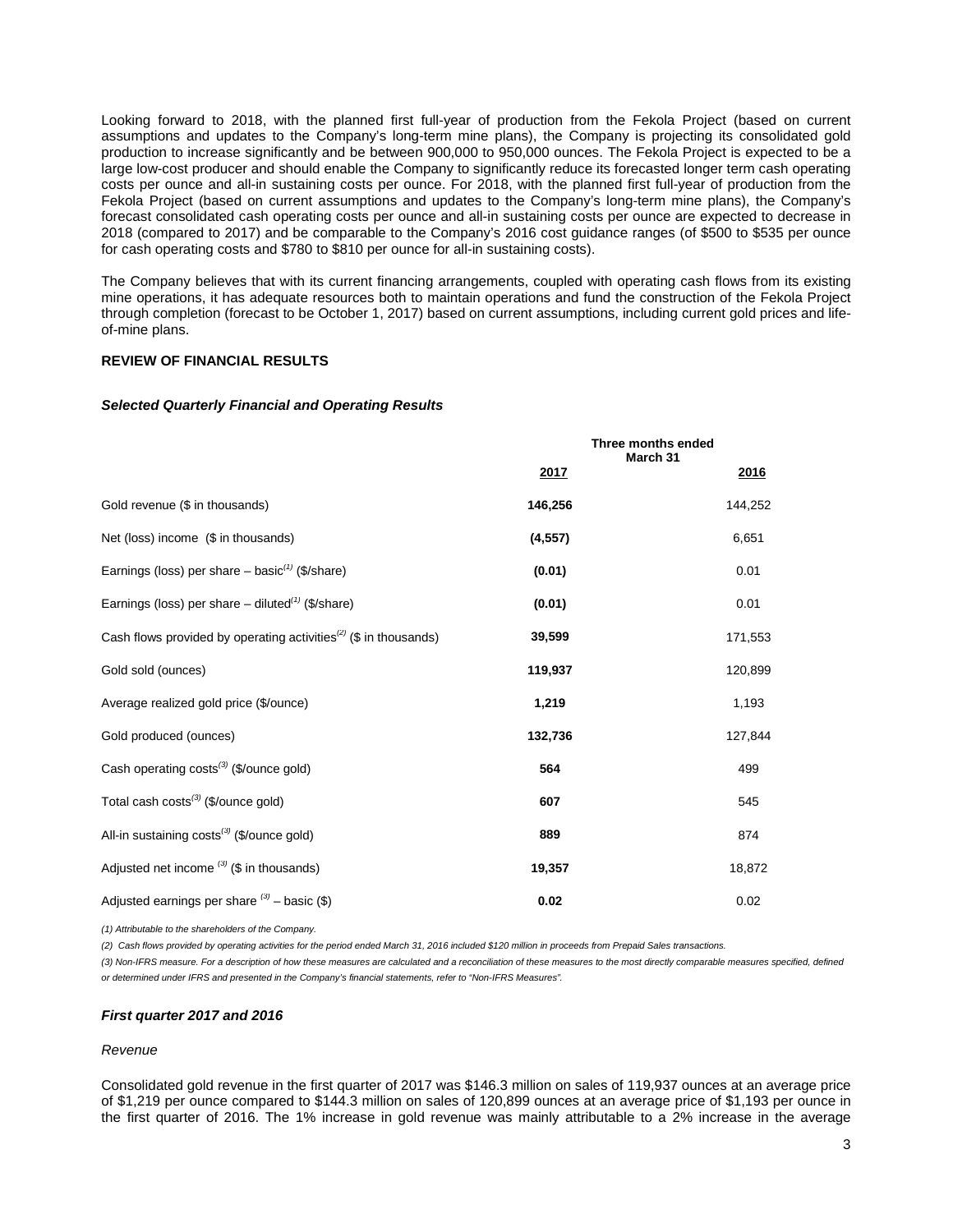realized gold price, partially offset by a 1% decrease in gold sales volume. The decrease in gold sales volume was due to the timing of gold shipments.

Consolidated gold revenue in the first quarter of 2017 included \$15 million related to the delivery of gold into the Company's Prepaid Sales contracts (deferred revenue) associated with the Company's Prepaid Sales transactions entered into in March 2016. Proceeds for the Prepaid Sales transactions were originally received in March 2016 and are being recognized in revenue as the underlying Prepaid Sales ounces are delivered into. During the quarter, 12,908 ounces of gold were delivered under these contracts.

In the first quarter of 2017, the Otjikoto Mine accounted for \$47.7 million (Q1 2016 - \$45.2 million) of gold revenue from the sale of 38,829 ounces (Q1 2016 – 38,199 ounces). The Masbate Mine accounted for \$60.0 million (Q1 2016 - \$53.1 million) of gold revenue from the sale of 49,000 ounces (Q1 2016 – 44,300 ounces), the Libertad Mine accounted for \$31.1 million (Q1 2016 - \$33.2 million) of gold revenue from the sale of 25,280 ounces (Q1 2016 – 27,700 ounces) while \$8.4 million (Q1 2016 - \$12.8 million) was contributed by the Limon Mine from the sale of 6,828 ounces (Q1 2016 – 10,700 ounces).

### *Production and operating costs*

Consolidated gold production in the first quarter of 2017 was 132,736 ounces, 6% (or 7,955 ounces) above budget and 4% (or 4,892 ounces) higher than the first quarter of 2016. Gold production from the Company's Masbate, Otjikoto and La Libertad mines all exceeded expectations. The Otjikoto Mine had a very strong start to the year with first quarter gold production of 42,774 ounces, significantly above budget by 20% (or 7,082 ounces) and also 20% (or 7,071 ounces) greater than the first quarter of 2016. The Masbate Mine also continued its strong operational performance producing 52,562 ounces of gold, 5% (or 2,569 ounces) above budget and comparable with the prior year quarter.

In the first quarter of 2017, consolidated cash operating costs (refer to *"Non-IFRS Measures"*) were \$564 per ounce, \$80 per ounce or 12% less than budget but \$65 per ounce or 13% more than the first quarter of 2016. The favourable variance against budget reflects higher than budgeted gold production at the Masbate and Otjikoto mines and slightly lower fuel costs at all sites compared to budget. Consolidated cash operating costs in the first quarter of 2017 were higher than the first quarter of 2016 mainly due to higher production costs including higher fuel unit costs as well as a significantly weaker Namibian dollar/US dollar foreign exchange rate. Refer to "Review of mining operations and development projects" for mine specific details.

All-in sustaining costs (refer to *"Non-IFRS Measures"*) for the three months ended March 31, 2017 were \$889 per ounce compared to budget of \$1,151 per ounce and \$874 per ounce for the prior year quarter, with reductions compared to budget driven by the same factors impacting the reduction in cash operating costs per ounce as well as lower than budgeted sustaining capital expenditures at several mine sites during the quarter: Otjikoto Mine prestripping costs were \$1.8 million lower than budget due to lower costs and lower than expected strip ratios for the quarter; and the Masbate Mine mobile equipment purchases were \$5.8 million lower than budget (timing differences only - expected to be incurred later in 2017).

#### *Depreciation and depletion*

Depreciation and depletion expense included in total cost of sales was \$36.4 million in the first quarter of 2017 compared to \$34.3 million in the same period in 2016. The increase in depreciation expense was mainly due to a 7% increase in the depreciation charge per ounce of gold sale which was partially offset by a 1% decrease in the gold ounces sold. The depreciation charge per ounce of gold sold for the first quarter of 2017 increased to \$303 per ounce of gold sold compared to \$284 per ounce of gold sold in the comparative quarter. The increase in the depreciation charge per ounce of gold sold is the result of additional write-offs of capitalized depreciation in inventory at El Limon Mine and the decrease in the recoverable ounces used for La Libertad's assets depreciated using the unit-of-production method.

#### *Other*

General and administrative ("G&A") costs relate mainly to the Company's head office in Vancouver, the Managua and Santo Domingo offices in Nicaragua, the Makati office in the Philippines, the Windhoek office in Namibia and the Company's other offshore subsidiaries. G&A for the first quarter of 2017 of \$7.4 million was consistent with the first quarter of 2016 of \$7.5 million.

Share-based payment expense for the first quarter of 2017 was \$1.6 million compared to \$5.4 million in the comparable period of 2016. The \$3.8 million decrease was a result of timing of option grants (0.4 million options granted in the first quarter of 2017 compared to 12.3 million options granted in the first quarter of 2016).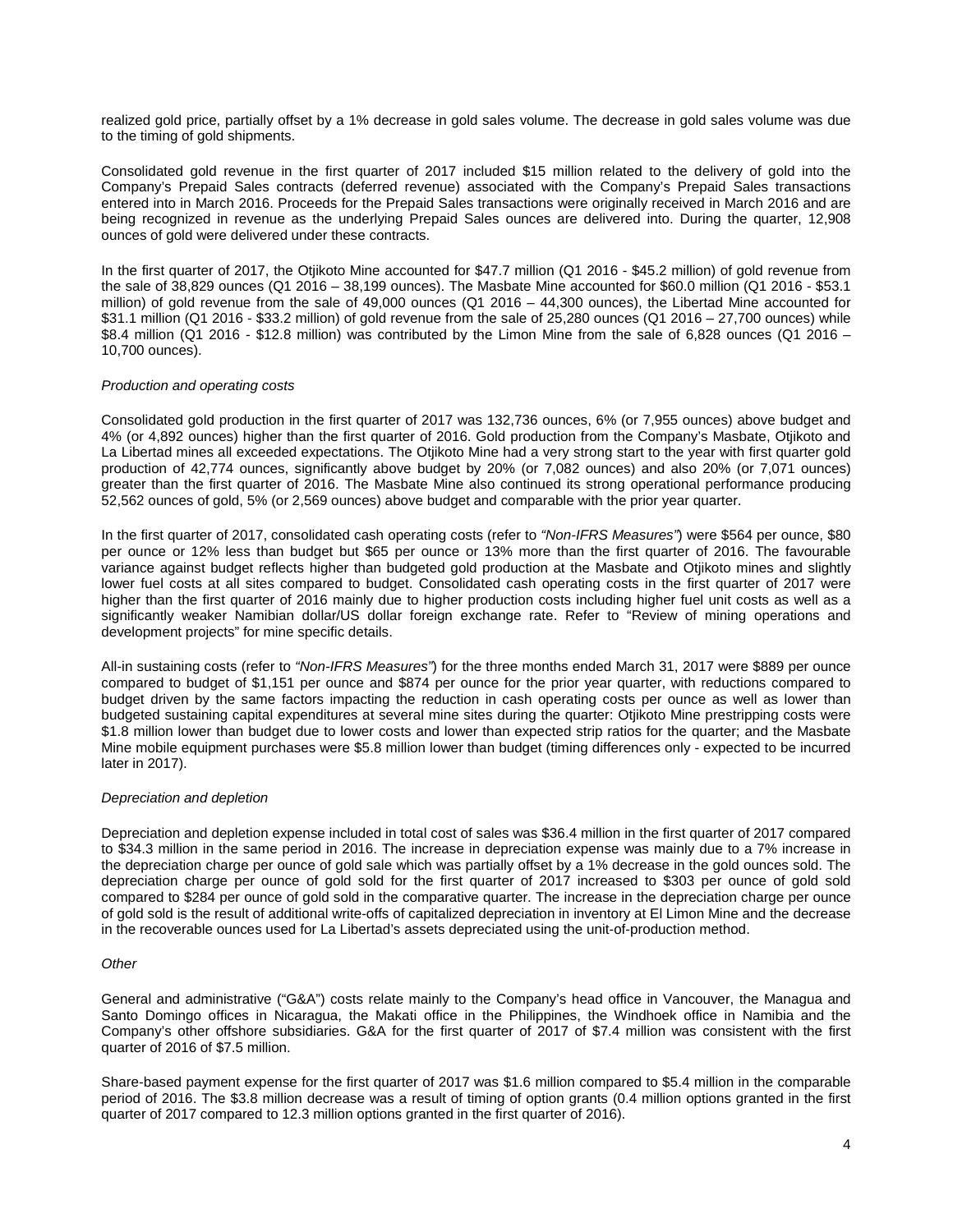During the three months ended March 31, 2017, capitalized exploration costs totalling \$1.4 million were written off relating to regional properties in Namibia that are no longer being pursued.

The Company's results for the first quarter of 2017 included a non-cash mark-to-market loss of \$14.5 million on the convertible senior subordinated notes compared to a non-cash mark-to-market loss of \$6.0 million in the first quarter of 2016. The convertible notes are measured at fair value on each financial reporting period-end date with changes flowing through the statement of operations. At March 31, 2017, the convertible notes were trading at 106.8% of par value compared with 100.8% at December 31, 2016. The increase in the note value is driven by the change in the underlying stock price which increased to C\$3.79 at March 31, 2017 from C\$3.19 at December 31, 2016.

The Company reported \$2.1 million (net of capitalized interest) in interest and financing expense during the first quarter of 2017 as compared with \$3.0 million in the first quarter of 2016. The decrease in interest expense was due to higher capitalized interest during the first quarter of 2017 resulting from higher qualifying cumulative Fekola Project construction costs incurred to which capitalized interest costs may be attributed. Interest expense (net of capitalized interest) relating to the convertible senior subordinated notes was recorded as part of the overall change in fair value of the notes in the statement of operations. During the three months ended March 31, 2017, the Company capitalized interest costs on its borrowings attributable to qualifying funds spent on the Fekola Project in the amount of \$4.8 million (Q1 2016 – \$1.8 million).

For the three months ended March 31, 2017, the Company recorded \$5.3 million (Q1-2016 - \$9.5 million) of unrealized losses on derivative instruments. The net unrealized loss of \$5.3 million was comprised of an unrealized loss of \$2.5 million on gold derivative instruments and an unrealized loss of \$2.8 million on the Company's forward fuel price contracts. For the three months ended March 31, 2017, the Company recorded \$0.4 million (Q1-2016 - \$5.5 million) of realized losses on derivative instruments.

The Company recorded a net current income tax expense of \$4.8 million in the first quarter of 2017 compared to \$4.3 million in the first quarter of 2016. In the first quarter of 2017, the current income tax expense consisted mainly of \$2.7 million of corporate income tax in the Philippines and Nicaragua and \$2.1 million of withholding taxes related to the Company's international activities.

For the first quarter of 2017, the Company recorded a net loss of \$4.6 million (negative \$0.01 per share) compared to net income of \$6.7 million (\$0.01 per share) in the first quarter of 2016. Adjusted net income (refer to "*Non-IFRS Measures"*) was \$19.4 million (\$0.02 per share) in the first quarter of 2017 compared to \$18.9 million (\$0.02 per share) in the first quarter of 2016. Adjusted net income in the first quarter of 2017 primarily excluded share-based payments of \$1.6 million, non-cash mark-to-market losses of \$14.5 million relating to the overall change in fair value of the Company's convertible senior subordinated notes, unrealized losses on derivative instruments of \$5.3 million, write-down of mineral property interests and long-term investments totalling \$2.3 million and a deferred income tax expense of \$0.2 million.

Cash flow provided by operating activities was \$39.6 million in the first quarter of 2017 compared to \$171.6 million in the first quarter of 2016, a decrease of \$132.0 million. This decrease was expected and is mainly due to \$120 million of proceeds received from the Prepaid Sales transactions in the first quarter of 2016, which wasn't repeated in 2017. Proceeds from Prepaid Sales transactions are received in advance in the period in which the Prepaid Sales transactions are entered into. No additional cash proceeds are received in the period in which ounces underlying the Prepaid Sales are delivered into. For accounting purposes, as the Company physically delivers into the contracts in subsequent periods, a portion of the original Prepaid Sales proceeds is recognized in revenue. In 2017, the Company will deliver 51,633 ounces under its Prepaid Sales contracts. In conjunction with this it will recognize approximately \$60 million in revenue for Prepaid Sales cash proceeds originally received in the first quarter of 2016. In addition, the first quarter of 2017 was negatively impacted by non-cash working capital changes of negative \$17.0 million compared with negative \$6.1 million in the first quarter of 2016. The main changes in non-cash working capital in the quarter related to a \$7.5 million increase in inventory as a result of higher gold bullion inventory balances at all mine sites (due to the timing of gold shipments) and a \$6.3 million decrease in taxes payable. In 2018, cashflows from operations are forecast to increase significantly with the first full year of production from the Company's flagship Fekola Project in Mali.

As at March 31, 2017, the Company remained in a strong financial position with working capital of \$62.1 million including unrestricted cash and cash equivalents of \$103.2 million. In addition, the Company has \$150 million of undrawn capacity on its revolving credit facility and Euro 46.7 million of undrawn capacity on its Fekola equipment loan facility. The Company believes that with its current financing arrangements, coupled with operating cash flows from its existing mine operations, it has adequate resources both to maintain operations and fund the construction of the Fekola Project through completion (forecast to be October 1, 2017) based on current assumptions, including current gold prices and lifeof-mine plans.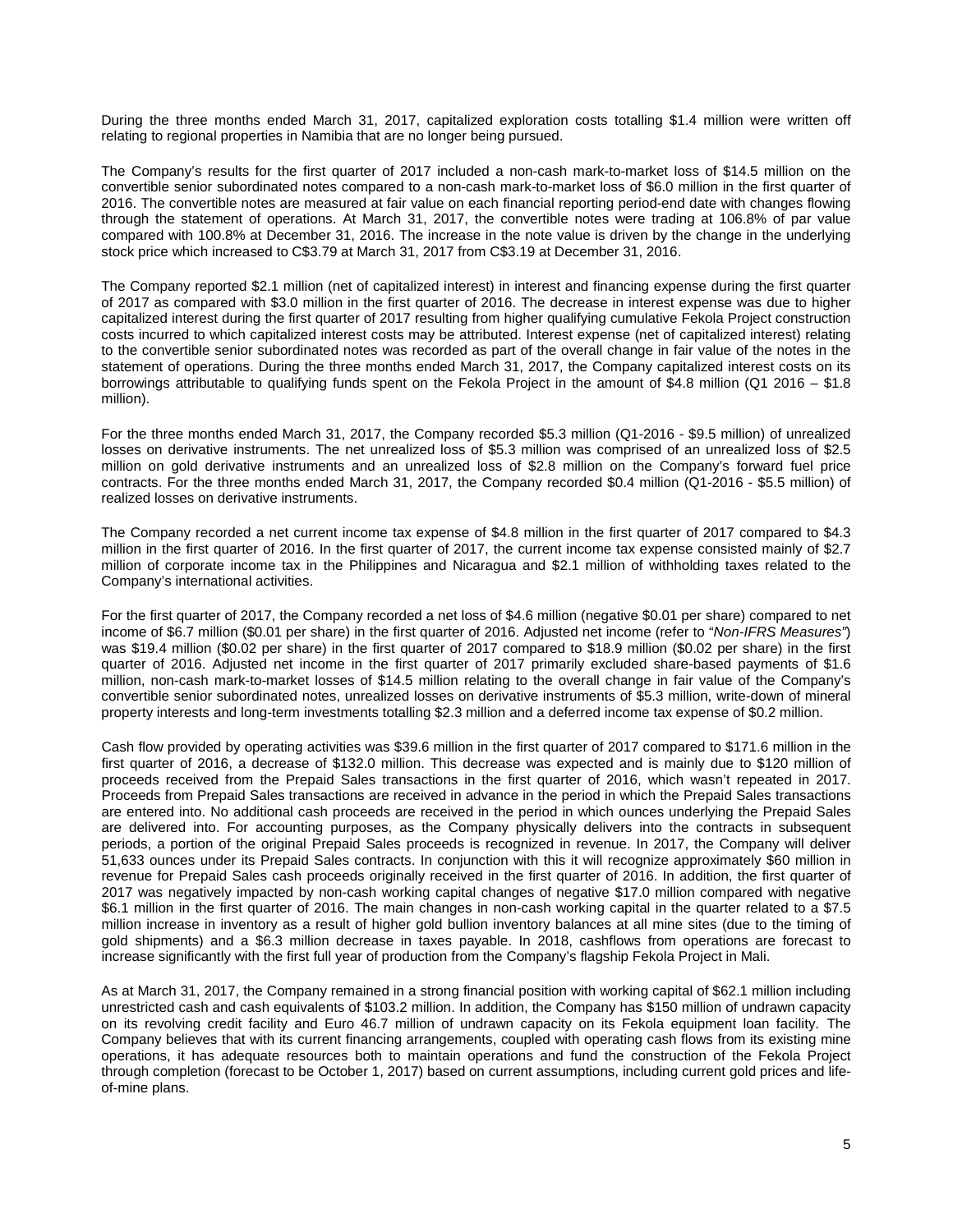# **REVIEW OF MINING OPERATIONS AND DEVELOPMENT PROJECTS**

### *Otjikoto Mine - Namibia*

|                                                        |         | Three months ended<br>March 31 |         |
|--------------------------------------------------------|---------|--------------------------------|---------|
|                                                        | 2017    |                                | 2016    |
| Gold revenue (\$ in thousands)                         | 47,677  |                                | 45,179  |
| Gold sold (ounces)                                     | 38,829  |                                | 38,199  |
| Average realized gold price (\$/ ounce)                | 1,228   |                                | 1,183   |
| Tonnes of ore milled                                   | 832,805 |                                | 822,602 |
| Grade (grams/tonne)                                    | 1.62    |                                | 1.37    |
| Recovery (%)                                           | 98.6    |                                | 98.5    |
| Gold production (ounces)                               | 42,774  |                                | 35,703  |
| Cash operating costs <sup>(1)</sup> (\$/ ounce gold)   | 413     |                                | 381     |
| Total cash costs <sup>(1)</sup> (\$/ ounce gold)       | 447     |                                | 419     |
| All-in sustaining costs <sup>(1)</sup> (\$/ounce gold) | 771     |                                | 835     |
| Capital expenditures (\$ in thousands)                 | 12,552  |                                | 18,708  |
| Exploration (\$ in thousands)                          | 331     |                                | 291     |

*(1) Non-IFRS measure. For a description of how these measures are calculated and a reconciliation of these measures to the most directly comparable measures specified, defined or determined under IFRS and presented in the Company's financial statements, refer to "Non-IFRS Measures."*

The Otjikoto Mine in Namibia had a very strong start to the year with first quarter of 2017 gold production of 42,774 ounces, significantly above budget by 20% (or 7,082 ounces) and also 20% (or 7,071 ounces) greater than the first quarter of 2016. The increase over both budget and the prior year quarter was mainly due to better than expected grade and ore tonnage from the new Wolfshag Phase 1 Pit and increased high grade ore tonnage from the bottom of the Otjikoto Phase 1 Pit, accompanied by smaller gains from improved plant performance. The average grade processed in the quarter was 1.62 g/t, compared to budget of 1.39 g/t and 1.37 g/t in the first quarter of 2016. To date there has been a positive reconciliation in terms of both grade and ore tonnage from the oxide portion of the Wolfshag Phase 1 Pit versus the resource model. As a result, processed ore from Wolfshag was approximately 230,000 tonnes at a grade of 1.90 g/t versus a budget of 84,000 tonnes at a grade of 1.41 g/t. In addition, high grade ore from the bottom of the Otjikoto Phase 1 Pit (carried over from the fourth quarter of 2016 and into the first quarter of 2017, both from stockpiles and pit production) also exceeded expectations. Processed high grade ore from the Otjikoto Phase 1 Pit was approximately 380,000 tonnes at a grade of 1.90 g/t versus a budget of 355,000 tonnes at a grade of 1.70 g/t. Mining of the Otjikoto Phase 1 Pit was completed by mid-January 2017. Mill throughput for the quarter was 832,805 tonnes compared to a budget of 814,680 tonnes and 822,602 tonnes in the first quarter of 2016. Mill recoveries remained high and averaged 98.6%, exceeding the budget of 98.0% for the first quarter of 2017 and recoveries of and 98.5% in the first quarter of 2016.

The Otjikoto Mine's cash operating costs (refer to *"Non-IFRS Measures"*) were \$413 per gold ounce for the first quarter of 2017, which was \$121 per ounce lower than budget but \$32 per ounce higher than the prior year quarter. The significant reduction compared to budget was a result of higher than budgeted production as discussed above and lower than budgeted production costs. Production costs were less than budget due to lower fuel prices, lower overall power generation costs, lower labour costs and lower unit costs on major reagents consumed in the process plant. Mining and processing costs were positively impacted by diesel and gasoline prices which were 14% lower than budget and heavy fuel oil ("HFO") prices which were 3% lower than budget. Cash operating costs in the prior year quarter were lower due to a significantly weaker Namibian dollar/US dollar foreign exchange rate, lower fuel costs and lower waste costs. All-in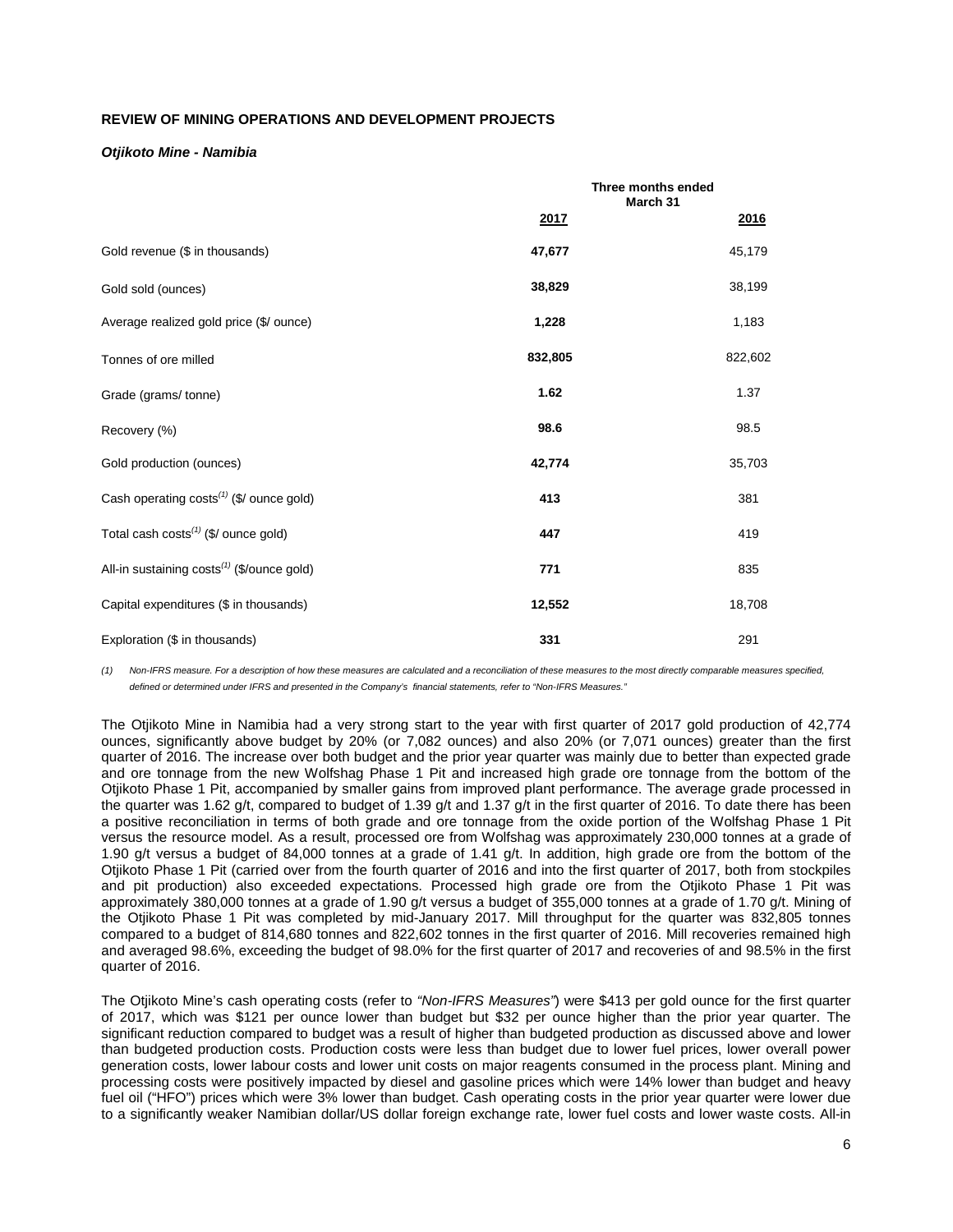sustaining costs (refer to *"Non-IFRS Measures"*) for the three months ended March 31, 2017 were \$771 per ounce compared to a budget of \$1,049 per ounce and \$835 per ounce in the prior year quarter. All-in sustaining costs in the first quarter of 2017 compared to budget reflect the reduction in cash operating costs noted above as well as lower than planned sustaining capital expenditures in the quarter. Prestripping costs for the quarter were \$1.8 million lower than budget due to lower mining costs and lower than expected strip ratios.

Capital expenditures in the first quarter of 2017 totalled \$12.6 million and included \$6.5 million for deferred stripping and \$4.4 million for mobile equipment.

Life-of-mine production plans for the Otjikoto Mine, incorporating preliminary projections for the Wolfshag open pit and underground mines, have been completed for various options and will be further refined as the detailed geotechnical, hydrogeological, and design studies are completed, expected at the end of the third quarter of 2017. Studies are ongoing to determine the optimum interface between open pit and underground mining to maximize project economics.

For the full-year 2017, the Otjikoto Mine is forecast to produce between 165,000 and 175,000 ounces of gold at cash operating costs of between \$510 and \$550 per ounce. Forecast gold production at Otjikoto is expected to be weighted towards the second half of the year as Wolfshag Phase 1 and Otjikoto Phase 2 pits reach higher grade and lower strip ratio benches. Otjikoto's forecast 2017 all-in sustaining costs are expected to be between \$855 and \$885 per ounce, reflecting higher projected strip ratios at the new Otjikoto Phase 2 and Wolfshag Phase 1 pits. The average strip ratios at Otjikoto are expected to be lower in 2018 and 2019.

#### *Masbate Mine – Philippines*

|                                                        | Three months ended<br>March 31 |           |  |
|--------------------------------------------------------|--------------------------------|-----------|--|
|                                                        | 2017                           | 2016      |  |
| Gold revenue (\$ in thousands)                         | 59,979                         | 53,101    |  |
| Gold sold (ounces)                                     | 49,000                         | 44,300    |  |
| Average realized gold price (\$/ ounce)                | 1,224                          | 1,199     |  |
| Tonnes of ore milled                                   | 1,704,001                      | 1,785,891 |  |
| Grade (grams/tonne)                                    | 1.28                           | 1.26      |  |
| Recovery (%)                                           | 74.8                           | 72.9      |  |
| Gold production (ounces)                               | 52,562                         | 52,727    |  |
| Cash operating costs <sup>(1)</sup> (\$/ ounce gold)   | 524                            | 456       |  |
| Total cash costs <sup>(1)</sup> (\$/ ounce gold)       | 582                            | 511       |  |
| All-in sustaining costs <sup>(1)</sup> (\$/ounce gold) | 808                            | 638       |  |
| Capital expenditures (\$ in thousands)                 | 14,954                         | 8,514     |  |
| Exploration (\$ in thousands)                          | 1,392                          | 466       |  |

*(1) Non-IFRS measure. For a description of how these measures are calculated and a reconciliation of these measures to the most directly comparable measures specified, defined or determined under IFRS and presented in the Company's financial statements, refer to "Non-IFRS Measures."*

The Masbate Mine in the Philippines continued its strong operational performance into the first quarter of 2017 producing, 52,562 ounces of gold, 5% (or 2,569 ounces) above budget and comparable with the prior year quarter. Gold production improved against budget mainly due to higher than expected throughput and recoveries mainly driven by higher than budgeted oxide ore from the Colorado Pit. As mining advances in the Colorado Pit, the trend of more oxide ore than modelled has continued. As a result, oxide feed material accounted for 42% of the total milled tonnes in the quarter compared to budget of 20% (with the remaining amount consisting of transitional and sulfide material). The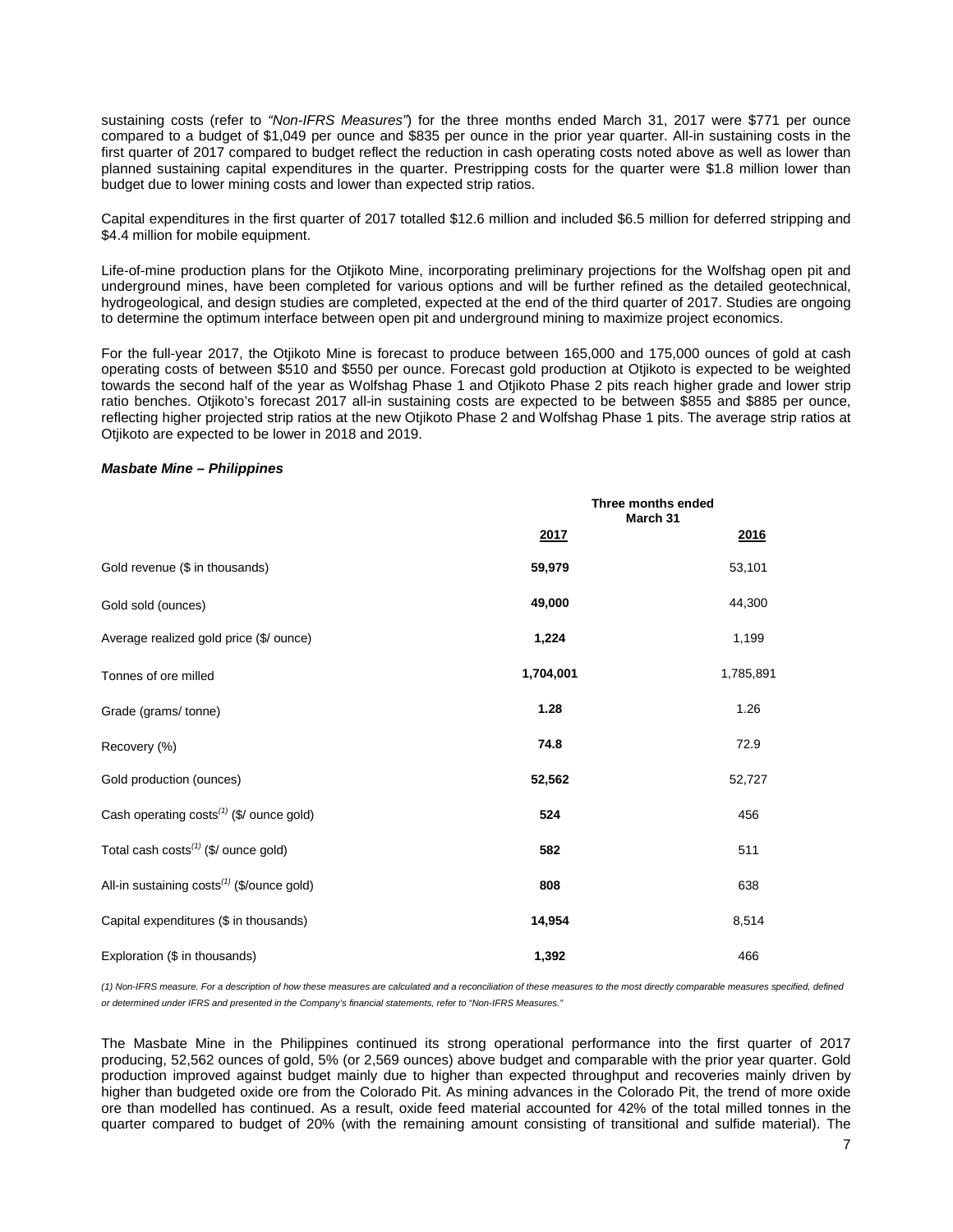higher mill recoveries in the quarter also reflected the ongoing benefits from the recent CIL circuit upgrade, tracking slightly ahead of expectations. Mill throughput in the quarter was 1,704,001 tonnes compared to budget of 1,645,473 tonnes and 1,785,891 tonnes in the first quarter of 2016. Mill throughput exceeded budget as a result of the softer ore conditions (due to the higher-than-budgeted oxide blend) and a reduction in planned downtime. In February, a planned plant maintenance shutdown was completed more quickly than anticipated (in 8 days instead of the estimated 10 days). Mill throughput was lower compared with the prior year quarter as a result of the February maintenance shutdown. Mill recoveries in the first quarter of 2017 averaged 74.8% which was better than budget of 73.3% and 72.9% in the first quarter of 2016. The improved recoveries in the quarter reflect both the higher-than-budgeted oxide blend and the benefit of process improvements from the Masbate plant upgrade which came on line on June 29, 2016. The average grade processed was 1.28 g/t, comparable to budget and slightly higher compared to 1.26 g/t in the first quarter of 2016.

The Masbate Mine's cash operating costs (refer to *"Non-IFRS Measures"*) were \$524 per gold ounce in the first quarter of 2017 which was \$110 per ounce lower than budget but \$68 per ounce higher than in the prior year quarter. Lower than budgeted cash operating costs for the first quarter of 2017 were mainly a result of higher than budgeted production as discussed above as well as lower than budgeted production costs. Operating costs in the quarter benefitted from higher silver by-product credits, lower maintenance costs and stockpile adjustments as compared to budget. Cash operating costs in the prior year quarter were lower due to lower unit fuel costs and lower maintenance costs than those attributable to the February 2017 maintenance shut-down. All-in sustaining costs (refer to *"Non-IFRS Measures"*) for the three months ended March 31, 2017 were \$808 per ounce compared to a budget of \$1,127 per ounce and \$638 per ounce in the prior year quarter. All-in sustaining costs in the first quarter of 2017 were lower than budget as a result of lower production costs and lower sustaining capital expenditures due to the timing of mobile equipment purchases which are now expected to occur later in 2017.

Capital expenditures in the first quarter of 2017 totalled \$15.0 million including mobile equipment costs of \$6.6 million, deferred stripping costs of \$2.7 million, powerplant upgrade costs of \$2.4 million and processing plant upgrades of \$0.9 million.

For full-year 2017, the Masbate Mine is forecast to produce between 175,000 to 185,000 ounces of gold at cash operating costs of between \$690 to \$730 per ounce and all-in sustaining costs of between \$1,020 and \$1,050 per ounce. Masbate's forecast 2017 all-in sustaining costs includes planned mine fleet replacement and expansion costs. Since the new fleet will commence utilization in 2017, all of the related equipment purchase costs have been included in Masbate's 2017 forecast all-in sustaining costs (even though the equipment will benefit Masbate operations in future years as well). Masbate's mine equipment purchases are planned to significantly decrease in 2018.

As previously reported by the Company on September 27, 2016, October 18, 2016 and in its MD&A for the year ended December 31, 2016, the Philippine Department of Environment and Natural Resources (the "DENR") announced the preliminary results of mining audits carried out by the DENR in respect of all metallic mines in the Philippines and issued the Masbate Mine audit report which contains the detailed findings from the audit and directed the Company to provide explanations and comments in response to the audit findings as described in the Company's previous disclosures. The Company provided a comprehensive response to the findings and recommendations in the audit, which the Company believes addresses the issues raised. As reported by the Company on February 2, 2017, the DENR has announced further results of its mining audit and the Masbate Mine was not among the mines announced to be suspended or closed. To date the Company has not received any updated formal written response from the DENR confirming the results of the audit in respect of Masbate and as such, the final outcome of the audit is not certain. The Company believes that it continues to be in compliance with Philippine's laws and regulations. The Company continues to work closely with the DENR to maintain compliance with regulations and continues to promote improved quality of life in the communities where it operates. The Company will continue to provide updates of its progress with the DENR. Operations remain uninterrupted at the mine and the projections and guidance for the Masbate Mine and the Company on a consolidated basis are provided on this basis.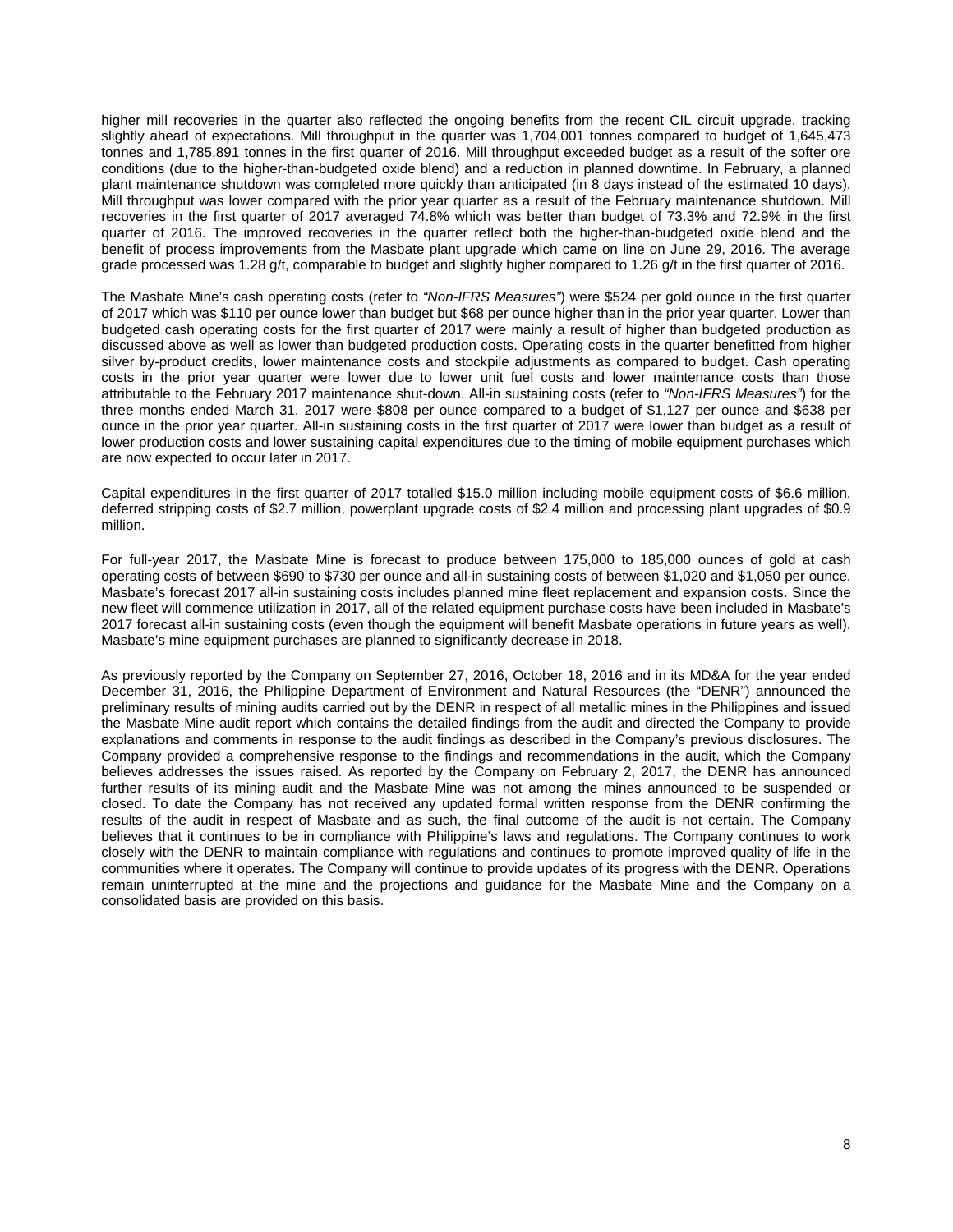### *La Libertad Mine - Nicaragua*

|                                                        |         | Three months ended<br>March 31 |
|--------------------------------------------------------|---------|--------------------------------|
|                                                        | 2017    | <u> 2016</u>                   |
| Gold revenue (\$ in thousands)                         | 31,070  | 33,193                         |
| Gold sold (ounces)                                     | 25,280  | 27,700                         |
| Average realized gold price (\$/ ounce)                | 1,229   | 1,198                          |
| Tonnes of ore milled                                   | 561,152 | 576,487                        |
| Grade (grams/tonne)                                    | 1.67    | 1.66                           |
| Recovery (%)                                           | 94.5    | 94.7                           |
| Gold production (ounces)                               | 28,539  | 29,198                         |
| Cash operating costs <sup>(1)</sup> (\$/ ounce gold)   | 728     | 623                            |
| Total cash costs <sup>(1)</sup> (\$/ ounce gold)       | 754     | 649                            |
| All-in sustaining costs <sup>(1)</sup> (\$/ounce gold) | 866     | 1,043                          |
| Capital expenditures (\$ in thousands)                 | 3,592   | 8,780                          |
| Exploration (\$ in thousands)                          | 1,281   | 726                            |

*(1) Non-IFRS measure. For a description of how these measures are calculated and a reconciliation of these measures to the most directly comparable measures specified, defined or determined under IFRS and presented in the Company's financial statements, refer to "Non-IFRS Measures."*

Gold production at La Libertad Mine in Nicaragua was 28,539 ounces in the first quarter of 2017, slightly above budget (by 550 ounces) and comparable with the prior year quarter. Mill throughput, recoveries and processed grade were all slightly above budget. The mill continued to operate well, processing 561,152 tonnes (Q1 2016 – 576,487 tonnes) in the quarter at an average grade of 1.67 g/t (Q1 2016 – 1.66 g/t) with gold recoveries averaging  $94.5\%$  (Q1 2016 -  $94.7\%$ ). The Jabali Central open pit continues to be the primary source of ore for La Libertad, as Mojon Underground continues to ramp up.

La Libertad Mine's cash operating costs (refer to "*Non-IFRS Measures*") were \$728 per gold ounce for the first quarter of 2017 which was \$21 per ounce higher than budget and \$105 per ounce higher than in the prior year quarter. This was the result of higher production costs. Mining costs were higher due to more ore coming from the Jabali Central pit which has a long haul. In the prior year quarter, the lower mining costs were attributable to the Los Angeles Pit which had shorter haul distances and a lower strip ratio. All-in sustaining costs (refer to "*Non-IFRS Measures*") for the three months ended March 31, 2017 were \$866 per ounce compared to a budget of \$952 per ounce and \$1,043 per ounce in the prior year quarter. The lower than budgeted all-in sustaining costs resulted mainly from the timing of sustaining capital expenditures which are expected to occur later in 2017.

Total capital expenditures in the first quarter of 2017 were \$3.6 million, consisting primarily of La Esperanza Tailings Dam expansion of \$2.2 million and deferred development costs of \$0.9 million.

Resettlement and permitting activities continue at the high grade Jabali Antenna Pit. However, the Company has recently changed its planned sequencing for bringing the Jabali Antenna Pit into the mine plan (originally forecast to enter the production stream in the third quarter of 2017). Given the delays in resettlement at Jabali Antenna (which have been out of the Company's control), the Company is now focused on bringing the San Juan Pit into production earlier than planned and ahead of Jabali Antenna. An internal study was recently completed indicating that San Juan is a viable open pit operation. As a result, mine plans for San Juan have been reconfigured for open pit mining, allowing it to advance to production as early as the third quarter of 2017 (subject to the receipt of mine permits). Development and related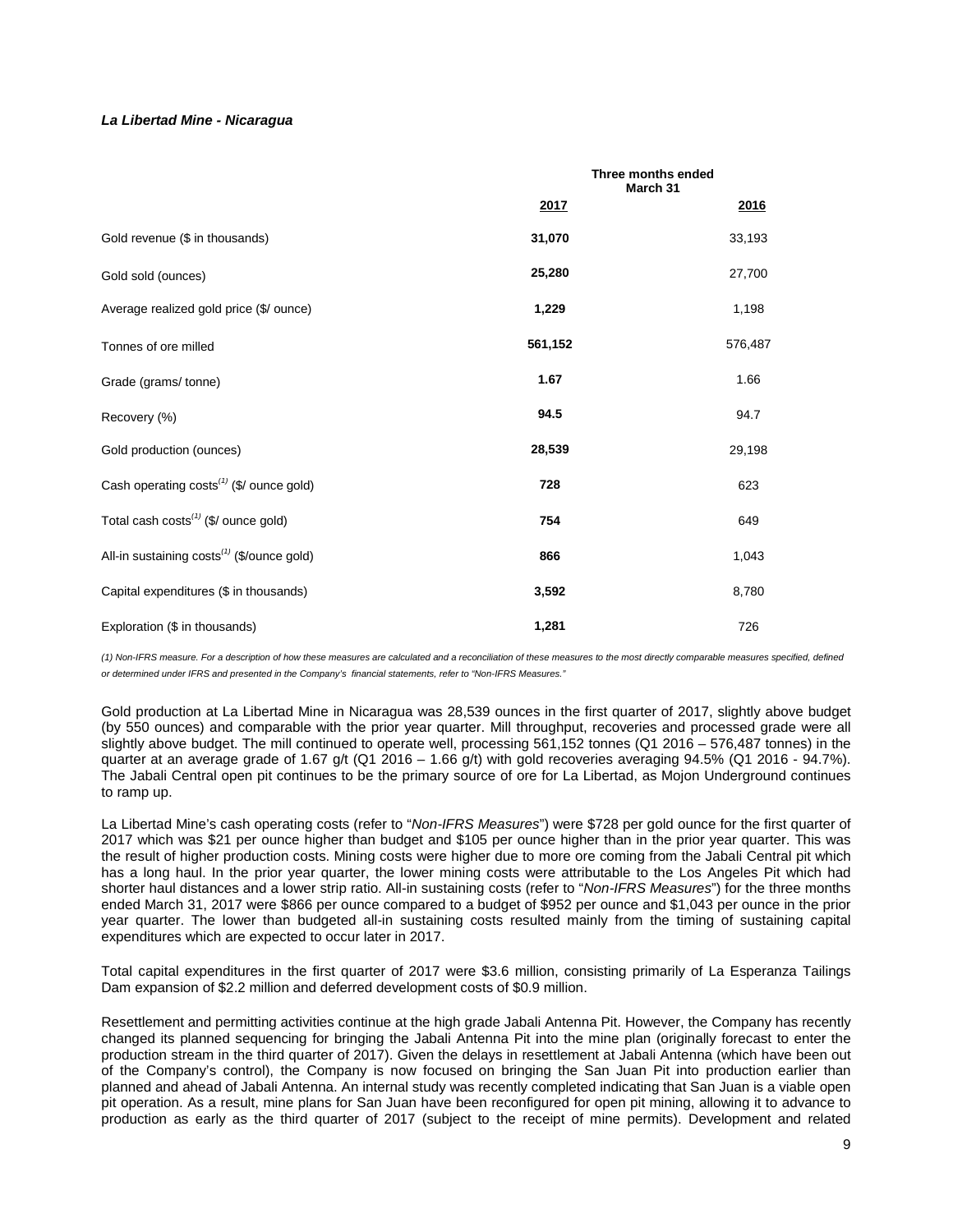permitting activities also continue for other areas. Road access to a small pit, El Salto, located west of Mojon, is currently under construction. Work continues on permitting for an additional small pit in the El Tope area which the Company anticipates will be available in the third quarter of 2017. Jabali Antenna underground development is also underway with the portal established and the ramp work now advancing. Permitting for the western area of this mine is now in process.

As described in the Company's annual information form dated March 31, 2017, the Company's current mine plan at La Libertad is approximately 1 year based on existing mineral reserves only. However, the Company expects that mining operations will continue for a longer period, the length of which will depend on the results of ongoing exploration and mining results. We conduct ongoing exploration and trial mining with a view to upgrade the existing mineral resources into mineral reserves. The Company's current projections indicate that if such exploration and trial mining is successful, it may be possible to extend the mine operations at La Libertad by up to an additional two years beyond the existing mineral reserves. Mineral resources are not mineral reserves and do not have demonstrated economic viability and it cannot be assumed that all or any part of an inferred mineral resource will be upgraded to an indicated mineral resource as a result of continued exploration. Although the Company has been successful in the past, there is no certainty of converting mineral resources to mineral reserves and it may not be successful in the future.

For full-year 2017, La Libertad Mine is forecast to produce between 110,000 and 120,000 ounces of gold at cash operating costs of between \$625 and \$665 per ounce and all-in sustaining costs of between \$785 and \$815 per ounce.

#### *El Limon Mine – Nicaragua*

|                                                        | Three months ended<br>March 31 |         |  |
|--------------------------------------------------------|--------------------------------|---------|--|
|                                                        | 2017                           | 2016    |  |
| Gold revenue (\$ in thousands)                         | 8,405                          | 12,779  |  |
| Gold sold (ounces)                                     | 6,828                          | 10,700  |  |
| Average realized gold price (\$/ ounce)                | 1,231                          | 1,194   |  |
| Tonnes of ore milled                                   | 122,856                        | 116,481 |  |
| Grade (grams/tonne)                                    | 2.41                           | 2.92    |  |
| Recovery (%)                                           | 92.9                           | 93.6    |  |
| Gold production (ounces)                               | 8,861                          | 10,216  |  |
| Cash operating costs <sup>(1)</sup> (\$/ ounce)        | 994                            | 775     |  |
| Total cash $costs^{(1)}$ (\$/ ounce)                   | 1,059                          | 860     |  |
| All-in sustaining costs <sup>(1)</sup> (\$/ounce gold) | 1,572                          | 1,127   |  |
| Capital expenditures (\$ in thousands)                 | 3,331                          | 1,380   |  |
| Exploration (\$ in thousands)                          | 823                            | 508     |  |

*(1) Non-IFRS measure. For a description of how these measures are calculated and a reconciliation of these measures to the most directly comparable measures specified, defined or determined under IFRS and presented in the Company's financial statements, refer to "Non-IFRS Measures."*

El Limon Mine in Nicaragua continued to underperform in the first quarter of 2017 with gold production of 8,861 ounces, 2,246 ounces below budget and 1,355 ounces lower than the same quarter last year. The primary cause of the shortfall was lower processed grade which was 2.41 g/t versus a budget of 2.99 g/t and 2.92 g/t in the first quarter of 2016. El Limon's production continued to be negatively affected by mine fleet availability limitations and water control issues which reduced high grade ore flow from Santa Pancha Underground. As a result, mill feed was supplemented with smaller volumes of lower grade ore recovered from surface stockpiles and purchased (small miner) high grade ore. To improve overall mine performance, additional mining equipment has been purchased and delivered, and the mine development contractor has accelerated operations. For Santa Pancha 1 Mine, the deep well is being reamed and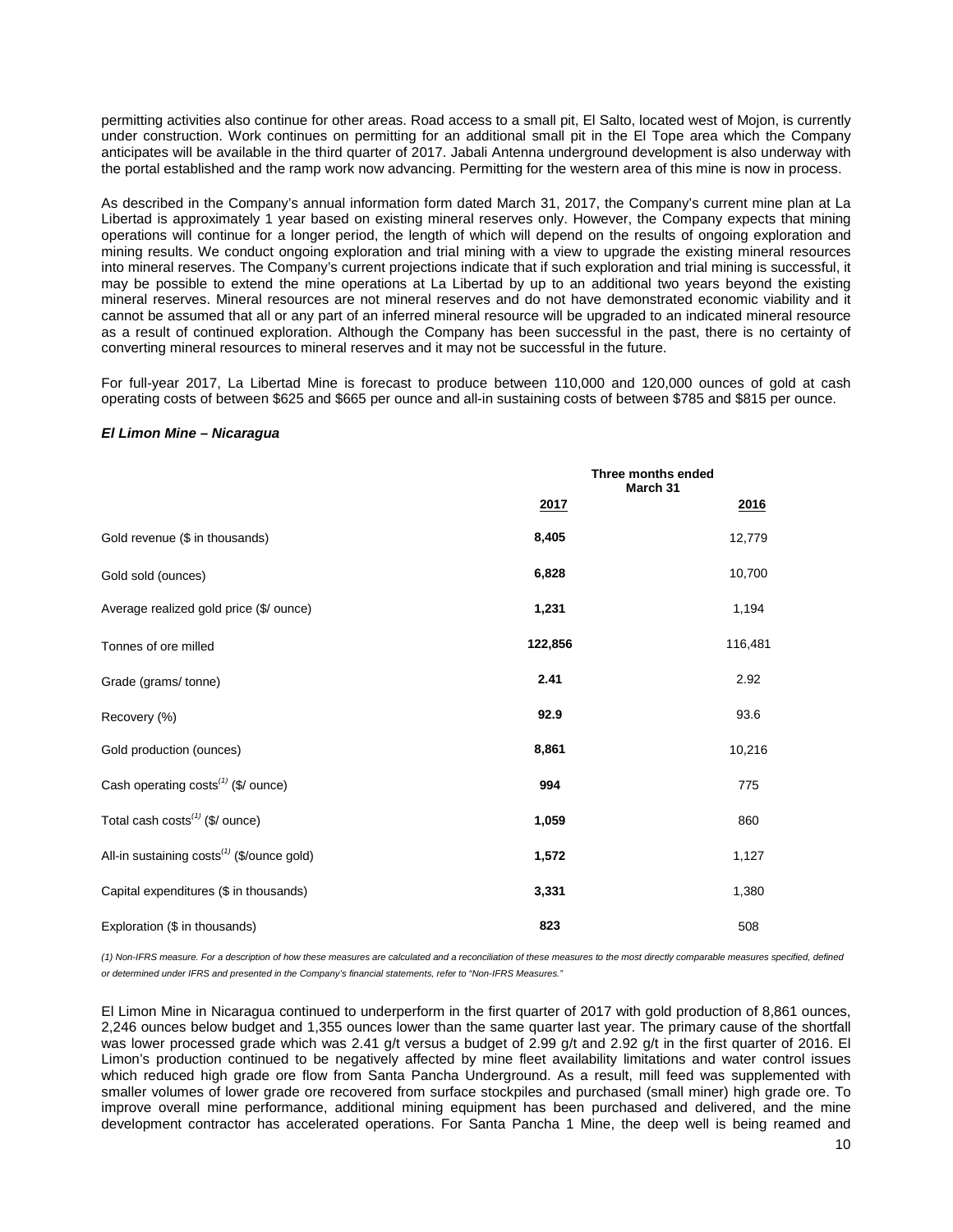relined, and is expected to be operational in May 2017. The auxiliary dewatering system has been improved but the deep well is essential in order to develop the higher grade stopes. Tonnage milled for the quarter was 122,856 tonnes compared to budget of 123,701 tonnes and 116,481 tonnes in the first quarter of 2016. Mill recoveries averaged 92.9% compared to budget of 93.5% and 93.6% in the first quarter of 2016.

El Limon Mine's cash operating costs (refer to "*Non-IFRS Measures*") were \$994 per gold ounce for the first quarter of 2017 which was \$112 per ounce higher than budget and \$219 per ounce higher than in the prior year quarter. Cash operating costs per ounce were higher than both budget and the prior year quarter due to limited access to higher grade ore in the Santa Pancha Underground as outlined above. All-in sustaining costs (refer to "*Non-IFRS Measures*") for the three months ended March 31, 2017 were \$1,572 per ounce compared to a budget of \$1,459 per ounce and \$1,127 per ounce in the prior year quarter.

Capital expenditures in the first quarter of 2017 totalled \$3.3 million which consisted mainly of underground development costs for Santa Pancha of \$1.9 million and mobile equipment costs of \$0.7 million.

Surface development for the Mercedes Pit is advancing, and the Environmental Impact Assessment ("EIA") is ready for submission. The EIA for Veta Nueva, the next underground mine, is also ready for submission. An underground contractor has been selected and surface preparations started. The Company has a \$5 million exploration budget for El Limon in 2017 and to date, exploration activities have shown encouraging results at and around the El Limon site.

For the full-year 2017, El Limon is expected to produce between 50,000 and 60,000 ounces of gold at cash operating costs of between \$655 and \$695 per ounce and all-in sustaining costs between \$1,065 and \$1,095 per ounce. As a result of the operational improvements being implemented (as discussed above), the Company believes that El Limon Mine remains on track to meet its full-year 2017 production guidance range.

# *Fekola Project - Mali*

The Fekola Project mine construction remains approximately 3 months ahead of schedule and is on target for an October 1, 2017 production start with production guidance for 2017 of 45,000 to 55,000 ounces at an expected cash operating cost of \$580 to \$620 per ounce. The Fekola Project remains on budget and is expected to be a large low-cost producer and should enable the Company to significantly reduce its longer term cash operating costs per ounce and allin sustaining cost per ounce. On June 11, 2015, the Company announced robust results from the optimized Feasibility Study at the Fekola Gold Project in Mali. Gold production under the Fekola Feasibility Study was expected to average 276,000 ounces over the life of the Fekola Project with an average of 350,000 ounces over the first seven years. The open pit phase designs and production plans were subsequently updated to correspond to the updated Mineral Resource model and Mineral Reserve, in addition to the mill capacity increase to 5 Mtpa. Based on the updated production plans, the Fekola Project is now projected to produce an average of 375,000 to 400,000 ounces of gold per year for the first five years of production (2018 to 2022) and 365,000 to 390,000 ounces per year over the first seven years of production (2018 to 2024). The mining schedule has been adjusted to ensure sufficient feed for the October 1, 2017 start date. Mining rates will not materially change to supply the 5 Mtpa plant, as the additional material will be diverted from planned stockpiles. Under the 5 Mtpa updated production plan, the initial mine life for the Fekola Project is expected to be approximately ten years. B2Gold is currently updating the financial analysis for the Fekola Project to include the updated Mineral Reserves, updated mining production schedule, 5 Mtpa process throughput, current costs, and reconciliation to actual construction and prestripping progress. The updated cost model is expected to be complete by the end of third quarter of 2017.

In the first quarter of 2017, B2Gold continued to advance the Fekola Project in Mali towards completion. At the end of the first quarter, the project was approximately 75% complete with civil earthworks construction and process plant construction approximately 91% and 54% complete, respectively.

Development of the open pit continued to progress ahead of schedule, with a total of 2.6 million tonnes of waste and 200,000 tonnes of ore mined during the quarter. The first phase of the mining fleet, including six CAT 777E haul trucks and two CAT 6020B excavators, is in operation. Through the first quarter average daily mining rates have increased from 25,000 tonnes to 42,000 tonnes. The second grade control drilling campaign commenced in the third week of March 2017.

Installation of the ball and SAG mills at the process plant commenced in February 2017, following arrival and preparation of the components in January 2017. Concrete progress and structural steel erection at the mill is approximately 99% and 94% complete, respectively. Concrete work and platework at the primary crusher and stockpile feed conveyor has been completed while approximately 80% of the structural steel at the primary crusher has been erected. Installation of pipe supports, pipework, mechanical equipment and electrical cables continued site wide. Instrumentation installation at the leach and CIP tanks, leach thickener and tailings thickener also commenced during the quarter.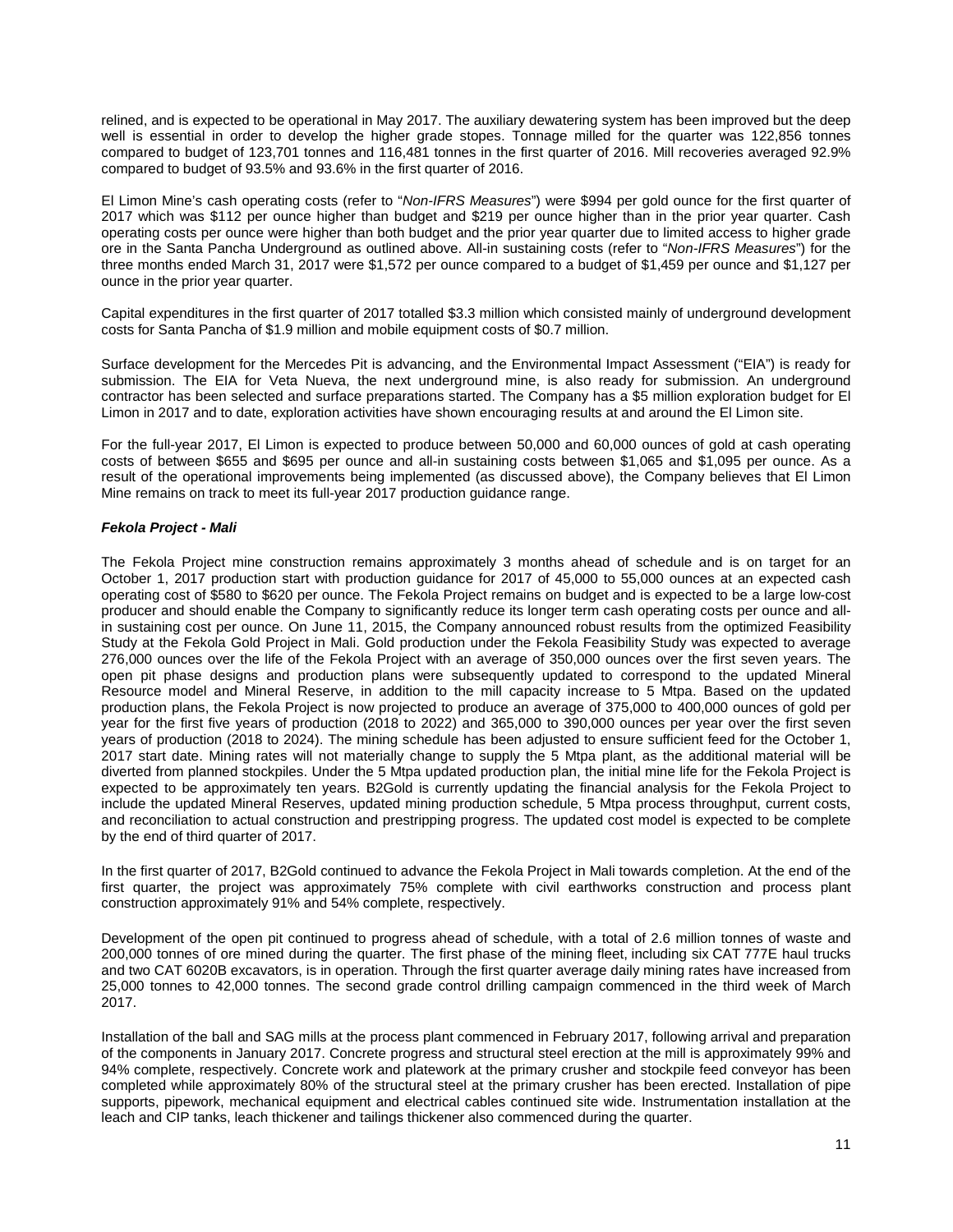Construction and lining of the site ponds with high density polyethylene ("HDPE") geomembrane has been completed. Underground utility installation including fresh water, sewage lines, and fire water continued throughout the plant site. Erection of the various buildings around site also commenced, with a completion rate of approximately 35% at the end of the quarter.

Earthworks construction of the phase 1 tailings storage facility ("TSF") embankment has been completed and HDPE lining of the facility is 100% complete. The network of under-drains in the basin of the TSF, which aids in consolidation of the tailings and extending the life of the facility, has also been completed. The first of the three decant structures, designed to return water back to the process plant, has been finished along with the decant access road above the HDPE liner. The TSF and the site water management structures are approximately 98% and 93% complete, respectively. Construction of the run of mine (ROM) pad continued through the quarter with over 1,700,000  $m<sup>3</sup>$  of material placed to date and 750,000  $m<sup>3</sup>$  of material placed in the quarter.

The manpower on site saw an increase through the first quarter with an average of 1,050 employees and contractors.

Capital expenditures in the first quarter of 2017 totalled \$67.8 million versus a construction budget of \$65.3 million. Expenditures on the Fekola Project to date are \$438.9 million including \$41 million of preconstruction expenditures compared with a budget to date of \$441.7 million. The project remains ahead of schedule and on budget.

Total cumulative forecast for Fekola Project construction costs (from inception to completion) include preconstruction sunk costs of approximately \$41 million, feasibility study construction costs of \$462 million and \$38 million additional construction costs approved in 2016 comprised of \$18 million for the Fekola mill expansion and \$20 million for relocating the village of Fadougou.

For 2017, the construction budget for the Fekola Project totals approximately \$173 million, including \$18 million for the Fekola mill expansion and \$10 million for relocating the village of Fadougou. In 2017, the Company expects to complete construction and commission of the Fekola Project and begin the transition from construction to steady-state operations by the end of 2017. Primary remaining project areas include the powerhouse, processing mechanical and electrical installation and prestripping in stage two of the Fekola open pit.

In addition to the Fekola Project construction budget above, a total of \$47 million has been budgeted in 2017 for Fekola prestripping and additional mine fleet purchases. Following the approval of the Fekola mill expansion in 2016 and the acceleration of the production start date to October 1, 2017, open pit prestripping and mine fleet purchases have been advanced by six months to ensure ore supply for the earlier mill start-up (and have now been included in the 2017 budget). Prestripping and mine fleet purchases for 2017 have been budgeted at approximately \$25 million and \$22 million, respectively. 2017 post-construction and operational capital costs of \$11 million have been budgeted in 2017, including \$4 million for aircraft purchases.

In 2016, pursuant to applicable mining law, the Company formed a new 100% owned subsidiary company Fekola SA, which now holds the Company's interest in the Fekola Project. Upon signing of a shareholder's agreement between the Company and the State of Mali (the "Fekola Shareholder Agreement"), the Company will contribute a 10% free carried interest in Fekola SA to the State of Mali. The State of Mali also has the option to purchase an additional 10% of Fekola SA which it has confirmed its intent to exercise. The Company has signed a mining convention in the form required under the 2012 Mining Code (the "Fekola Convention") that relates to, among other things, the ownership, permitting, reclamation bond requirements, development, operation and taxation applicable to the Fekola Project with the State of Mali. The Company is currently in the process of negotiating certain matters with the State of Mali including: (i) the Fekola Shareholder Agreement, (ii) finalizing the valuation and terms under which the State of Mali may acquire its additional 10% ownership interest in Fekola SA, and (iii) certain other matters to address and clarify certain issues under the 2012 Mining Code and the Fekola Convention. The Fekola Convention, as it may be amended, is expected to govern the procedural and economic parameters pursuant to which the Company will operate the Fekola Project.

# *Gramalote - Colombia*

In 2016, the Company commenced a process to consider offers for the sale of its 49% interest in the Gramalote Joint Venture development project in Colombia. In the first quarter of 2017, the Company, in conjunction with its joint venture partner AngloGold Ashanti, re-evaluated its strategic objectives for Gramalote and decided to advance the project to the completion of a prefeasibility study, which is expected in late 2017. The Company's share of 2017 budgeted expenditures is approximately \$13 million. Upon completion of the prefeasibility study and evaluation of the updated project economics, the Company will review its options for the Gramalote Project going forward.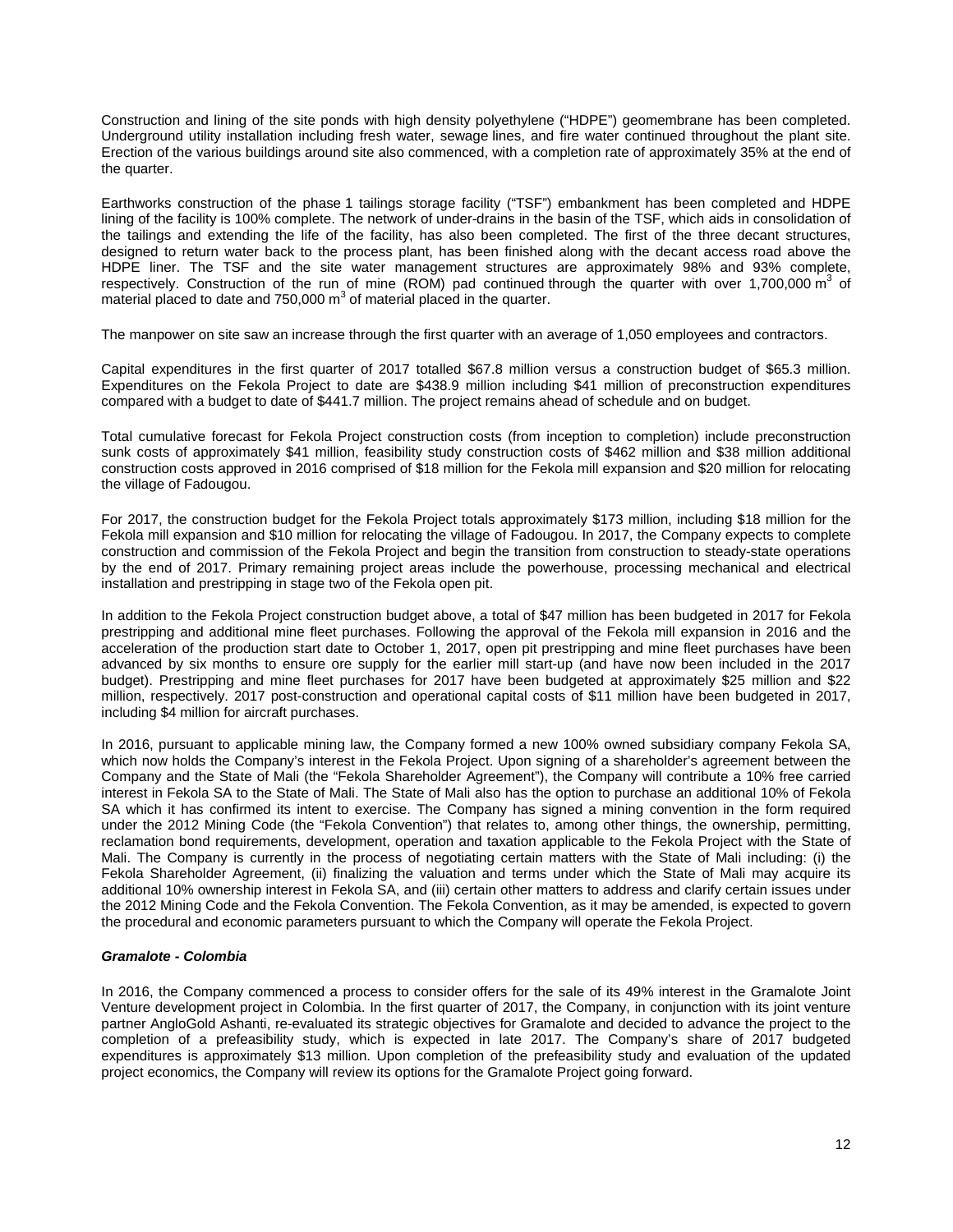# **LIQUIDITY AND CAPITAL RESOURCES**

At March 31, 2017 the Company had cash and cash equivalents of \$103.2 million compared to cash and cash equivalents of \$144.7 million at December 31, 2016. Working capital at March 31, 2017 was \$62.1 million compared to working capital of \$101.0 million at December 31, 2016.

Cash flow provided by operating activities was \$39.6 million in the first quarter of 2017 compared to \$171.6 million in the first quarter of 2016, a decrease of \$132.0 million. This decrease was expected and is mainly due to \$120 million of proceeds received from the Prepaid Sales transactions in the first quarter of 2016, which wasn't repeated in 2017. In addition, the first quarter of 2017 was negatively impacted by non-cash working capital changes of negative \$17.0 million compared with negative \$6.1 million in the first quarter of 2016. The main changes in non-cash working capital in the quarter related to a \$7.5 million increase in inventory as a result of higher gold bullion inventory balances at all mine sites (due to the timing of gold shipments) and a \$6.3 million decrease in taxes payable. In 2018, cashflows from operations are forecast to increase significantly with the first full year of production from the Company's flagship Fekola Project in Mali.

On May 20, 2015 and as amended on June 10, 2015, March 11, 2016 and May 10, 2016, the Company signed a credit agreement with a syndicate of international banks including HSBC Bank USA, National Association, which acts as administrative agent and a lender, HSBC Securities (USA) Inc., which acts as sole lead arranger and sole bookrunner and The Bank of Nova Scotia, Société Générale and ING Bank N.V. (the "RCF Syndicate") for a revolving credit facility for an aggregate amount of up to \$350 million. The revolving credit facility also allowed for an accordion feature whereby, upon receipt of additional binding commitments, the facility may be increased up to \$450 million any time prior to the maturity date. On March 14, 2017, the Company received a binding letter of commitment from the Canadian Imperial Bank of Commerce to participate in the Company's RCF Syndicate. Upon completion of the loan documentation, the aggregate amount of the revolving credit facility will be increased from \$350 million to \$425 million.

The term for the revolving credit facility is four years, maturing on May 20, 2019, except that it shall become due on July 1, 2018 in the event that greater than 25% of the Company's convertible notes, initially due on October 1, 2018, remain outstanding or the maturity date of the convertible notes has not been extended to August 1, 2019 or later. The new revolving credit facility bears interest on a sliding scale of between Libor plus 2.25% to 3.25% based on the Company's consolidated net leverage ratio. Commitment fees for the undrawn portion of the facility will also be on a similar sliding scale basis of between 0.5% and 0.925%.

In March 2016, the Company entered into Prepaid Sales transactions totalling \$120 million, for the delivery of 103,266 ounces, with its RCF Syndicate. The Prepaid Sales, in the form of metal sales forward contracts, allow the Company to deliver pre-determined volumes of gold on agreed future delivery dates in exchange for an upfront cash pre-payment. The full amount of the proceeds was recorded as Prepaid Sales at the time of the transaction. Settlement will be in the form of physical deliveries of unallocated gold from any of the Company's mines.

During the quarter ended March 31, 2017, the Company delivered 12,908 ounces into Prepaid Sales contracts valued at \$15.0 million and entered into new Prepaid Sales contracts for 12,780 ounces valued at \$15.0 million. As the Company physically delivers ounces into the contracts, a portion of the Prepaid Sales totalling \$15 million relating to the delivered ounces was recognised as gold revenue in the statement of operations. Proceeds for the Prepaid Sales transactions were originally received in March 2016 and are being recognized in revenue as the ounces underlying the Prepaid Sales are delivered.

As at March 31, 2017, the Company had outstanding Prepaid Sales contracts valued at \$120 million for the delivery of 103,138 ounces with 38,725 ounces being deliverable during 2017, 51,633 ounces during 2018 and 12,780 ounces during 2019.

Subsequent to March 31, 2017, the Company entered into further Prepaid Sales contracts totalling \$7.5 million for delivery of 6,263 ounces of gold for delivery between January 31, 2019 and May 20, 2019.

During the three months ended March 31, 2017, the Company made an initial drawdown of Euro 24.7 million (\$26.1 million equivalent) under the Fekola equipment loan facility. As at March 31, 2017, Euro 46.7 million was available for future drawdowns.

The Company is required to maintain a deposit in a debt service reserve account ("DSRA") equal at all times to the total of the principal, interest and other payments that become payable over the next six month period. At March 31, 2017, the balance in the DSRA was Euro 3.2 million.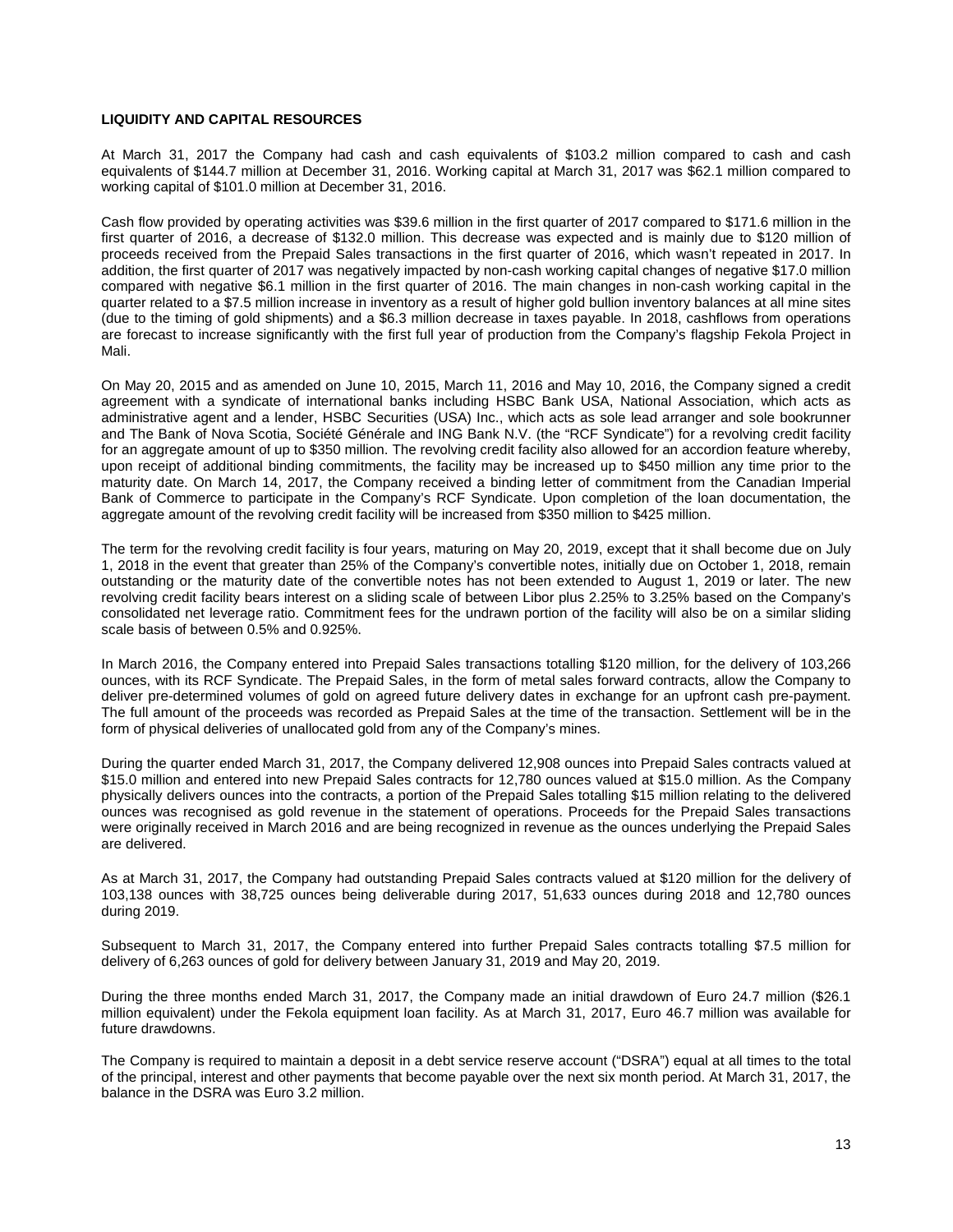For the three months ended March 31, 2017, resource property expenditures totalled \$115.9 million with the most significant component being the Fekola Project with expenditures of \$67.8 million, the Otjikoto Mine with capital expenditures of \$12.6 million, the Masbate Mine with capital expenditures of \$15.0 million, La Libertad Mine with capital expenditures of \$3.6 million and El Limon Mine with capital expenditures of \$3.3 million.

As at March 31, 2017, the Company had the following commitments (in addition to those disclosed elsewhere in this MD&A):

- For payments of \$18.3 million for Fekola Project equipment and development costs, all of which is expected to be incurred in 2017.
- For payments of \$19.9 million for mobile equipment at the Masbate Mine, \$15.4 million of which is expected to be incurred in 2017 and \$4.5 million of which is expected to be incurred in 2018.
- For payments of \$8.4 million for mobile equipment at the Otjikoto Mine, all of which is expected to be incurred in 2017.
- For payments of \$1.5 million for a tailings storage facility lift at the Libertad Mine, all of which is expected to be incurred in 2017.

For 2017, the Company has budgeted total capital expenditures of \$49.8 million at the Otjikoto Mine, \$57.5 million at the Masbate Mine, \$26.6 million at La Libertad Mine and \$13.0 million at El Limon Mine. The 2017 construction and development budget for the Fekola Project totals approximately \$173 million, including \$18 million for the Fekola mill expansion and \$10 million for relocating the village of Fadougou. In addition to the Fekola Project construction budget above, a total of \$47 million has been budgeted in 2017 for Fekola prestripping and additional mine fleet purchases. Following the approval of the Fekola mill expansion in 2016 and the acceleration of the production start date to October 1, 2017, open pit prestripping and mine fleet purchases have been advanced by six months to ensure ore supply for the earlier mill start-up (and have now been included in the 2017 budget). Prestripping and mine fleet purchases for 2017 have been budgeted at approximately \$25 million and \$22 million, respectively. 2017 post-construction and operational capital costs of \$11 million have been budgeted in 2017, including \$4 million for aircraft purchases. For 2017, the Company's total 2017 exploration budget was originally approximately \$46.0 million. In the first quarter of 2017, an additional exploration budget of \$7 million was approved for West African exploration that will continue to focus on mineralization trends defined along the Fekola trend in Mali and in Burkina Faso. In addition several structures underlying known saprolite mineralization in the Fekola district show promising bedrock hits that warrant aggressive follow up to test for Fekola-like mineralization.

The Company believes that with its current financing arrangements, coupled with operating cash flows from its existing mine operations, it has adequate resources both to maintain operations and fund the construction of the Fekola Project through completion (forecast to be October 1, 2017) based on current assumptions, including current gold prices and lifeof-mine plans.

# *Gold commitments*

At March 31, 2017, the following gold forward contracts with respect to the Otjikoto Mine were outstanding and continue to be accounted for as executory contracts (by maturity dates):

|                                                                            | 2017            | 2018            | <b>Total</b>     |
|----------------------------------------------------------------------------|-----------------|-----------------|------------------|
| Gold forward contracts:<br><b>Ounces</b><br>Average price per ounce (rand) | 6,750<br>16,020 | 7,500<br>16,020 | 14,250<br>16,020 |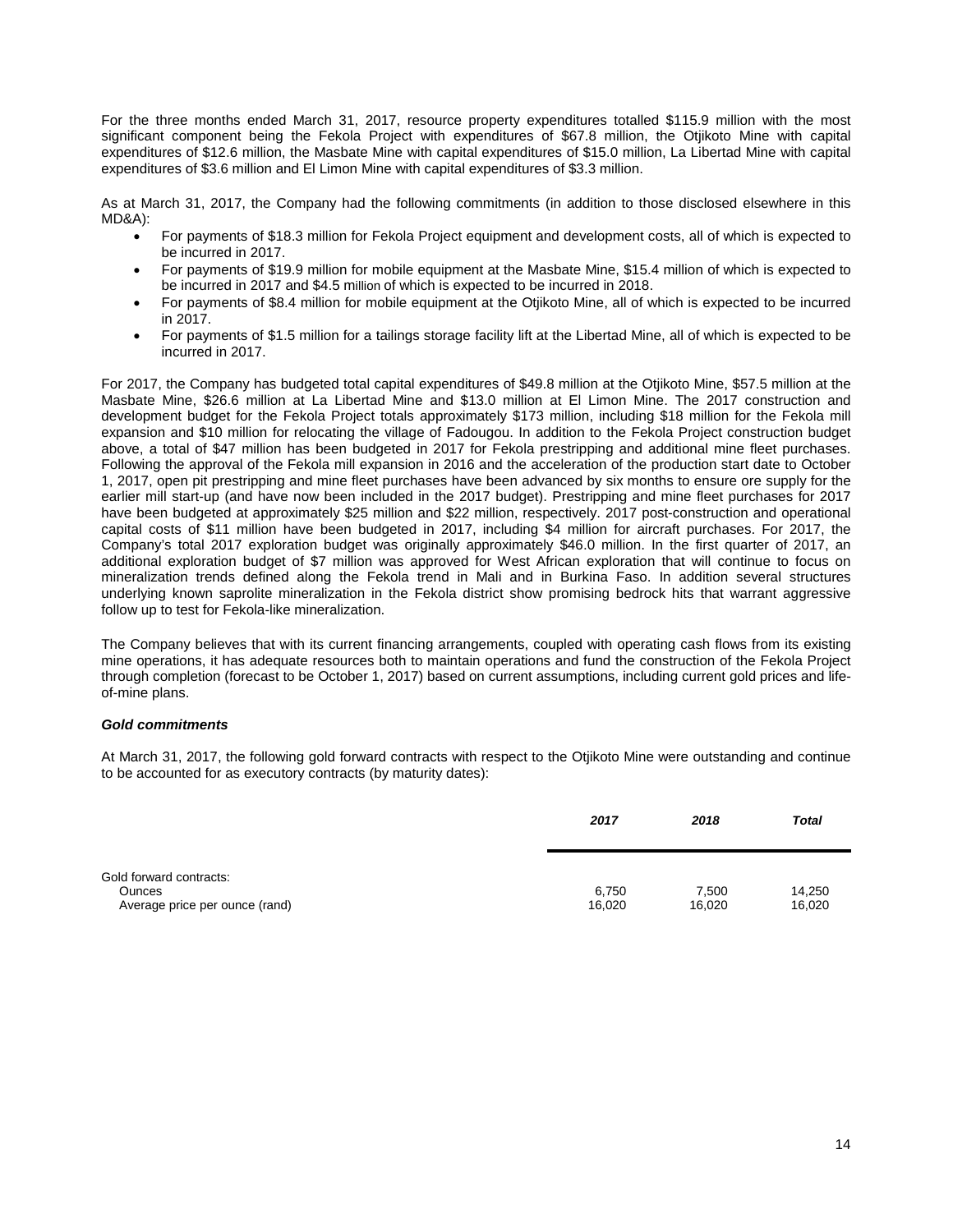# *Derivative financial instruments*

# *Gold forwards*

As at March 31, 2017, the following gold forward contracts which are recorded at fair value through the statement of operations with respect to the Otjikoto mine were outstanding (by maturity dates):

|                                                                            | 2017             | 2018             | <b>Total</b>     |
|----------------------------------------------------------------------------|------------------|------------------|------------------|
| Gold forward contracts:<br><b>Ounces</b><br>Average price per ounce (rand) | 26,937<br>15.044 | 35,916<br>15.044 | 62,853<br>15,044 |

The unrealized fair value of these contracts at March 31, 2017 was \$(12.5) million.

#### *Gold zero-cost collar contracts*

The following is a summary, by maturity dates, of the Company's zero-cost gold collar contracts outstanding as at March 31, 2017:

|                                                                         | 2017                  | 2018                 | <b>Total</b>    |
|-------------------------------------------------------------------------|-----------------------|----------------------|-----------------|
| Gold zero-cost collars:<br>Floor amount (ounces)<br>Average floor price | \$<br>7.650<br>1.000  | 1.400<br>1.000       | 9,050<br>1,000  |
| Ceiling amount (ounces)<br>Average ceiling price                        | \$<br>13.725<br>1.721 | \$<br>2,100<br>1.700 | 15,825<br>1,718 |

The unrealized fair value of these contracts at March 31, 2017 was nil.

#### *Forward contracts – fuel oil, gas oil, diesel*

During the three months ended March 31, 2017, the Company entered into additional series of forward contracts for the purchase of 11,692,000 litres of fuel oil, 6,917,000 litres of gas oil and 307,000 litres of diesel with settlements scheduled between February 2018 and April 2019. These derivative instruments were not designated as hedges by the Company and are being recorded at their fair value at the end of each reporting period with changes in fair value recorded in the statement of operations

The following is a summary, by maturity dates, of the Company's forward contracts outstanding as at March 31, 2017:

|                                                                   | 2017                 | 2018                 | 2019                | <b>Total</b>         |  |
|-------------------------------------------------------------------|----------------------|----------------------|---------------------|----------------------|--|
| Forward – fuel oil:<br>Litres (thousands)<br>Average strike price | \$<br>19,511<br>0.29 | \$<br>29,815<br>0.30 | \$<br>7,553<br>0.31 | \$<br>56,879<br>0.30 |  |
| Forward - gas oil:<br>Litres (thousands)<br>Average strike price  | \$<br>11,049<br>0.40 | \$<br>12.910<br>0.41 | \$<br>4.243<br>0.43 | \$<br>28,202<br>0.41 |  |
| Forward - diesel:<br>Litres (thousand)<br>Average strike price    | \$<br>6,117<br>0.40  | \$<br>3.910<br>0.41  | \$<br>674<br>0.45   | \$<br>10,701<br>0.41 |  |

The unrealized fair value of these contracts at March 31, 2017 was \$(0.1) million.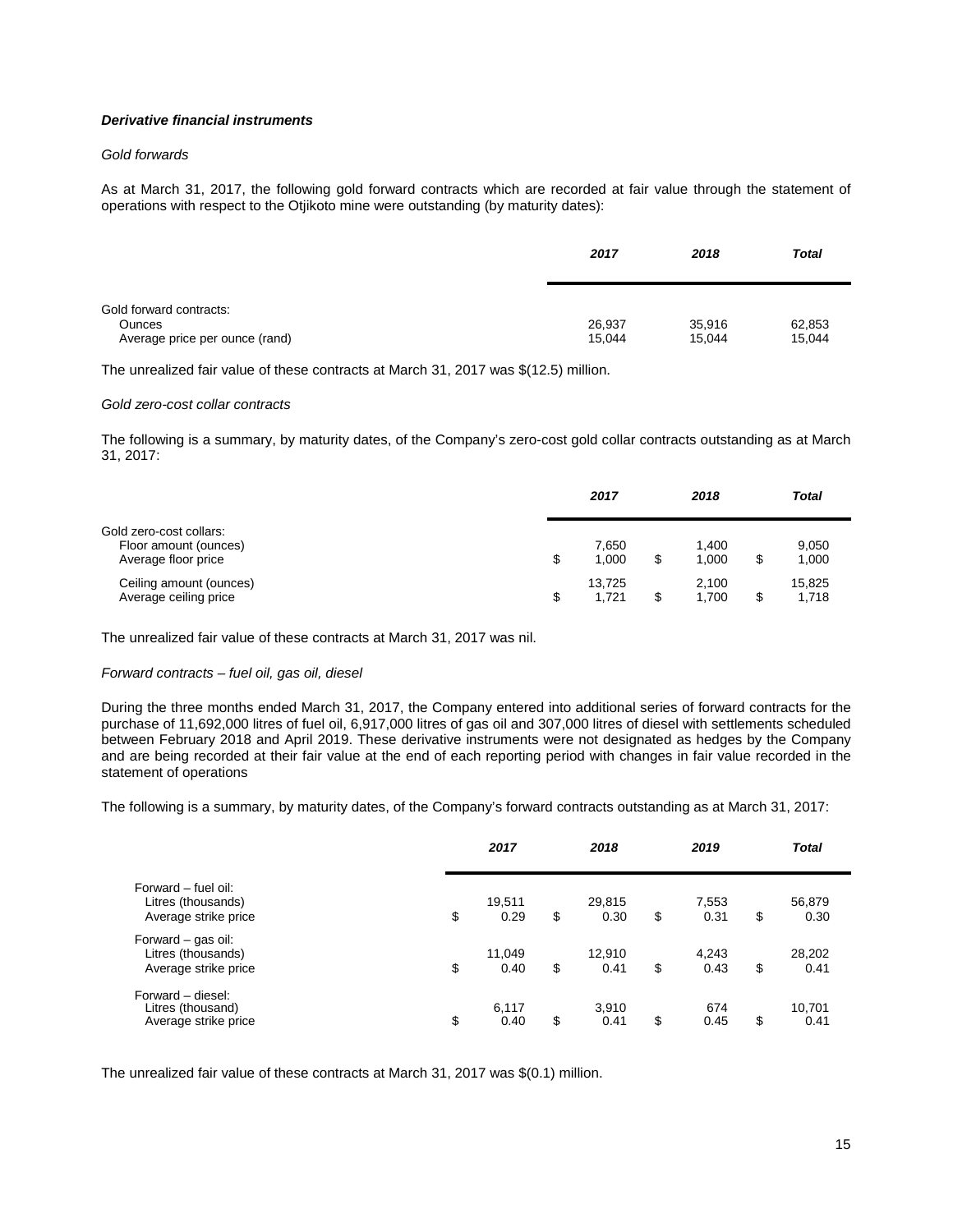#### *Interest rate swaps*

During the year ended December 31, 2016, the Company entered into a series of interest swaps with a notional amount of \$100 million with settlements scheduled between September 2016 and May 2019. Under these contracts, the Company receives a floating rate equal to the 3 month United States dollar LIBOR rate and pays a fixed rate of 1.04%. These derivative instruments were not designated as hedges by the Company and are being recorded at their fair value at the end of each reporting period with changes in fair value recorded in the statement of operations. The unrealized fair value of these contracts at March 31, 2017 was \$1.2 million.

### *Operating activities*

Cash flow provided by operating activities was \$39.6 million in the first quarter of 2017 compared to \$171.6 million in the first quarter of 2016, a decrease of \$132.0 million. This decrease was expected and is mainly due to \$120 million of proceeds received from the Prepaid Sales transactions in the first quarter of 2016, which wasn't repeated in 2017. In addition, the first quarter of 2017 was negatively impacted by non-cash working capital changes of negative \$17.0 million compared with negative \$6.1 million in the first quarter of 2016. The main changes in non-cash working capital in the quarter related to a \$7.5 million increase in inventory as a result of higher gold bullion inventory balances at all mine sites (due to the timing of gold shipments) and a \$6.3 million decrease in taxes payable. In 2018, cashflows from operations are forecast to increase significantly with the first full year of production from the Company's flagship Fekola Project in Mali.

### *Financing activities*

The Company's cash from financing activities for the three months ended March 31, 2017 was a net inflow of \$34.7 million. During the period, the Company made drawdowns of Euro 24.7 million (\$26.1 million equivalent) on its Fekola equipment loan facility and received proceeds from the exercise of stock options of \$18.0 million. In connection with the Fekola equipment loan facility, the Company is required to maintain a deposit in a DSRA equal at all times to the total of the principal, interest and other payments that become payable over the next six month period. During the first quarter of 2017, Euro 3.2 million was deposited in the DSRA account.

On August 11, 2016, the Company entered into an equity distribution agreement (the "ATM Agreement") with two placement agents for the sale of common shares for aggregate gross proceeds of up to \$100 million through "at the market" distributions under the Company's prospectus supplement filed under its base shelf prospectus and registration statement. The ATM Agreement runs until the earlier of: (i) common shares with aggregate gross proceeds of \$100 million being issued, (ii) February 11, 2018, or (iii) termination by one of parties in accordance with the ATM Agreement. The placement agents, collectively, receive a placement fee of 2% of the gross proceeds from each placement. No common shares were issued under the ATM Agreement during the first quarter of 2017. The Company is using the proceeds from the offering to fund ongoing general corporate expenditures, discretionary capital programs, accelerated exploration at the Fekola Project in Mali and exploration and feasibility work at the Kiaka Project in Burkina Faso.

During the three months ended March 31, 2017, the Company paid interest and commitment fees of \$2.5 million.

#### *Investing activities*

During the three months ended March 31, 2017, capital expenditures on sustaining capital, prestripping and development at the Otjikoto Mine (see "Otjikoto Mine" section) totalled \$12.6 million (Q1 2016 - \$18.7 million), the Masbate Mine (see "Masbate Mine" section) totalled \$15.0 million (Q1 2016 - \$8.5 million), the Libertad Mine (see "La Libertad Mine" section) totalled \$3.6 million (Q1 2016 – \$8.8 million), and the Limon Mine (see "El Limon Mine" section) totalled \$3.3 million (Q1 - 2016 - \$1.4 million). Capital expenditures at the Fekola Project for the first quarter of 2017 were \$67.8 million (Q1-2016 - \$46.4 million).

Expenditures on the Fekola Project to date are \$438.9 million including \$41 million of preconstruction expenditures compared with a budget to date of \$441.7 million. The project remains on schedule and on budget.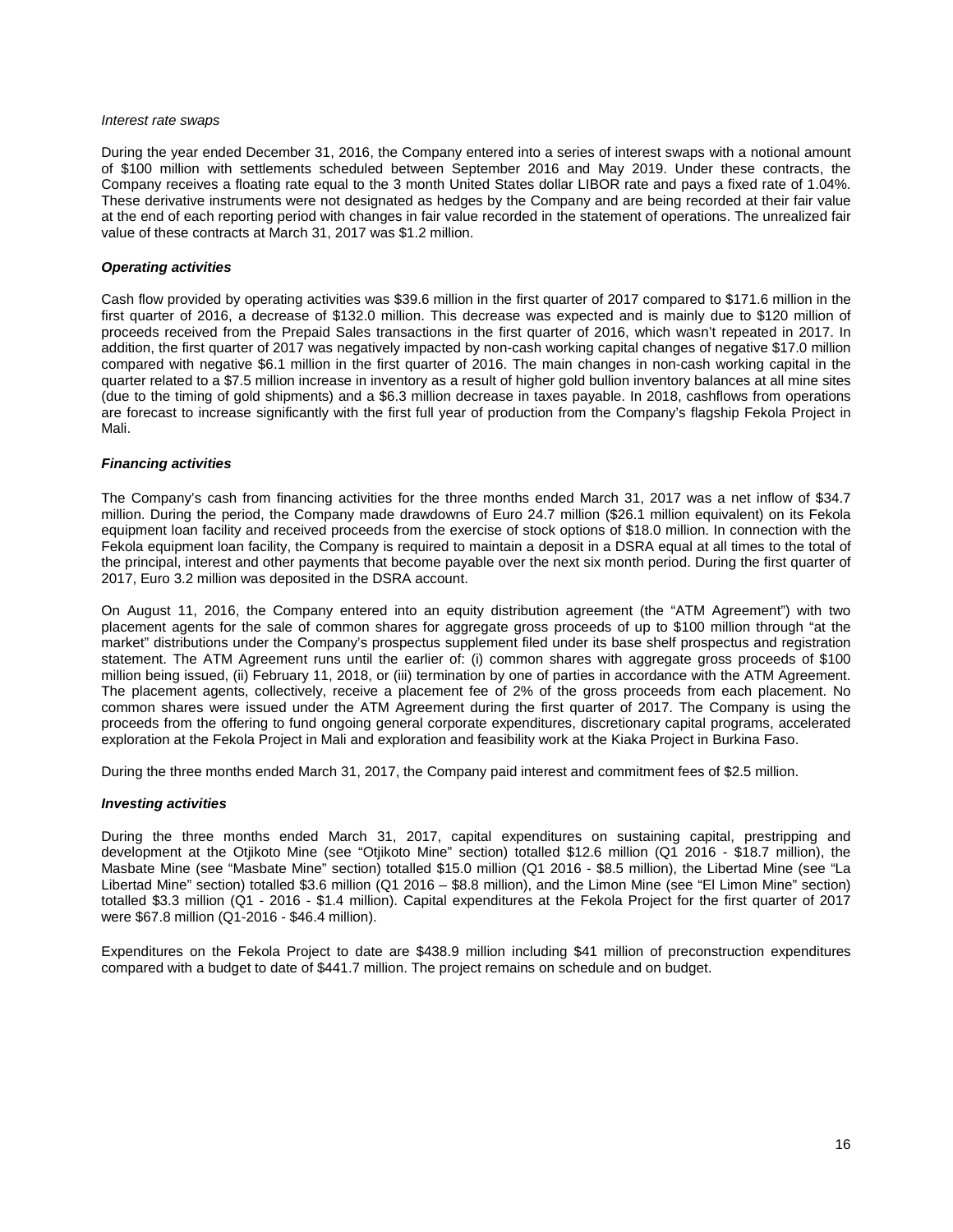### *Exploration*

Resource property expenditures on exploration are disclosed in the table below:

|                               | For the three<br>months ended<br><b>March 31, 2017</b><br>S | For the three<br>months ended<br>March 31, 2016<br>\$ |
|-------------------------------|-------------------------------------------------------------|-------------------------------------------------------|
| Masbate Mine, exploration     | (1, 392)                                                    | (466)                                                 |
| La Libertad Mine, exploration | (1, 281)                                                    | (726)                                                 |
| El Limon Mine, exploration    | (823)                                                       | (508)                                                 |
| Otjikoto Mine, exploration    | (331)                                                       | (291)                                                 |
| Fekola Project, exploration   | (1, 447)                                                    | (924)                                                 |
| Kiaka Project, exploration    | (1,025)                                                     | (466)                                                 |
| Fekola Regional, exploration  | (1, 843)                                                    | (501)                                                 |
| Toega Project, exploration    | (1, 127)                                                    | (150)                                                 |
| Other                         | (1,744)                                                     | (1,001)                                               |
|                               | (11, 013)                                                   | (5,033)                                               |

For 2017, the Company's total exploration budget was originally approximately \$46.0 million. In the first quarter of 2017, an additional exploration budget of \$7 million was approved for West Africa targets. Approximately \$22 million of the revised \$53 million 2017 budget will be used to support brownfields exploration at the producing mines (which for accounting purposes will be capitalized and included in the mine's sustaining and non-sustaining capital costs). In addition, a significant portion of the 2017 exploration budget will be used at all sites to drill several targets that exhibit potential based on surface mapping, geochemical sampling and drilling completed in 2016. West Africa and Nicaragua will be a primary focus of 2017 exploration expenditures.

In 2017, approximately \$27 million will be spent on exploration in Mali, Burkina Faso and Ghana. Exploration on the licences in Mali will total \$15.4 million focusing on multiple targets close to the Fekola deposit. The 2017 budget for West Africa envisions completing 46,400 metres of diamond drilling, 65,900 metres of RC drilling, 32,900 metres of air-core drilling and 25,000 metres of auger drilling.

#### *Fekola Regional*

A conceptual engineering study is underway for Anaconda. Fekola capital and operating cost information is being used as a basis for the cost estimates. A base case of four million tonnes per year will be developed, and then larger and smaller cases will be factored depending on the estimated mineral resource. Metallurgical test programs have been completed and will form the basis of the design criteria for the processing plant. Environmental and social baseline studies are underway and will continue throughout 2017. The budgeted cost for the conceptual engineering study for Anaconda is approximately \$2.2 million for 2017.

#### *Toega Project*

On February 13, 2017, the Company announced positive exploration drill results at the new Toega prospects near the Kiaka deposit. In 2016, a total of 19,433 metres of combined reverse circulation and diamond drilling was completed, to better define the limits of this discovery and to explore the immediate area for additional mineralization. The drilling expanded the known extents of mineralization at Toega to over 900 metres long, by up to 425 metres wide, with intersections of variable thickness occurring as deep as 250 metres below surface. Mineralization remains open down dip and down plunge at Toega. Drilling is ongoing. Due to the increased size of the Toega zone, the Company now expects to release the initial mineral resource for Toega in the third quarter of 2017. Drill results at Toega are up to 3.09 g/t gold over 84 metres (approximate true width) in NKDD014 and 1.61 g/t over 131 metres in NKDD017. The zone remains open and drilling is ongoing.

Based on the positive results to date, B2Gold is undertaking initial mineral resource modeling. Once mineral resource estimates are available, in-house evaluations will commence to determine whether Toega constitutes a potential source of higher-grade feed for the Kiaka deposit or potentially a standalone project. Metallurgical, environmental and social baseline studies were initiated at Toega in 2016, and these programs are planned to continue throughout the year. The 2017 development budget for Toega is \$0.8 million.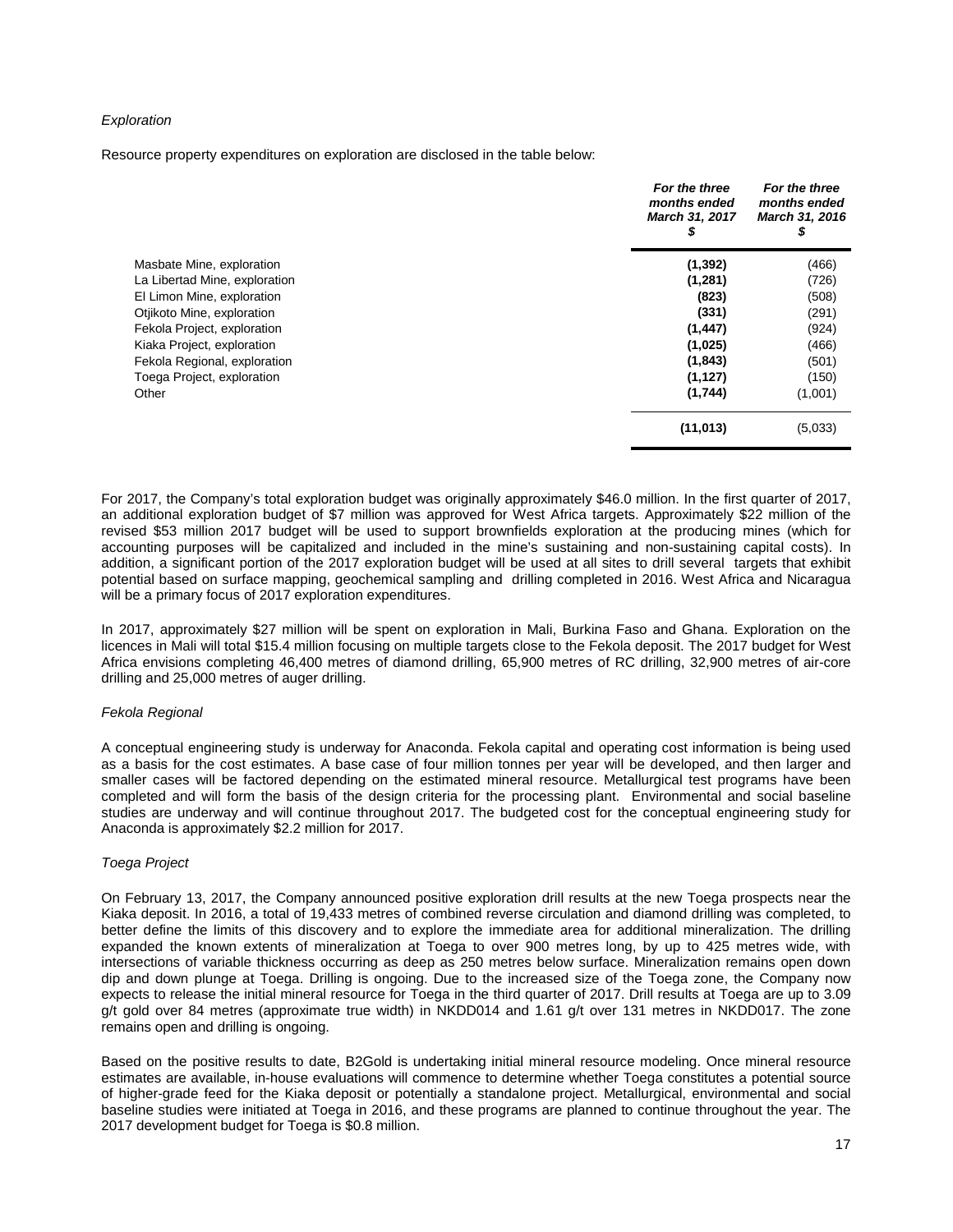### *Otjikoto Mine*

The total exploration budget for Namibia in 2017 is \$5.1 million mainly for 5,000 metres of diamond drilling on the Otjikoto licence area, and 12,000 metres of diamond drilling and 5,000 metres of RAB drilling on the Ondundu joint venture project. An additional 5,000 metres of diamond and RC drilling are committed to new targets in and around the Otjikoto area.

#### *Masbate Mine*

The Masbate exploration budget for 2017 is approximately \$5 million including 27,000 meters of drilling. The drilling is divided into brownfields drilling to upgrade resources within the mine licence area, totalling 16,000 metres of diamond drilling, and another 11,000 metres on regional targets. New targets such as Montana SE will be further tested.

#### *La Libertad Mine*

La Libertad's exploration budget for 2017 is approximately \$6.7 million for a total of 15,000 metres of planned diamond drilling. The program is comprised of 7,000 metres of brownfields (near mine) drilling and 8,000 metres of drilling planned on several regional targets.

#### *El Limon Mine*

El Limon's exploration budget for 2017 is approximately \$5 million for a total of 11,000 metres of planned diamond drilling focusing on extending the mine life. The program will focus on the Las Mercedes and Pozo Bono/Limon Central area. Drill holes from late 2016 contained up to 9.93 g/t gold over 15.5 metres (true width) in hole LIM16-4035 of Limon Central and 8.92 g/t gold over 14.9 metres (true width) in hole LIM16-4026 on Pozo Bono.

### **CRITICAL ACCOUNTING ESTIMATES**

Full disclosure of the Company's accounting policies and significant accounting judgments and estimation uncertainties in accordance with IFRS can be found in Note 5 of its audited consolidated financial statements as at December 31, 2016. Management considers the following estimates to be the most critical in understanding the judgments involved in preparing the Company's interim consolidated financial statements and the uncertainties that could impact its results of operations, financial condition and cash flows:

- Ore reserve and resource estimates; and
- Uncertain tax positions.

#### *Ore reserve and resource estimates*

Ore reserves are estimates of the amount of ore that can be economically and legally extracted from the Company's mining properties. The Company estimates its ore reserves and mineral resources based on information compiled by appropriately qualified persons relating to the geological data on the size, depth and shape of the ore body, and requires complex geological judgments to interpret the data. The estimation of recoverable reserves is based upon factors such as estimates of foreign exchange rates, commodity prices, future capital requirements, metallurgical recoveries, permitting and production costs along with geological assumptions and judgments made in estimating the size, and grade of the ore body. Changes in the reserve or resource estimates may impact the carrying value of mining interests, mine restoration provisions, recognition of deferred tax assets, and depreciation and amortization charges.

#### *Uncertain tax positions*

The Company is periodically subject to income tax audits at its operating mine locations. At March 31, 2017, the Company had a provision totalling \$4.0 million outstanding (December 31, 2016 - \$4.0 million) representing its best estimate of the outcome of current assessments. The provisions made to date may be subject to change and such change may be material.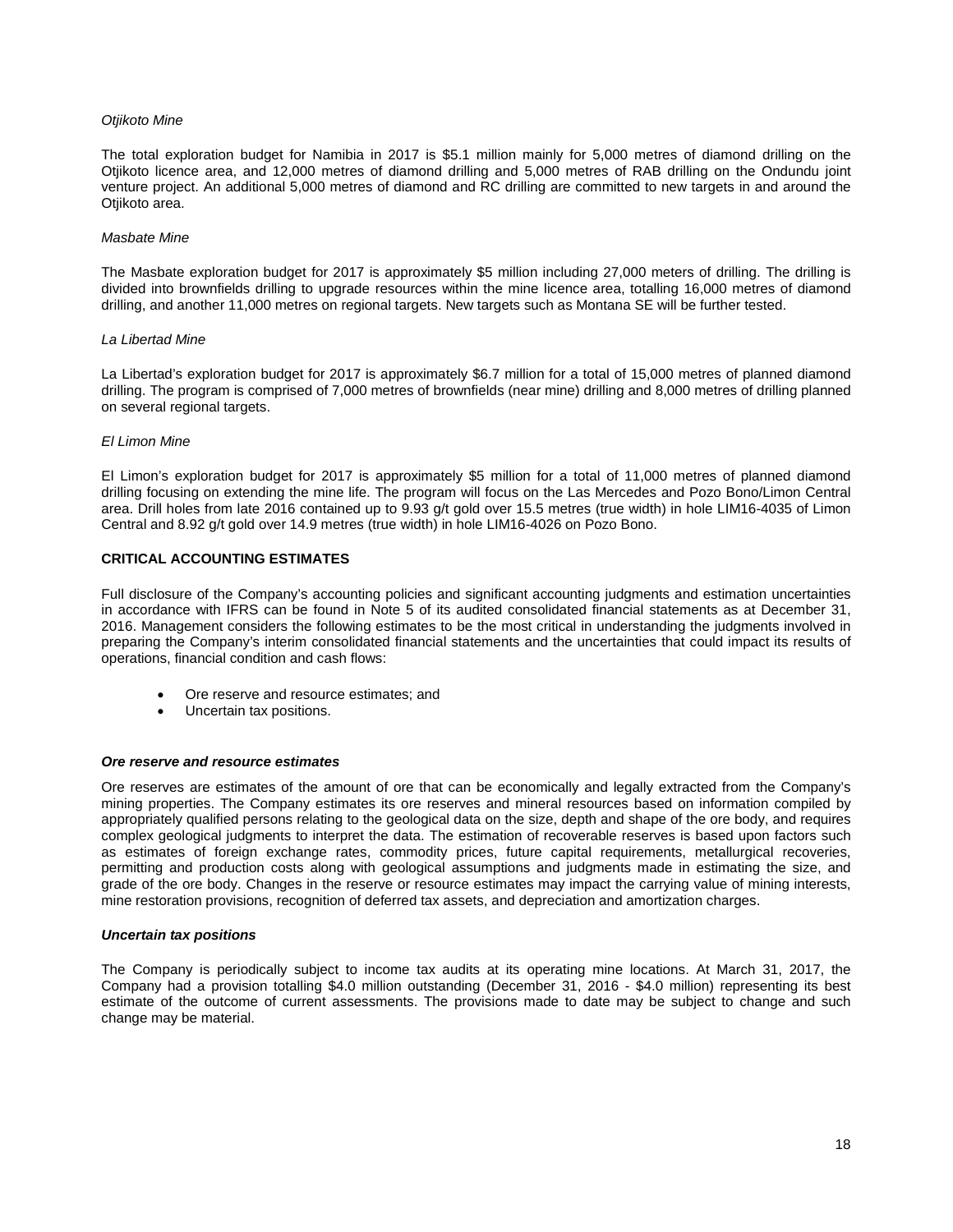# **RECENT ACCOUNTING PRONOUNCEMENTS**

### *IFRS 15 – Revenue from contracts with customers*

The IASB has issued IFRS 15, Revenue from Contracts with Customers, which is effective for annual periods commencing on or after January 1, 2018. This new standard establishes a new control-based revenue recognition model which could change the timing of revenue recognition. The Company has evaluated the effect the standard will have on its spot gold sales recorded in its consolidated financial statements and expects that there will be no impact to the timing or amounts of revenue recognized in its statement of operations. The Company is still analyzing the impact, if any, this standard will have on its Prepaid Sales contracts.

### *IFRS 9 – Financial Instruments*

The final version of IFRS 9, Financial Instruments, was issued in July 2014 to replace IAS 39, Financial Instruments: Recognition and Measurement. IFRS 9 has two measurement categories for financial assets: amortized cost and fair value. In addition, this new standard amends some of the requirements of IFRS 7, Financial Instruments: Disclosures, including added disclosures about investments in equity instruments measured at fair value in OCI and guidance on financial liabilities and derecognition of financial instruments. The standard is effective for annual periods beginning on or after January 1, 2018, with early adoption permitted. The Company is currently evaluating the effect the standard will have on its consolidated financial statements. From a preliminary review of the Company's financial instruments, the Company expects the accounting for its convertible senior subordinated notes will change. Under IFRS 9, the fair value change of the convertible senior subordinated notes relating to the change in the Company's credit risk will now be recorded through other comprehensive income.

### *IFRS 16 – Leases*

The IASB has issued IFRS 16, Leases, which is effective for annual periods commencing on or after January 1, 2019. This new standard eliminates the classification of leases as either operating leases or finance leases and introduces a single lessee accounting model which requires the lessee to recognize assets and liabilities for all leases with a term of longer than 12 months. Early adoption is permitted provided IFRS 15 has already been adopted or is applied from the same date. The Company is currently evaluating the effect the standard will have on its consolidated financial statements.

#### **RISKS AND UNCERTAINTIES**

The exploration and development of natural resources are highly speculative in nature and the Company's business operations, investments and prospects are subject to significant risks. For details of these risks, please refer to the risk factors set forth in the Company's current Annual Information Form, which can be found under the Company's corporate profile on SEDAR at [www.sedar.com,](http://www.sedar.com/) the Company's current Form 40-F Annual Report, which can be found on EDGAR at [www.sec.gov,](http://www.sec.gov/) and the Company's other filings and submissions with securities regulators on SEDAR and EDGAR, which could materially affect the Company's business, operations, investments and prospects and could cause actual events to differ materially from those described in forward-looking statements relating to the Company. Additional risks and uncertainties not presently known to the Company or that the Company currently considers immaterial may also impair the business, operations, investments and prospects of the Company. If any of the risks actually occur, the business of the Company may be harmed and its financial condition and results of operations may suffer significantly.

#### **INTERNAL CONTROL OVER FINANCIAL REPORTING**

The Company's management, with the participation of the Company's Chief Executive Officer and Chief Financial Officer, are responsible for establishing and maintaining adequate internal control over financial reporting. The Company's internal control over financial reporting is a process designed to provide reasonable assurance regarding the reliability of financial reporting and the preparation of financial statements for external purposes in accordance with IFRS. Any system of internal control over financial reporting, no matter how well designed, has inherent limitations. As a result, even those systems determined to be effective can only provide reasonable assurance regarding the preparation of financial statements.

The Company's management has determined that there has been no change in the Company's internal control over financial reporting during the three months ended March 31, 2017, that has materially affected, or is reasonably likely to materially affect, the Company's internal control over financial reporting.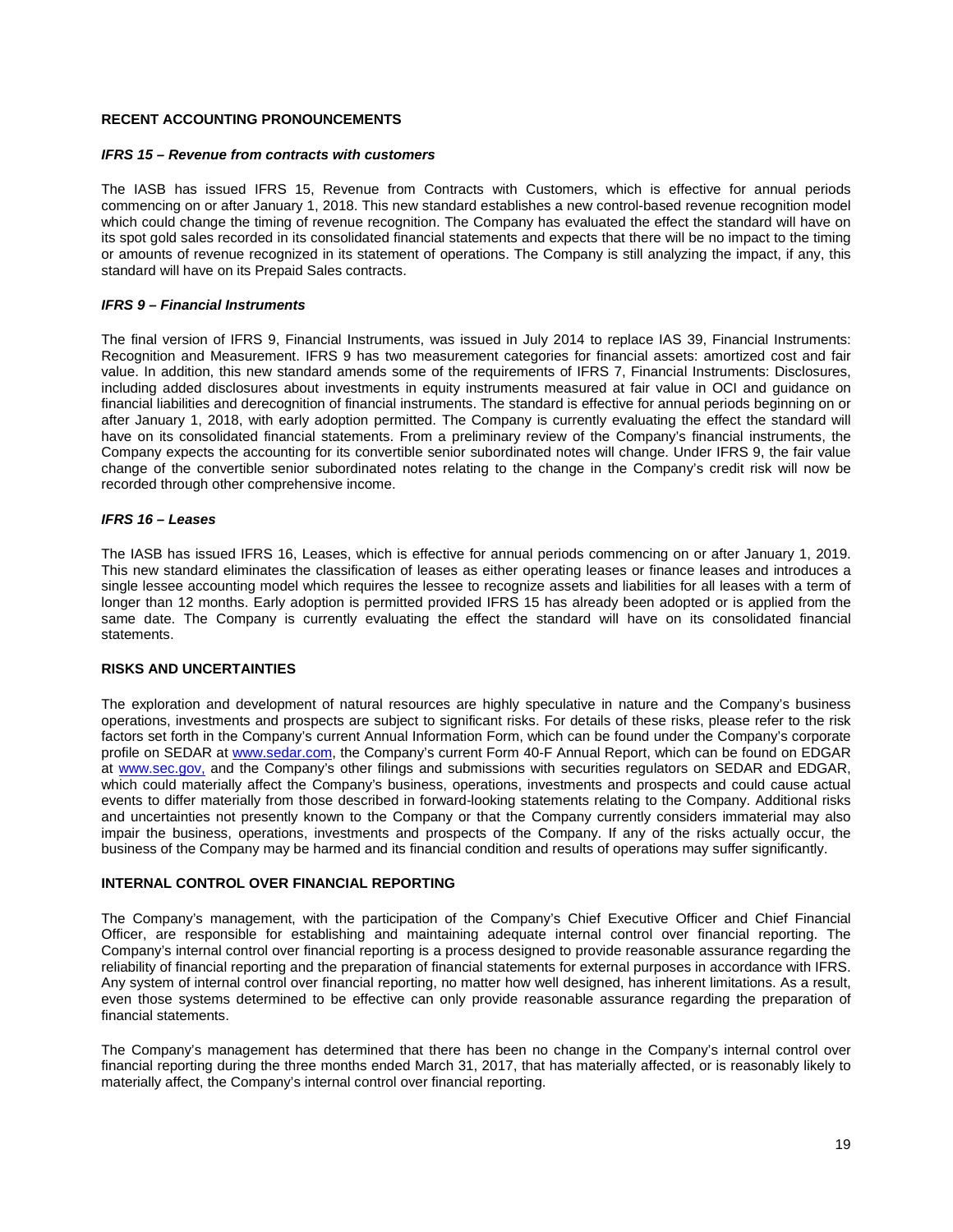## **NON-IFRS MEASURES**

#### *Cash operating costs per gold ounce and total cash costs per gold ounce*

''Cash operating costs per gold ounce'' and "total cash costs per gold ounce" are common financial performance measures in the gold mining industry but, as non-IFRS measures, they do not have a standardized meaning under IFRS and therefore may not be comparable to similar measures presented by other issuers. Management believes that, in addition to conventional measures prepared in accordance with IFRS, certain investors use this information to evaluate the Company's performance and ability to generate cash flow. Accordingly, these measures are intended to provide additional information and should not be considered in isolation or as a substitute for measures of performance prepared in accordance with IFRS. The measures, along with sales, are considered to be additional key indicators of the Company's ability to generate earnings and cash flow from its mining operations.

Cash cost figures are calculated in accordance with a standard developed by The Gold Institute, which was a worldwide association of suppliers of gold and gold products and included leading North American gold producers. The Gold Institute ceased operations in 2002, but the standard is the accepted standard of reporting cash cost of production in North America. Adoption of the standard is voluntary and the cost measures presented may not be comparable to other similarly titled measures of other companies. Other companies may calculate these measures differently. Cash operating costs and total cash costs per ounce are derived from amounts included in the statement of operations and include mine site operating costs such as mining, processing, smelting, refining, transportation costs, royalties and production taxes, less silver by-product credits. The tables below show a reconciliation of cash operating costs per ounce and total cash costs per ounce to production costs as extracted from the unaudited condensed interim consolidated financial statements on a consolidated and a mine-by-mine basis:

#### *Consolidated*

|                                                                                                     | Three months ended<br>March 31 |                              |  |
|-----------------------------------------------------------------------------------------------------|--------------------------------|------------------------------|--|
|                                                                                                     | $\frac{2017}{$}$<br>(000's)    | $\frac{2016}{\$}$<br>(000's) |  |
| Production costs per consolidated financial statements<br>Inventory sales adjustment                | 67,047<br>7,757                | 61,644<br>2,139              |  |
| <b>Cash operating costs</b><br>Royalties and production taxes per consolidated financial statements | 74,804<br>5,762                | 63,783<br>5,856              |  |
| <b>Total cash costs</b>                                                                             | 80,566                         | 69,639                       |  |
| Gold production (in ounces)                                                                         | 132,736                        | 127,844                      |  |
| Cash operating costs per gold ounce (\$/ounce)                                                      | 564                            | 499                          |  |
| Total cash costs per gold ounce (\$/ounce)                                                          | 607                            | 545                          |  |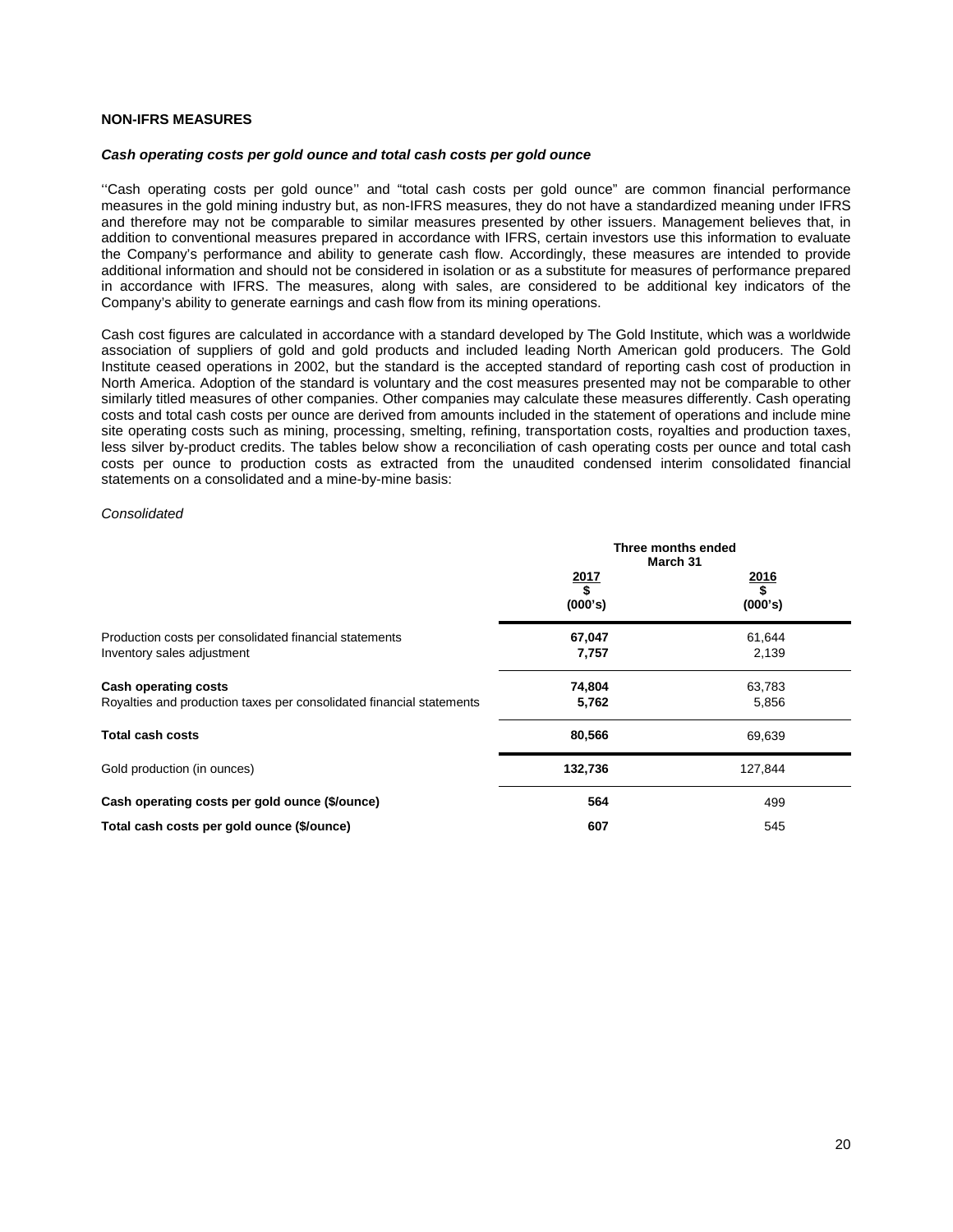# *Otjikoto Mine*

|                                                               | Three months ended<br>March 31 |                             |  |
|---------------------------------------------------------------|--------------------------------|-----------------------------|--|
|                                                               | $\frac{2017}{$}$<br>(000's)    | $\frac{2016}{$}$<br>(000's) |  |
| <b>Production costs</b><br>Inventory sales adjustment         | 15,241<br>2,427                | 14,376<br>(764)             |  |
| <b>Cash operating costs</b><br>Royalties and production taxes | 17,668<br>1,436                | 13,612<br>1,337             |  |
| <b>Total cash costs</b>                                       | 19,104                         | 14,949                      |  |
| Gold production (in ounces)                                   | 42,774                         | 35,703                      |  |
| Cash operating costs per gold ounce (\$/ounce)                | 413                            | 381                         |  |
| Total cash costs per gold ounce (\$/ounce)                    | 447                            | 419                         |  |

*Masbate Mine*

|                                                | Three months ended<br>March 31             |                       |
|------------------------------------------------|--------------------------------------------|-----------------------|
|                                                | 2017<br>$\overline{\mathbf{s}}$<br>(000's) | 2016<br>Ŝ,<br>(000's) |
| <b>Production costs</b>                        | 24,979                                     | 21,245                |
| Inventory sales adjustment                     | 2,563                                      | 2,816                 |
| <b>Cash operating costs</b>                    | 27,542                                     | 24,061                |
| Royalties and production taxes                 | 3,031                                      | 2,902                 |
| <b>Total cash costs</b>                        | 30,573                                     | 26,963                |
| Gold production (in ounces)                    | 52,562                                     | 52,727                |
| Cash operating costs per gold ounce (\$/ounce) | 524                                        | 456                   |
| Total cash costs per gold ounce (\$/ounce)     | 582                                        | 511                   |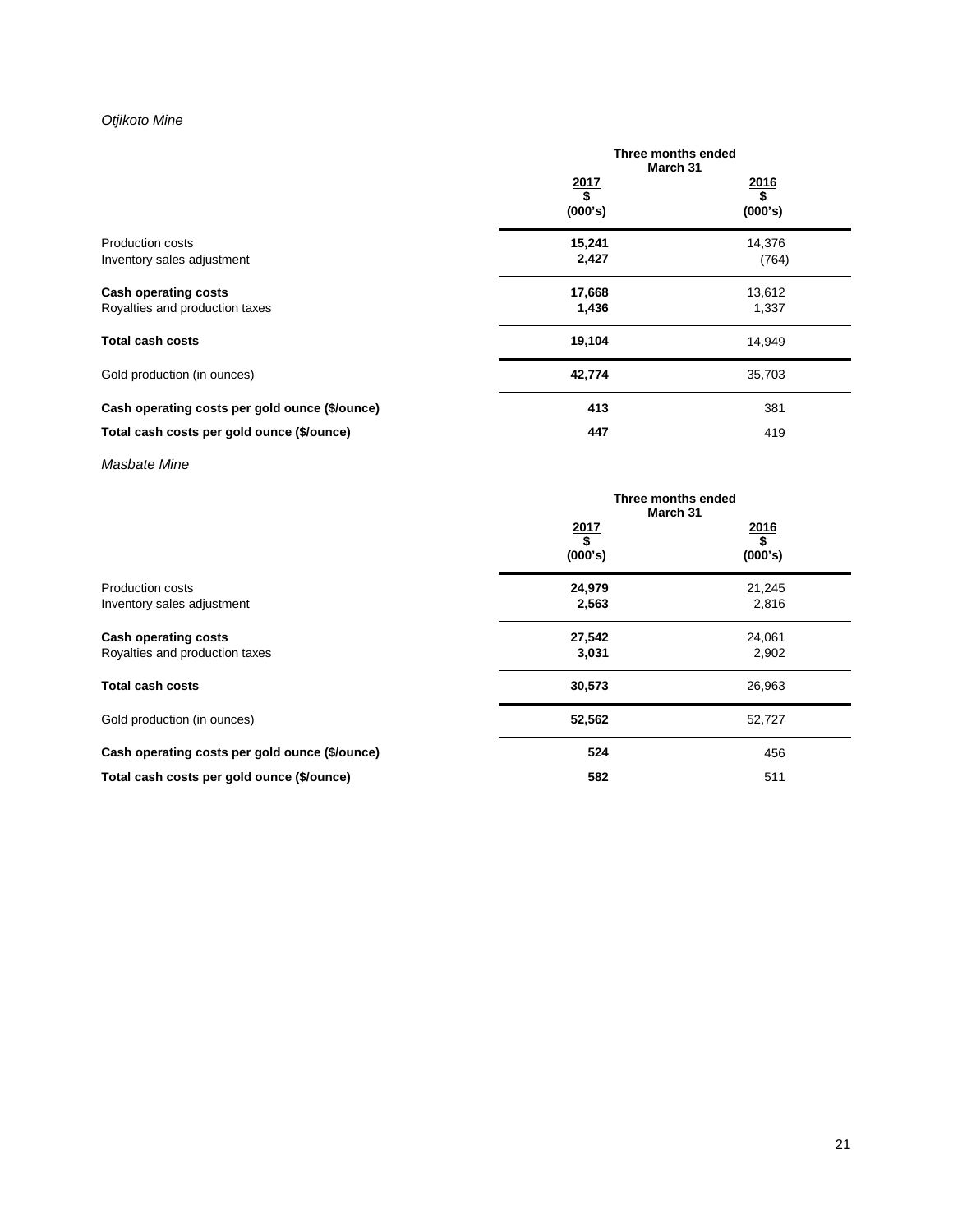### *La Libertad Mine*

|                                                               | Three months ended<br>March 31 |                              |
|---------------------------------------------------------------|--------------------------------|------------------------------|
|                                                               | $\frac{2017}{\$}$<br>(000's)   | <u>2016</u><br>\$<br>(000's) |
| Production costs<br>Inventory sales adjustment                | 19,879<br>911                  | 17,139<br>1,056              |
| <b>Cash operating costs</b><br>Royalties and production taxes | 20,790<br>715                  | 18,195<br>745                |
| <b>Total cash costs</b>                                       | 21,505                         | 18,940                       |
| Gold production (in ounces)                                   | 28,539                         | 29,198                       |
| Cash operating costs per gold ounce (\$/ounce)                | 728                            | 623                          |
| Total cash costs per gold ounce (\$/ounce)                    | 754                            | 649                          |

*El Limon Mine*

|                                                               | Three months ended<br>March 31 |                              |
|---------------------------------------------------------------|--------------------------------|------------------------------|
|                                                               | $\frac{2017}{$}$<br>(000's)    | $\frac{2016}{\$}$<br>(000's) |
| <b>Production costs</b><br>Inventory sales adjustment         | 6,948<br>1,856                 | 8,884<br>(969)               |
| <b>Cash operating costs</b><br>Royalties and production taxes | 8,804<br>580                   | 7,915<br>872                 |
| <b>Total cash costs</b>                                       | 9,384                          | 8,787                        |
| Gold production (in ounces)                                   | 8,861                          | 10,216                       |
| Cash operating costs per gold ounce (\$/ounce)                | 994                            | 775                          |
| Total cash costs per gold ounce (\$/ounce)                    | 1,059                          | 860                          |

#### *All-in sustaining costs per gold ounce*

In June 2013, the World Gold Council, a non-regulatory association of the world's leading gold mining companies established to promote the use of gold to industry, consumers and investors, provided guidance for the calculation of the measure "all-in sustaining costs per gold ounce", but as a non-IFRS measure, it does not have a standardized meaning under IFRS and therefore may not be comparable to similar measures presented by other issuers. The World Gold Council standard became effective January 1, 2014. Management believes that the all-in sustaining costs per gold ounce measure provides additional insight into the costs of producing gold by capturing all of the expenditures required for the discovery, development and sustaining of gold production and allows the Company to assess its ability to support capital expenditures to sustain future production from the generation of operating cash flows. Management believes that, in addition to conventional measures prepared in accordance with IFRS, certain investors use this information to evaluate the Company's performance and ability to generate cash flow. Accordingly, it is intended to provide additional information and should not be considered in isolation or as a substitute for measures of performance prepared in accordance with IFRS. Adoption of the standard is voluntary and the cost measures presented may not be comparable to other similarly titled measures of other companies. Other companies may calculate these measures differently.

B2Gold defines all-in sustaining costs per ounce as the sum of cash operating costs, royalty and production taxes, capital expenditures and exploration costs that are sustaining in nature, corporate general and administrative costs, share-based payment expenses related to RSUs, community relations expenditures, reclamation liability accretion and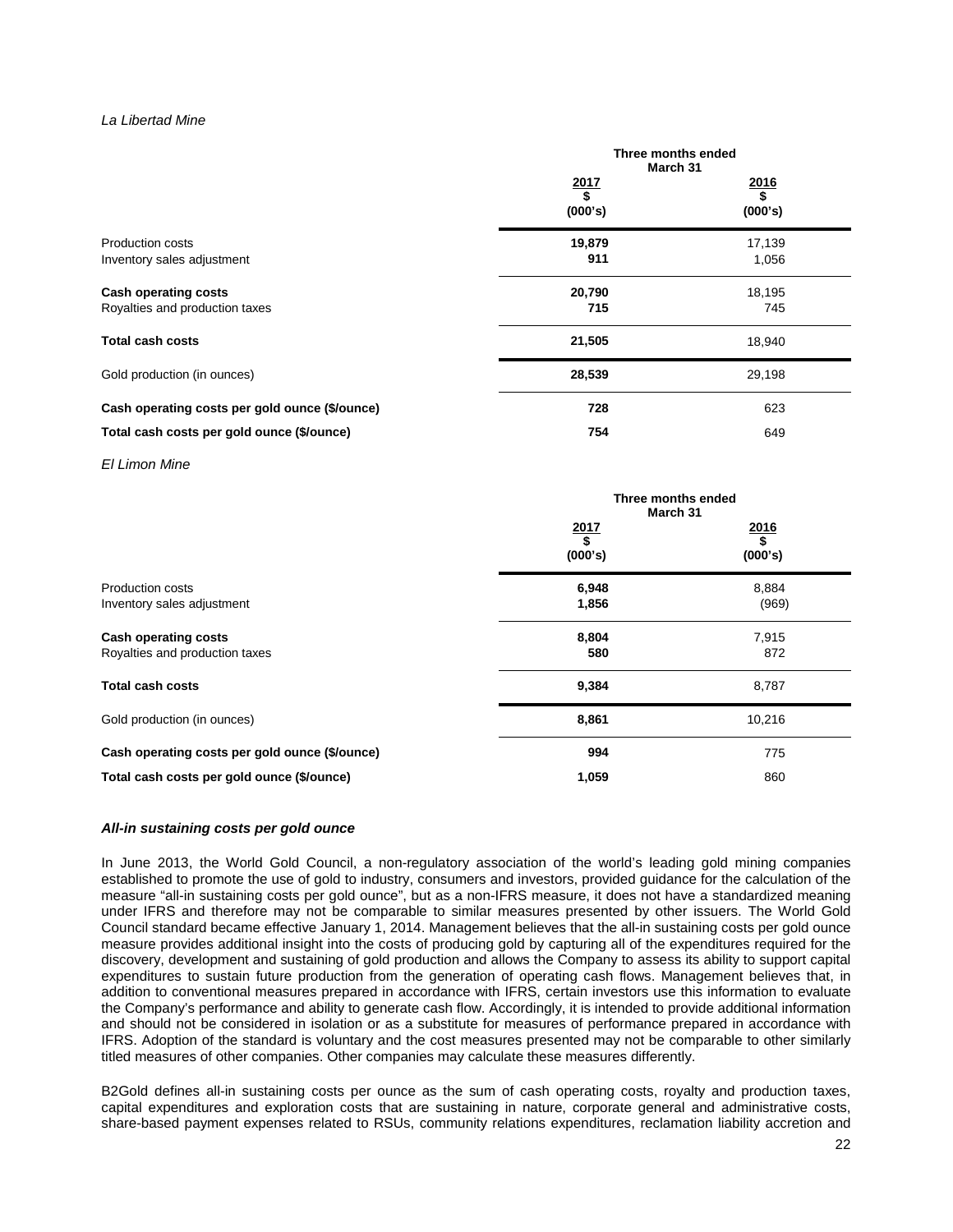realized (gains) losses on fuel derivative contracts, all divided by the total gold ounces produced to arrive at a per ounce figure.

The tables below shows a reconciliation of all-in sustaining costs per ounce to production costs as extracted from the unaudited condensed interim consolidated financial statements on a consolidated and a mine-by-mine basis:

### *Consolidated*

|                                                                      | Three months ended<br>March 31 |                  |
|----------------------------------------------------------------------|--------------------------------|------------------|
|                                                                      | $\frac{2017}{$}$               | $\frac{2016}{$}$ |
|                                                                      | (000's)                        | (000's)          |
| Production costs per consolidated financial statements               | 67,047                         | 61,644           |
| Inventory sales adjustment                                           | 7,757                          | 2,139            |
| <b>Cash operating costs</b>                                          | 74,804                         | 63,783           |
| Royalties and production taxes per consolidated financial statements | 5,762                          | 5,856            |
| Corporate administration per consolidated financial statements       | 7,381                          | 7,488            |
| Share-based payments $-$ RSUs <sup>(1)</sup>                         | 392                            | 2,049            |
| Community relations per consolidated financial statements            | 1,580                          | 887              |
| Reclamation liability accretion <sup>(2)</sup>                       | 374                            | 319              |
| Realized (gains) losses on fuel derivative contracts                 | (595)                          | 1,968            |
| Sustaining capital expenditures <sup>(3)</sup>                       | 25,995                         | 27,449           |
| Sustaining mine exploration $^{(3)}$                                 | 2,249                          | 1,991            |
| Total all-in sustaining costs                                        | 117,942                        | 111,790          |
| Gold production (in ounces)                                          | 132,736                        | 127,844          |
| All-in sustaining costs per ounce of gold production<br>(\$/ounce)   | 889                            | 874              |

*(1) Included as a component of Share-based payments on the statement of operations.* 

*(2) Excludes reclamation accretion relating to Kiaka and Fekola.*

*(3) Refer to Sustaining Capital Expenditures and Sustaining Mine Exploration reconciliations below.*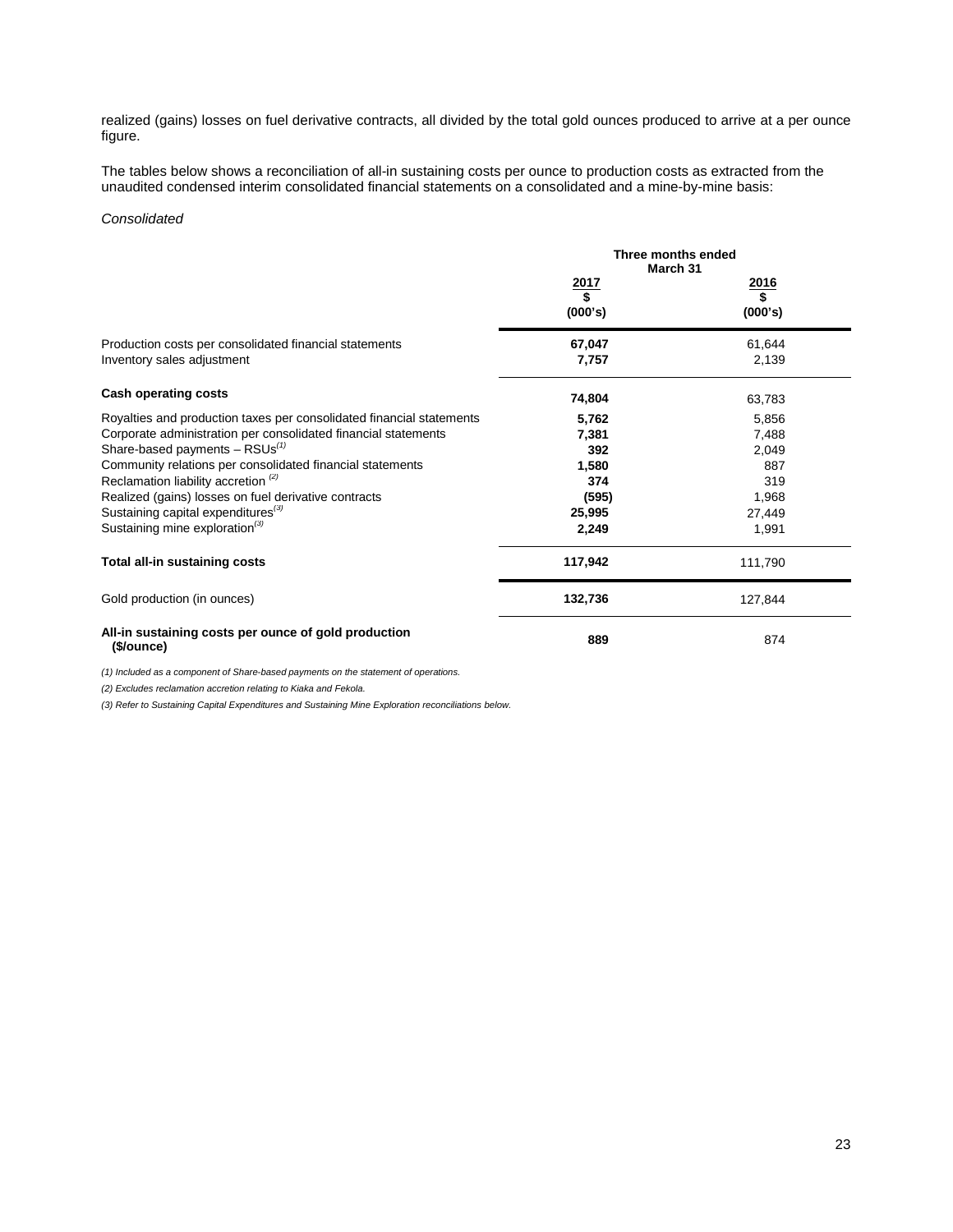The table below shows a reconciliation of sustaining capital expenditures to operating mine capital expenditures as extracted from the unaudited condensed interim consolidated financial statements:

|                                                                                                           | Three months ended<br>March 31 |                               |
|-----------------------------------------------------------------------------------------------------------|--------------------------------|-------------------------------|
|                                                                                                           | <u> 2017 </u><br>\$<br>(000's) | <u> 2016</u><br>\$<br>(000's) |
| Consolidated operating mine capital expenditures<br>Otjikoto Mine non-sustaining capital expenditures     | 34.429<br>(449)                | 37,382<br>(5,403)             |
| Masbate Mine non-sustaining capital expenditures                                                          | (5,011)                        | (4, 418)                      |
| La Libertad Mine non-sustaining capital expenditures<br>El Limon Mine non-sustaining capital expenditures | (2,896)<br>(78)                | (112)                         |
| <b>Consolidated Sustaining Capital Expenditures</b>                                                       | 25,995                         | 27.449                        |

The table below shows a reconciliation of sustaining mine exploration to mine exploration as extracted from the unaudited condensed interim consolidated financial statements:

|                                                  | Three months ended<br>March 31 |                               |
|--------------------------------------------------|--------------------------------|-------------------------------|
|                                                  | <u> 2017</u><br>(000's)        | <u> 2016</u><br>\$<br>(000's) |
| Consolidated mine exploration                    | 3,827                          | 1,991                         |
| Otjikoto Mine non-sustaining mine exploration    | (331)                          |                               |
| Masbate Mine non-sustaining mine exploration     | (148)                          |                               |
| La Libertad Mine non-sustaining mine exploration | (665)                          |                               |
| El Limon Mine non-sustaining mine exploration    | (434)                          |                               |
| <b>Consolidated Sustaining Mine Exploration</b>  | 2,249                          | 1,991                         |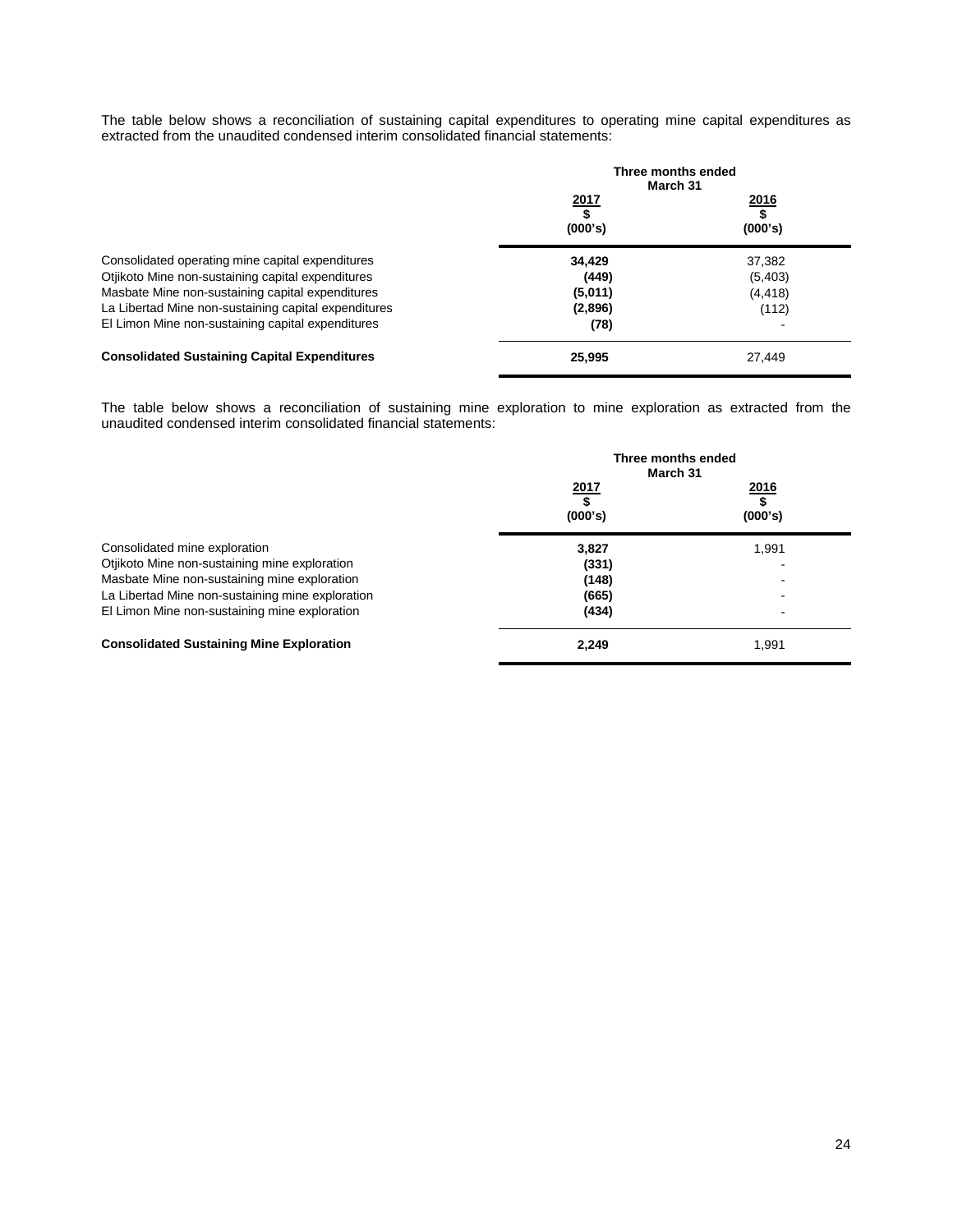# *Otjikoto Mine*

|                                                                    | Three months ended<br>March 31 |                  |
|--------------------------------------------------------------------|--------------------------------|------------------|
|                                                                    | $\frac{2017}{$}$               | $\frac{2016}{$}$ |
|                                                                    | (000's)                        | (000's)          |
| <b>Production costs</b>                                            | 15,241                         | 14,376           |
| Inventory sales adjustment                                         | 2,427                          | (764)            |
| <b>Cash operating costs</b>                                        | 17,668                         | 13,612           |
| Royalties and production taxes                                     | 1,436                          | 1,337            |
| Corporate administration                                           | 1,543                          | 867              |
| Share-based payments $-$ RSUs <sup>(1)</sup>                       | 24                             | 56               |
| Community relations                                                | 297                            | 37               |
| Reclamation liability accretion                                    | 90                             | 66               |
| Realized (gains) losses on fuel derivative contracts               | (192)                          | 246              |
| Sustaining capital expenditures <sup>(2)</sup>                     | 12,103                         | 13,305           |
| Sustaining exploration <sup>(2)</sup>                              |                                | 291              |
| Total all-in sustaining costs                                      | 32,969                         | 29,817           |
| Gold production (in ounces)                                        | 42,774                         | 35,703           |
| All-in sustaining costs per ounce of gold production<br>(\$/ounce) | 771                            | 835              |

*(1) Included as a component of Share-based payments on the statement of operations.* 

*(2) Refer to Sustaining Capital Expenditures and Sustaining Exploration reconciliations below.*

The table below shows a reconciliation of the Otjikoto Mine sustaining capital expenditures to operating mine capital expenditures as extracted from the unaudited condensed interim consolidated financial statements:

|                                                                                                              | Three months ended<br>March 31                      |                         |
|--------------------------------------------------------------------------------------------------------------|-----------------------------------------------------|-------------------------|
|                                                                                                              | 2017<br>\$<br>(000's)                               | 2016<br>\$<br>(000's)   |
| Operating mine capital expenditures<br>Wolfshag underground feasibility study<br>Solar plant<br>Prestripping | 12,552<br>(438)<br>(11)<br>$\overline{\phantom{0}}$ | 18,708<br>-<br>(5, 403) |
| <b>Sustaining Capital Expenditures</b>                                                                       | 12,103                                              | 13,305                  |

The table below shows a reconciliation of Otjikoto Mine sustaining mine exploration to mine exploration as extracted from the unaudited condensed interim consolidated financial statements:

|                                                                  | Three months ended<br>March 31 |                       |
|------------------------------------------------------------------|--------------------------------|-----------------------|
|                                                                  | 2017<br>(000's)                | 2016<br>\$<br>(000's) |
| Operating mine exploration<br>Otjikoto Mine regional exploration | 331<br>(331)                   | 291<br>-              |
| <b>Sustaining Mine Exploration</b>                               | ٠                              | 291                   |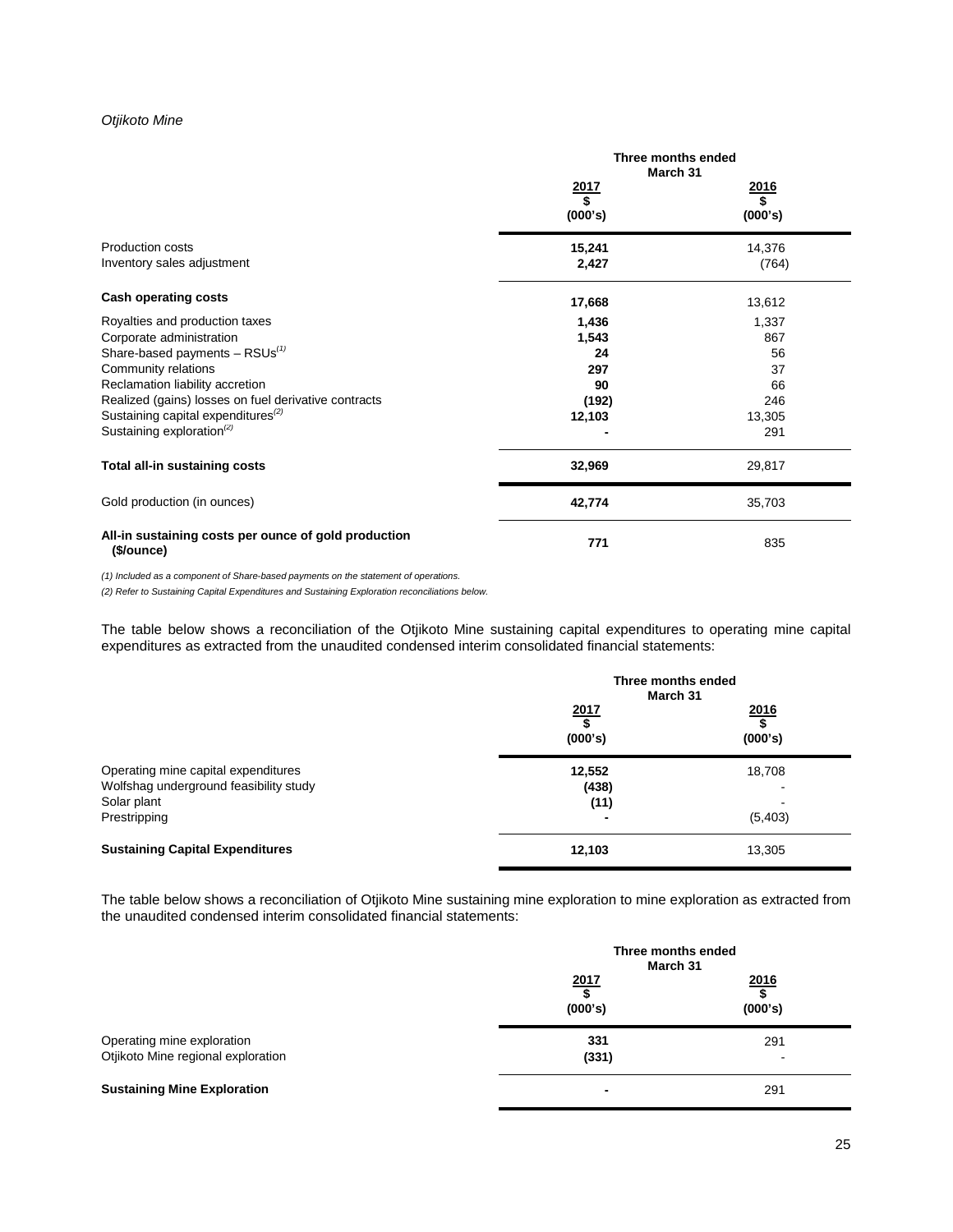### *Masbate Mine*

|                                                                    | Three months ended<br>March 31 |         |
|--------------------------------------------------------------------|--------------------------------|---------|
|                                                                    | <u> 2017 </u>                  | 2016    |
|                                                                    | \$<br>(000's)                  | (000's) |
| Production costs                                                   | 24,979                         | 21,245  |
| Inventory sales adjustment                                         | 2,563                          | 2,816   |
| <b>Cash operating costs</b>                                        | 27,542                         | 24,061  |
| Royalties and production taxes                                     | 3,031                          | 2,902   |
| Corporate administration                                           | 886                            | 685     |
| Reclamation liability accretion                                    | 126                            | 131     |
| Realized (gains) losses on fuel derivative contracts               | (277)                          | 1,280   |
| Sustaining capital expenditures <sup>(1)</sup>                     | 9,943                          | 4,096   |
| Sustaining exploration <sup>(1)</sup>                              | 1,244                          | 466     |
| Total all-in sustaining costs                                      | 42,495                         | 33,621  |
| Gold production (in ounces)                                        | 52,562                         | 52,727  |
| All-in sustaining costs per ounce of gold production<br>(\$/ounce) | 808                            | 638     |

*(1) Refer to Sustaining Capital Expenditures and Sustaining Exploration reconciliations below.*

The table below shows a reconciliation of the Masbate Mine sustaining capital expenditures to operating mine capital expenditures as extracted from the unaudited condensed interim consolidated financial statements:

|                                                                                                                   | Three months ended<br>March 31                   |                       |
|-------------------------------------------------------------------------------------------------------------------|--------------------------------------------------|-----------------------|
|                                                                                                                   | $\frac{2017}{$}$<br>(000's)                      | 2016<br>\$<br>(000's) |
| Operating mine capital expenditures<br>Power plant upgrade<br>Prestripping<br>Plant upgrades<br>Land acquisitions | 14,954<br>(2, 392)<br>(1, 270)<br>(861)<br>(488) | 8,514<br>(4, 418)     |
| <b>Sustaining Capital Expenditures</b>                                                                            | 9,943                                            | 4,096                 |

The table below shows a reconciliation of Masbate Mine sustaining mine exploration to mine exploration as extracted from the unaudited condensed interim consolidated financial statements:

|                                                                 | Three months ended<br>March 31 |                 |
|-----------------------------------------------------------------|--------------------------------|-----------------|
|                                                                 | 2017<br>(000's)                | 2016<br>(000's) |
| Operating mine exploration<br>Masbate Mine regional exploration | 1,392<br>(148)                 | 466<br>-        |
| <b>Sustaining Mine Exploration</b>                              | 1,244                          | 466             |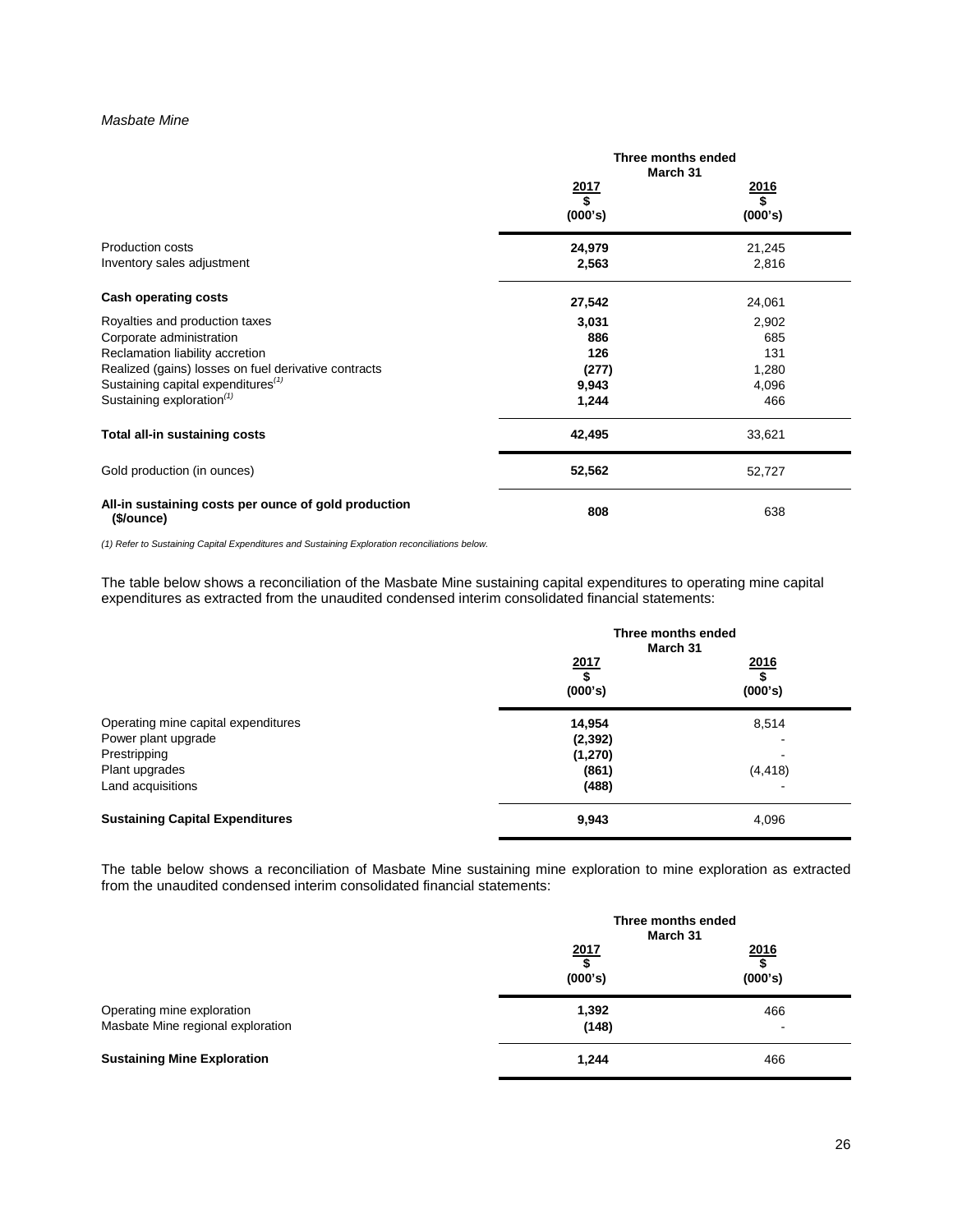### *La Libertad Mine*

|                                                                    | Three months ended<br>March 31 |                   |  |
|--------------------------------------------------------------------|--------------------------------|-------------------|--|
|                                                                    | $\frac{2017}{\$}$              | $\frac{2016}{\$}$ |  |
|                                                                    | (000's)                        | (000's)           |  |
| <b>Production costs</b>                                            | 19,879                         | 17,139            |  |
| Inventory sales adjustment                                         | 911                            | 1,056             |  |
| <b>Cash operating costs</b>                                        | 20,790                         | 18,195            |  |
| Royalties and production taxes                                     | 715                            | 745               |  |
| Corporate administration                                           | 941                            | 1,019             |  |
| Community relations                                                | 1,002                          | 606               |  |
| Reclamation liability accretion                                    | 87                             | 54                |  |
| Realized (gains) losses on fuel derivative contracts               | (126)                          | 442               |  |
| Sustaining capital expenditures <sup>(1)</sup>                     | 696                            | 8,668             |  |
| Sustaining exploration <sup>(1)</sup>                              | 616                            | 726               |  |
| Total all-in sustaining costs                                      | 24,721                         | 30,455            |  |
| Gold production (in ounces)                                        | 28,539                         | 29,198            |  |
| All-in sustaining costs per ounce of gold production<br>(\$/ounce) | 866                            | 1,043             |  |

*(1) Refer to Sustaining Capital Expenditures and Sustaining Exploration reconciliations below.*

The table below shows a reconciliation of La Libertad Mine sustaining capital expenditures to operating mine capital expenditures as extracted from the unaudited condensed interim consolidated financial statements:

|                                                                    |                   | Three months ended<br>March 31 |  |  |
|--------------------------------------------------------------------|-------------------|--------------------------------|--|--|
|                                                                    | 2017<br>(000's)   | 2016<br>(000's)                |  |  |
| Operating mine capital expenditures<br>Tailings dam                | 3,592<br>(2, 162) | 8,780                          |  |  |
| Jabali underground development<br>San Juan underground development | (516)<br>(17)     | (112)                          |  |  |
| Jabali Antenna resettlement and development<br>Land acquisitions   | (197)<br>(4)      |                                |  |  |
| <b>Sustaining Capital Expenditures</b>                             | 696               | 8,668                          |  |  |

The table below shows a reconciliation of Libertad Mine sustaining mine exploration to mine exploration as extracted from the unaudited condensed interim consolidated financial statements:

|                                                                  | Three months ended<br>March 31 |                       |  |
|------------------------------------------------------------------|--------------------------------|-----------------------|--|
|                                                                  | 2017<br>(000's)                | 2016<br>\$<br>(000's) |  |
| Operating mine exploration<br>Libertad Mine regional exploration | 1,281<br>(665)                 | 726                   |  |
| <b>Sustaining Mine Exploration</b>                               | 616                            | 726                   |  |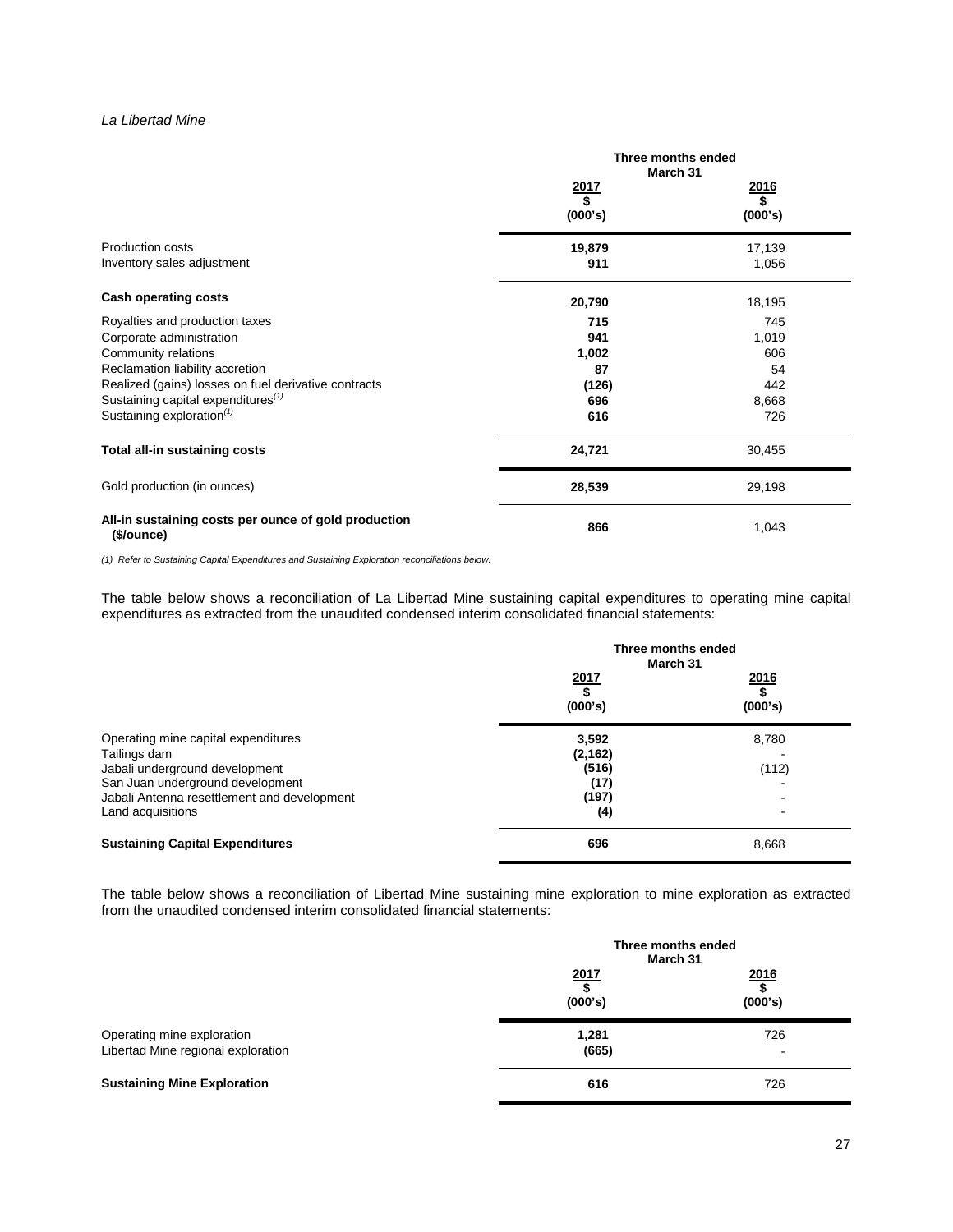# *El Limon Mine*

|                                                                    | Three months ended<br>March 31 |                              |  |
|--------------------------------------------------------------------|--------------------------------|------------------------------|--|
|                                                                    | $\frac{2017}{$}$<br>(000's)    | <u>2016</u><br>\$<br>(000's) |  |
| <b>Production costs</b><br>Inventory sales adjustment              | 6,948<br>1,856                 | 8,884<br>(969)               |  |
| <b>Cash operating costs</b>                                        | 8,804                          | 7,915                        |  |
| Royalties and production taxes                                     | 580                            | 872                          |  |
| Corporate administration<br>Community relations                    | 552<br>281                     | 524                          |  |
|                                                                    |                                | 243                          |  |
| Reclamation liability accretion                                    | 71                             | 68                           |  |
| Sustaining capital expenditures <sup>(1)</sup>                     | 3,253                          | 1,380                        |  |
| Sustaining exploration <sup>(1)</sup>                              | 389                            | 508                          |  |
| Total all-in sustaining costs                                      | 13,930                         | 11,510                       |  |
| Gold production (in ounces)                                        | 8,861                          | 10,216                       |  |
| All-in sustaining costs per ounce of gold production<br>(\$/ounce) | 1,572                          | 1,127                        |  |

*(1) Refer to Sustaining Capital Expenditures and Sustaining Exploration reconciliations below.*

The table below shows a reconciliation of El Limon Mine sustaining capital expenditures to operating mine capital expenditures as extracted from the unaudited condensed interim consolidated financial statements:

|                                                                           | Three months ended<br>March 31             |                       |  |
|---------------------------------------------------------------------------|--------------------------------------------|-----------------------|--|
|                                                                           | 2017<br>$\overline{\mathbf{s}}$<br>(000's) | 2016<br>S,<br>(000's) |  |
| Operating mine capital expenditures<br>Veta Nueva underground development | 3,331<br>(78)                              | 1,380                 |  |
| <b>Sustaining Capital Expenditures</b>                                    | 3,253                                      | 1,380                 |  |

The table below shows a reconciliation of El Limon Mine sustaining mine exploration to mine exploration as extracted from the unaudited condensed interim consolidated financial statements:

|                                                               | Three months ended<br>March 31 |                       |  |
|---------------------------------------------------------------|--------------------------------|-----------------------|--|
|                                                               | $\frac{2017}{\$}$<br>(000's)   | 2016<br>\$<br>(000's) |  |
| Operating mine exploration<br>Limon Mine regional exploration | 823<br>(434)                   | 508<br>-              |  |
| <b>Sustaining Mine Exploration</b>                            | 389                            | 508                   |  |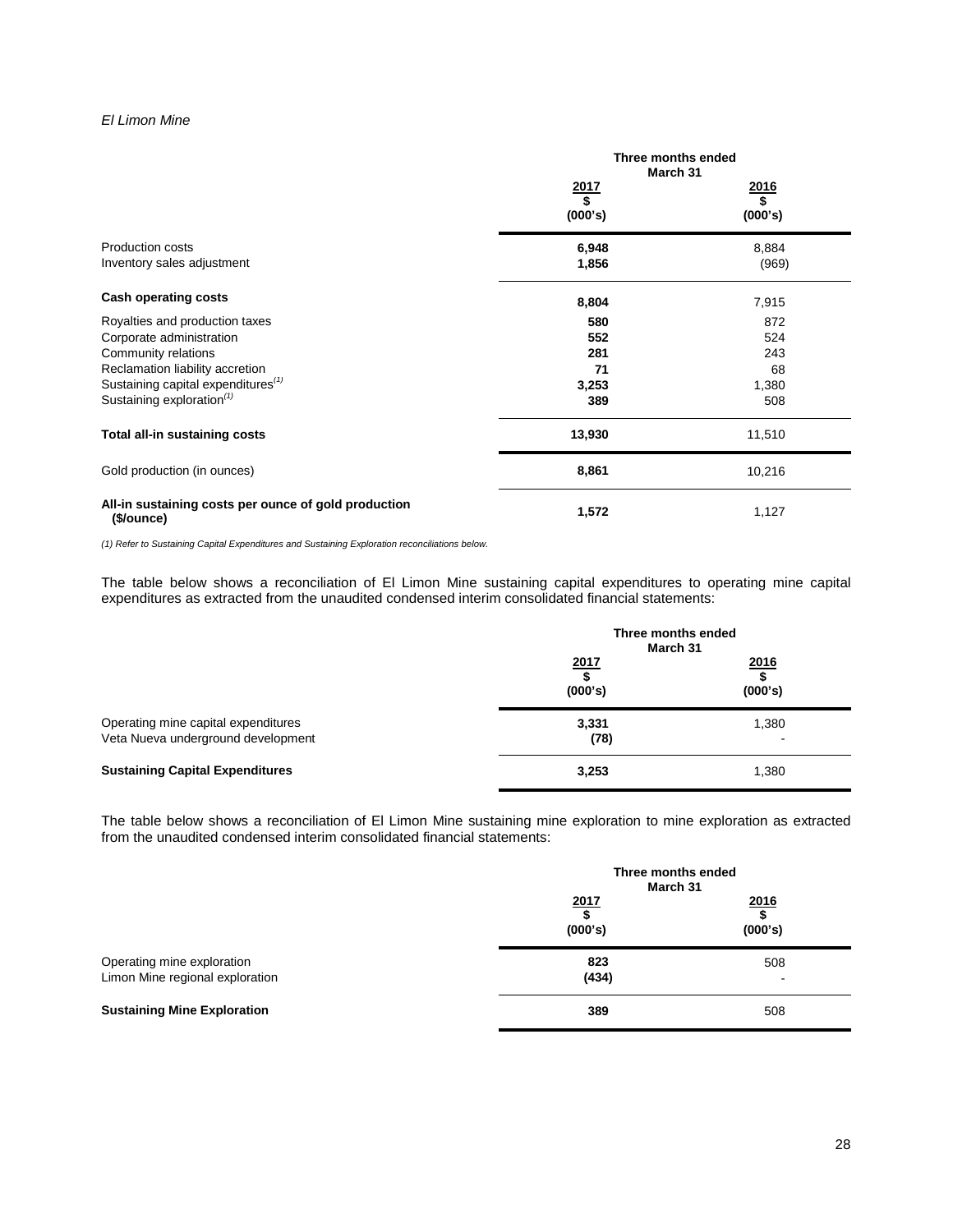### *Adjusted net income and adjusted earnings per share - basic*

Adjusted net income and adjusted earnings per share – basic are non-IFRS measures that do not have a standardized meaning prescribed by IFRS and therefore may not be comparable to similar measures presented by other issuers. The Company defines adjusted net income as net income (loss) adjusted for non-recurring and significant recurring non-cash items. The Company defines adjusted earnings per share – basic as adjusted net income divided by the basic weighted number of common shares outstanding.

Management believes that the presentation of adjusted net income and adjusted earnings per share – basic is appropriate to provide additional information to investors regarding items that the Company does not expect to continue at the same level in the future or that management does not believe to be a reflection of the Company's ongoing operating performance. Management further believes that its presentation of these non-IFRS financial measures provide information that is useful to investors because they are important indicators of the strength of the Company's operations and the performance of the Company's core business. Accordingly, it is intended to provide additional information and should not be considered in isolation as a substitute for measures of performance prepared in accordance with IFRS. Other companies may calculate this measure differently.

A reconciliation of net income to adjusted net income as extracted from the unaudited condensed interim consolidated financial statements is set out in the table below:

|                                                                                                                          | Three months ended<br>March 31 |                  |  |  |
|--------------------------------------------------------------------------------------------------------------------------|--------------------------------|------------------|--|--|
|                                                                                                                          | $\frac{2017}{$}$               | $\frac{2016}{$}$ |  |  |
|                                                                                                                          | (000's)                        | (000's)          |  |  |
| Consolidated net (loss) income for the period<br>Adjustments for non-recurring and significant recurring non-cash items: | (4, 557)                       | 6,651            |  |  |
| Unrealized loss on fair value of convertible notes                                                                       | 14,456                         | 5,959            |  |  |
| Share-based payments                                                                                                     | 1,601                          | 5,385            |  |  |
| Write-down of mineral property interests                                                                                 | 1,439                          |                  |  |  |
| Write-down of long-term investments                                                                                      | 883                            |                  |  |  |
| Unrealized losses on derivative instruments                                                                              | 5,337                          | 9,450            |  |  |
| Deferred income tax expense (recovery)                                                                                   | 198                            | (8, 573)         |  |  |
| Adjusted net income                                                                                                      | 19,357                         | 18,872           |  |  |
| Basic weighted average number of common shares outstanding (in<br>thousands)                                             | 970,440                        | 927,139          |  |  |
| Adjusted earnings per share – basic (\$/share)                                                                           | 0.02                           | 0.02             |  |  |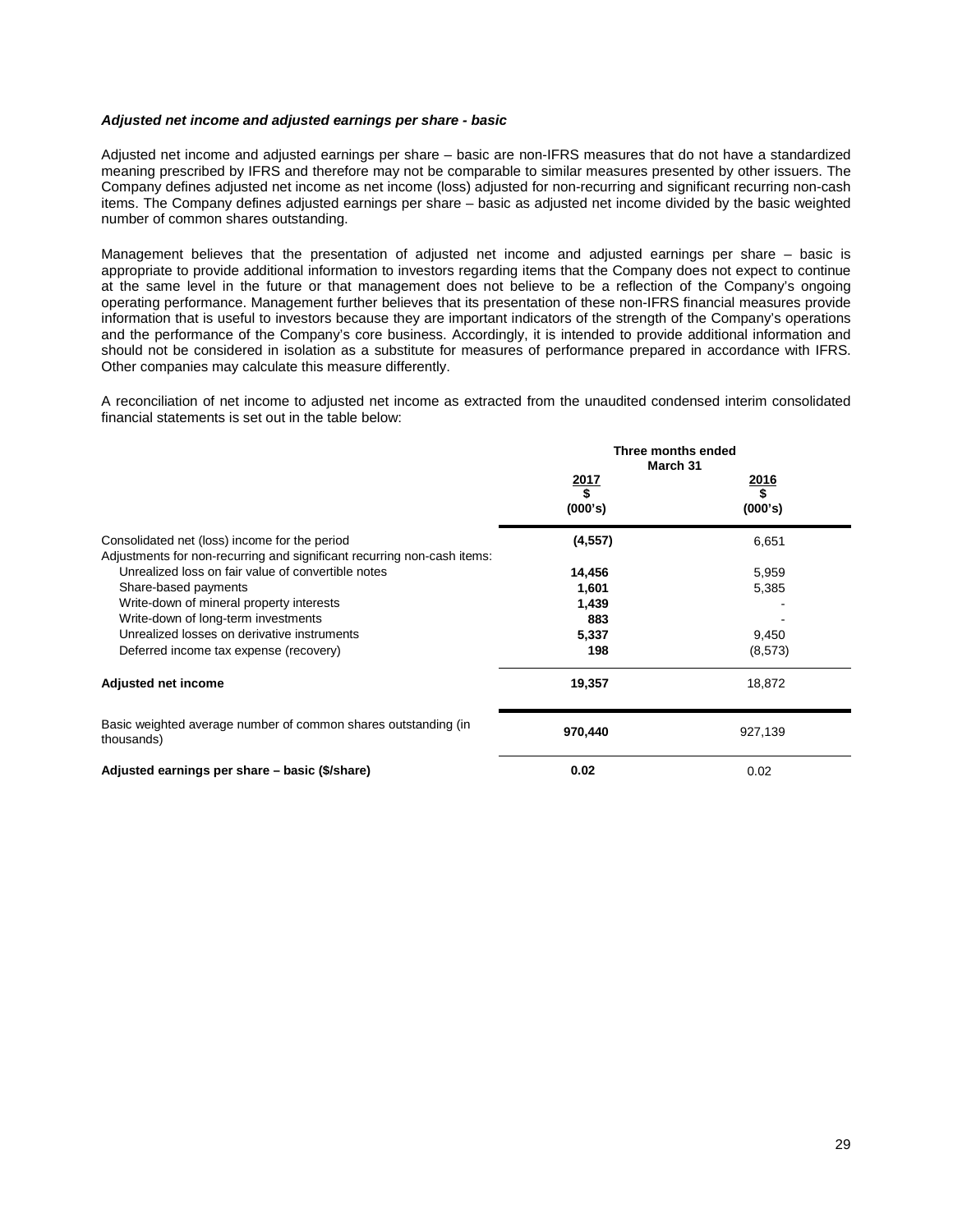### **SUMMARY OF UNAUDITED CONSOLIDATED QUARTERLY RESULTS**

|                                                                  | $Q_1$    | $Q_4$   | Q3      | Q2        | $Q_1$   | $Q_4$     | Q3        | Q2        |
|------------------------------------------------------------------|----------|---------|---------|-----------|---------|-----------|-----------|-----------|
|                                                                  | 2017     | 2016    | 2016    | 2016      | 2016    | 2015      | 2015      | 2015      |
| Gold revenue (\$ in thousands)                                   | 146,256  | 181,189 | 193,049 | 164,803   | 144,252 | 139,008   | 139,250   | 136,506   |
| Net (loss) income for the period<br>(\$ in thousands)            | (4, 557) | 8,077   | 35,678  | (11, 806) | 6,651   | (115,085) | (13, 585) | (22, 784) |
| Earnings (loss) per share $(1)$ -<br>basic $($                   | (0.01)   | 0.01    | 0.04    | (0.01)    | 0.01    | (0.13)    | (0.02)    | (0.02)    |
| Earnings (loss) per share $(1)$ -<br>diluted $($ \$)             | (0.01)   | 0.00    | 0.04    | (0.01)    | 0.01    | (0.13)    | (0.02)    | (0.02)    |
| Cash flows provided by operating<br>activities (\$ in thousands) | 39,599   | 82,338  | 90,316  | 67,604    | 171,553 | 48,513    | 33,911    | 34,315    |
| Gold sold (ounces)                                               | 119,937  | 151,524 | 145,029 | 130,829   | 120,899 | 127,482   | 124,481   | 114,423   |
| Average realized gold price<br>(\$/ounce)                        | 1,219    | 1,196   | 1,331   | 1,260     | 1,193   | 1,090     | 1,119     | 1,193     |
| Gold produced (ounces)                                           | 132,736  | 140,651 | 146,686 | 135,242   | 127,844 | 131,469   | 124,371   | 121,566   |
| Cash operating costs <sup>(2)</sup><br>(\$/ounce gold)           | 564      | 546     | 491     | 494       | 499     | 527       | 584       | 677       |
| Total cash costs <sup>(2)</sup> (\$/ounce gold)                  | 607      | 591     | 544     | 535       | 545     | 580       | 627       | 725       |
| All-in sustaining costs <sup>(2)</sup> (\$/ounce<br>gold)        | 889      | 877     | 702     | 731       | 874     | 807       | 875       | 1,056     |
| Adjusted net income $(2)$ (\$ in<br>thousands)                   | 19,357   | 2,506   | 48,617  | 28,977    | 18,872  | 1,640     | 2,187     | (1, 391)  |
| Adjusted earnings per share $(2)$ -<br>basic $($                 | 0.02     | 0.00    | 0.05    | 0.03      | 0.02    | 0.00      | 0.00      | (0.00)    |

*(1) Attributable to the shareholders of the Company.*

*(2) Non-IFRS Measure. For a description of how these measures are calculated and a reconciliation of these measures to the most directly comparable measures specified, defined or determined under IFRS and presented in the Company's financial statements, refer to "Non-IFRS Measures".*

Quarterly gold revenue in 2016 increased significantly from 2015 levels in all quarters of 2016 due to the strong operating performance of the mines combined with the increase in the average realized gold price. Net income in the 2016 quarters also reflect the strong operating performance of the mines. The net loss in the second quarter of 2016 reflected a \$37.4 million loss on change in the fair value of the convertible notes. The net loss in the fourth quarter of 2015 reflects the \$108.0 million impairment charge relating to the Company's El Limon and La Libertad mines and investment in Gramalote joint venture.

Quarterly cash flows provided by operating activities for the first quarter of 2016 include \$120 million in proceeds from the Company's Prepaid Sales transactions. Higher cash flows provided by operating activities in 2016 compared to 2015 reflect higher revenues and strong operational mine results in 2016.

# **OUTLOOK**

The core activities of the Company remain its current mining operations and the construction of its Fekola Mine. Based on Fekola's current mine construction progress, the Fekola construction is approximately three months ahead of schedule and is planning for an October 1, 2017 production start. Fekola is expected to be another low-cost mine and should enable the Company to significantly increase its production base while at the same time reduce its longer term forecast consolidated cash operating costs per gold ounce and all-in sustaining costs per gold ounce.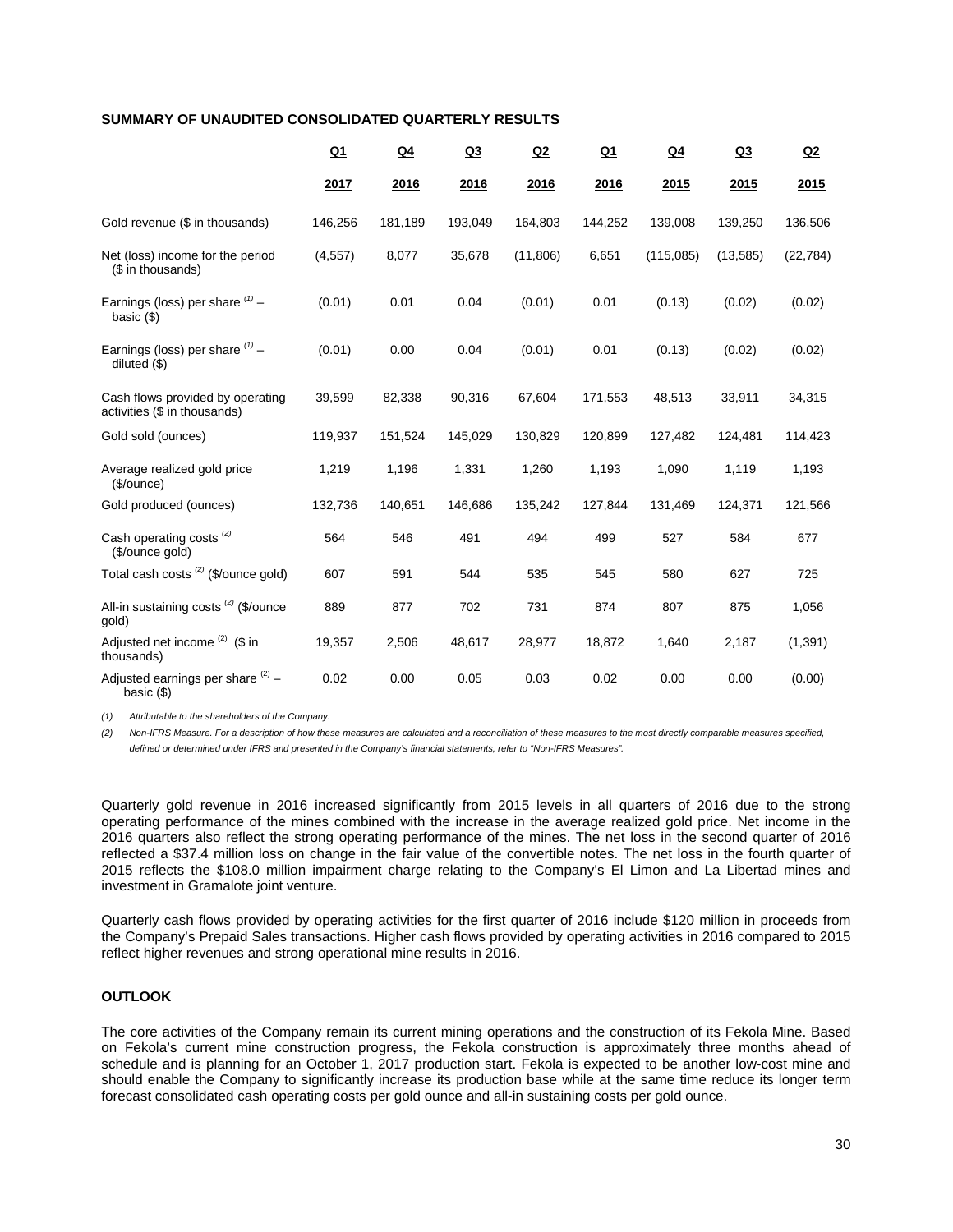For 2017, B2Gold is projecting another growth year with consolidated gold production expected to be in the range of between 545,000 and 595,000 ounces (including estimated pre-commercial production from Fekola of between 45,000 and 55,000 ounces). Looking forward to 2018, with the planned first full-year of production from the Fekola Project (based on current assumptions and updates to the Company's long-term mine plans), the Company is projecting its consolidated gold production to increase significantly and be between 900,000 to 950,000 ounces.

For 2018, with the planned first full-year of production from the Fekola Project (based on current assumptions and updates to the Company's long-term mine plans), the Company's forecast consolidated cash operating costs per ounce and all-in sustaining costs per ounce are expected to decrease in 2018 (compared to 2017) and be comparable to the Company's 2016 cost guidance ranges (of \$500 to \$535 per ounce for cash operating costs and \$780 to \$810 per ounce for all-in sustaining costs).

The Company expects that its current funding measures and continued strong performance from operations will provide sufficient liquidity and resources to maintain operations and ensure that, based on current assumptions including the current gold price and life-of-mine plans, construction of the Fekola Project is fully funded through to completion (forecast to be October 1, 2017).

In addition to its development of Fekola and strong operating performance of its existing mines, the Company continues to pursue its organic growth strategy. Sustainable organic growth also requires a continued focus on exploration, permitting and feasibility programs at the Company's existing projects. Exploration will also focus on drilling additional greenfield opportunities. The Company has a significant exploration budget for 2017 totalling \$53 million, which includes a \$7 million increase approved in the first quarter of 2017. The most significant areas of exploration focus for the Company are in West Africa where the Company expects to complete initial resource estimates for its new Anaconda and Toega prospects in 2017. In addition to exploration on existing projects, the Company believes it is well positioned to evaluate and consider external acquisition prospects. The Company's strategy in this regard remains its focus on continuing to use its positive per share value relative to its peers and targets in order to acquire accretive projects.

In 2018, the Company's flagship Fekola Mine is expected to be the most significant contributor to an approximate 65% increase (from 2016) in the Company's annual projected gold production, as well as a significant reduction in the Company's consolidated cash operating costs and all-in sustaining costs per ounce. To date B2Gold's dramatic production growth profile has been achieved through a series of accretive acquisitions, on time and on budget project developments and exploration success. The Company's objective is to continue its successful growth strategy, irrespective of the gold cycle.

# **OUTSTANDING SHARE DATA**

At May 2, 2017, 976,132,274 common shares were outstanding. In addition, there were approximately 39.4 million stock options outstanding with exercise prices ranging between Cdn.\$0.84 to Cdn.\$4.87 per share and 2.8 million RSUs.

# **CAUTION ON FORWARD-LOOKING INFORMATION**

This Management's Discussion and Analysis includes certain "forward-looking information" and "forward-looking statements" (collectively "forward-looking statements") within the meaning of applicable Canadian and United States securities legislation, including projections, estimates and other statements regarding future financial and operational performance, events, production, revenue, costs, capital expenditures, acquisitions, investments, budgets, ore grades, sources and types of ore, stripping ratios, throughput, cash flows, growth and acquisitions; production estimates and guidance, including the Company's projected gold production of between 545,000 to 595,000 ounces in 2017 and production being weighted towards the second half of 2017 and projected gold production of between 900,000 and 950,000 ounces in 2018; and statements regarding anticipated exploration, development, construction, production, permitting and other activities and achievements of the Company, including: expected grades and sources of ore to be processed in 2017; negotiations with the State of Mali and the potential outcomes thereof, including finalizing the Shareholder's Agreement with the State of Mali and the ownership of Fekola SA; the State of Mali's potential acquisition of an additional 10% interest in Fekola SA and certain other matters under the 2012 Mining Code and the Fekola Convention; the development and production from the Fekola Project commencing October 1, 2017 and the expected transition from construction to steady-state operations in 2017; the Fekola Project being approximately three months ahead of schedule, on budget and fully funded; the Fekola Mine being a low cost mine and its anticipated effect on the Company's gold production and per ounce costs and being the most significant contributor to an expected increase in production in 2018; the Fekola mill expansion being completed in late 2017, with potential throughput of up to five million tonnes per year in the initial years of production, and the potential to increase estimated production at Fekola; the expected mine life of the Fekola Project; the expected completion of the updated financial analysis for the Fekola Project by the end of Q3 2017; the forecasted increase in cash flows from operations in 2018; the timing and cost to complete the relocation of Fadougou according to the resettlement action plan; completion of geotechnical, hydrogeological and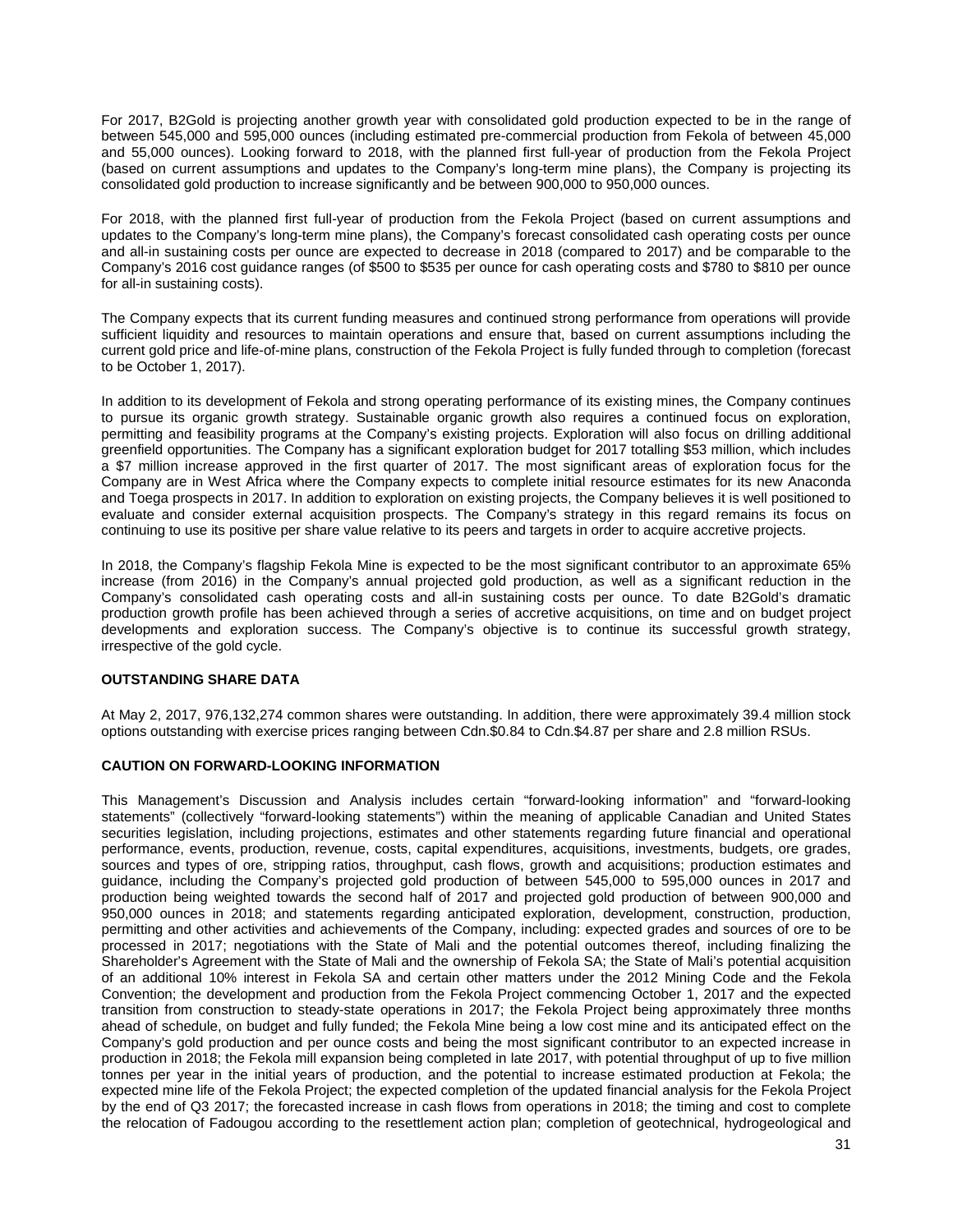design studies for the Wolfshag zone and life-of-mine production plans for the Otjikoto Mine; the projections included in existing technical reports, economic assessments and feasibility studies, including the feasibility study for the Fekola Project; anticipated or potential new technical reports and studies, including the potential findings and conclusions thereof; the resolution of the audit by the DENR in relation to the Masbate Mine and the final outcome thereof; the plant upgrade at Masbate improving gold recoveries and sustaining throughput; expected replacement and expansion of the Masbate Mine fleet and the expected decrease in equipment purchases at Masbate in 2018; the completion of permitting and resettlement activities in respect of underground development at the Jabali Antenna Pit; production from the San Juan Pit as early as the third quarter of 2017; San Juan Pit going into production ahead of the Jabali Antena Pit; the anticipated availability of a permit for the El Tope area in the third quarter of 2017; higher strip ratios at the Masbate and Otjikoto mines; timing differences on the incursion of prestripping costs at the Otjikoto Mine and mobile equipment purchases at the Masbate Mine; the expected mine life for La Libertad Mine; the deep well at the Santa Pancha 1 Mine at El Limon Mine being operational in May 2017; the timing to complete the prefeasibility study on Gramalote; planned exploration and exploration budgets, including the planned exploration in Mali, Burkina Faso and Ghana and the results thereof; the expected timing and results of in-house evaluations of Toega; the expected timing to complete initial resource estimates for Anaconda and Toega; the potential to develop and produce from currently non-producing properties; the delivery of ounces under the Prepaid Sales transactions; the increase in the amount of the revolving credit facility upon completion of loan documentation; the adequacy of capital for continued operations, including access to funding under the debt and equity funding facilities described herein; the effect IFRS 9, Financial Instruments, may have on accounting standards for the convertible senior subordinated notes and estimates regarding the outcome of tax audits. Estimates of mineral resources and reserves are also forward looking statements because they constitute projections, based on certain estimates and assumptions, regarding the amount of minerals that may be encountered in the future and/or the anticipated economics of production, should a production decision be made. All statements in this Management's Discussion and Analysis that address events or developments that the Company expects to occur in the future are forward-looking statements. Forward-looking statements are statements that are not historical facts and are generally, although not always, identified by words such as "expect", "plan", "anticipate", "project", "target", "potential", "schedule", "forecast", "budget", "estimate", "intend" or "believe" and similar expressions or their negative connotations, or that events or conditions "will", "would", "may", "could", "should" or "might" occur. All such forward-looking statements are based on the opinions and estimates of management as of the date such statements are made.

Forward-looking statements necessarily involve assumptions, risks and uncertainties, certain of which are beyond B2Gold's control, including risks associated with the volatility of metal prices and the Company's common shares; risks and dangers inherent in exploration, development and mining activities; uncertainty of reserve and resource estimates; risk of not achieving production, cost or other estimates; risk that actual production, development plans and costs differ materially from the estimates in the Company's feasibility studies; risks related to hedging activities and ore purchase commitments; the ability to obtain and maintain any necessary permits, consents or authorizations required for mining activities; uncertainty about the outcome of negotiations with the Government of Mali; risks related to environmental regulations or hazards and compliance with complex regulations associated with mining activities; the ability to replace mineral reserves and identify acquisition opportunities; unknown liabilities of companies acquired by B2Gold; ability to successfully integrate new acquisitions; fluctuations in exchange rates; availability of financing and financing risks; risks related to operations in foreign and developing countries and compliance with foreign laws; risks related to remote operations and the availability adequate infrastructure, fluctuations in price and availability of energy and other inputs necessary for mining operations; shortages or cost increases in necessary equipment, supplies and labour; regulatory, political and country risks; risks related to reliance upon contractors, third parties and joint venture partners; challenges to title or surface rights; dependence on key personnel and ability to attract and retain skilled personnel; the risk of an uninsurable or uninsured loss; adverse climate and weather conditions; litigation risk; competition with other mining companies; changes in tax laws; community support for the Company's operations including risks related to strikes and the halting of such operations from time to time; risks related to conflict with small scale miners; risks related to failures of information systems or information security threats; the ongoing audit by the DENR in relation to the Company's Masbate Project and the final outcome thereof; ability to maintain adequate internal control over financial reporting as required by law; risks related to compliance with anti-corruption laws; as well as other factors identified and as described in more detail under the heading "Risk Factors" in B2Gold's most recent Annual Information Form and B2Gold's other filings with Canadian securities regulators and the U.S. Securities and Exchange Commission (the "SEC"), which may be viewed at [www.sedar.com](http://www.sedar.com/) and [www.sec.gov,](http://www.sec.gov/) respectively. The list is not exhaustive of the factors that may affect the Company's forward-looking statements. There can be no assurance that such statements will prove to be accurate, and actual results, performance or achievements could differ materially from those expressed in, or implied by, these forwardlooking statements. Accordingly, no assurance can be given that any events anticipated by the forward-looking statements will transpire or occur, or if any of them do, what benefits or liabilities B2Gold will derive therefrom. The Company's forward looking statements reflect current expectations regarding future events and operating performance and speak only as of the date hereof and the Company does not assume any obligation to update forward-looking statements if circumstances or management's beliefs, expectations or opinions should change other than as required by applicable law. For the reasons set forth above, undue reliance should not be placed on forward-looking statements.